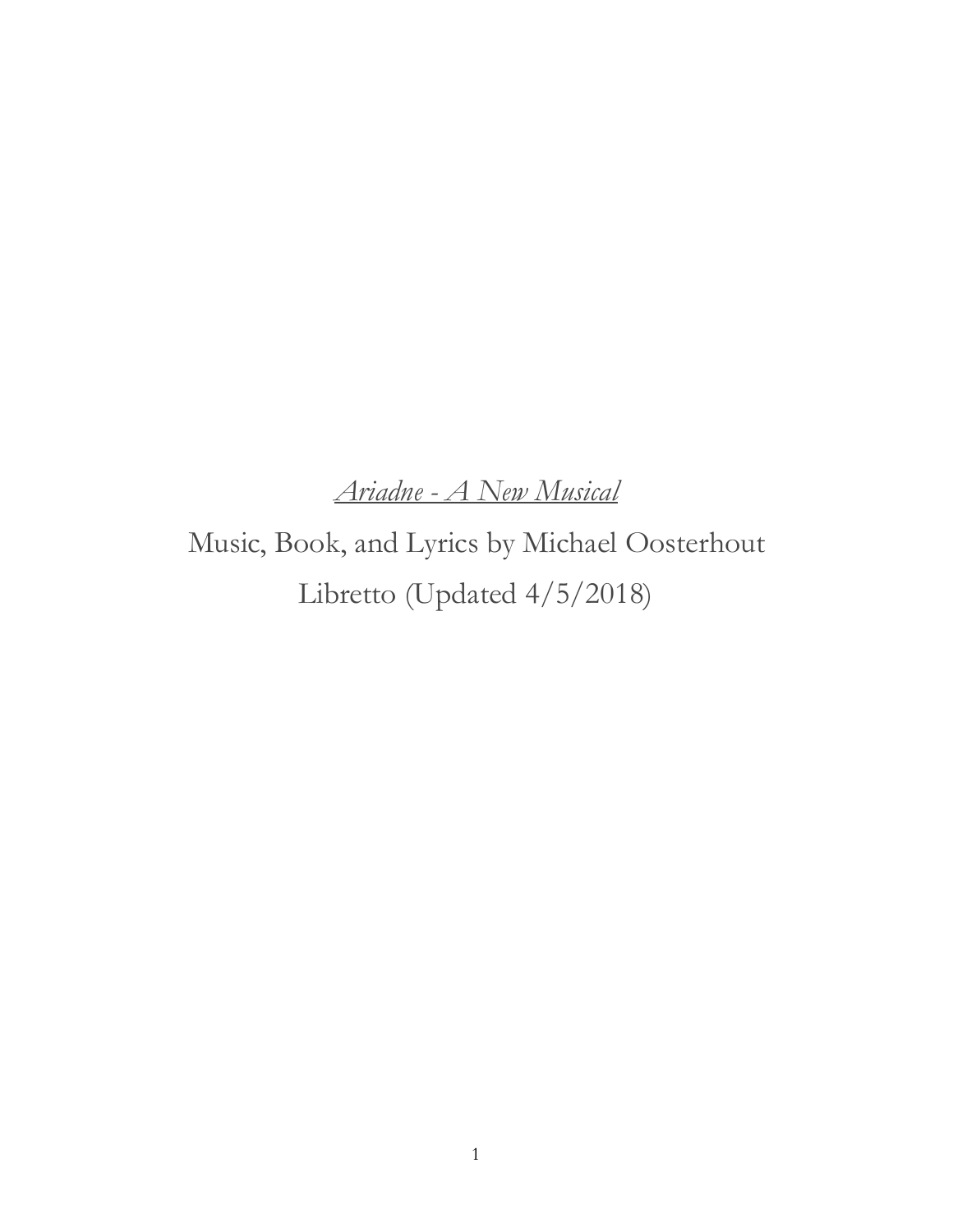# **ACT I**

#### **PROLOGUE - empty stage (Ari, Chorus: Minos, Aegea, Dion, Theo, Phoebe)**

\*Chorus number, where tone is set Chorus walks out and speaks individually to start, before music enters\*

Chorus member 1/Theo: Imagine an ancient author Sitting at his writing desk His wooden stylus carving into a wax tablet Literally creating from scratch A poem about a lonely, lost young girl

Chorus member 2/Phoebe (dialogue): Imagine the words, the images That flow from his mind As he recalls a story That everyone knows That everyone has heard a thousand times before A legend, a fairytale, a myth

Chorus member 3/Dion (dialogue): This story, this myth is adapted over time It's played out onstage, it's set to music, it's novelized It shows up as a plotline in 1950s B-movies and direct-to-video Disney sequels It evolves, it alters, it reverts back again

Chorus member 4/Minos (dialogue): It's plastic, moldable Like a deck of cards That you can shuffle, reshuffle, deal out, and then shuffle again

Chorus member 5/Aegea: But still, the roles remain the same Boy meets girl Girl gives up everything, everything for the boy And girl ends up left alone

Chorus/Theo (dialogue): What is this story, this myth? Why do people keep telling it? What is so appealing about some guy who can wield a sword Throw it at some mythical monster And then sweep the girl off her feet Whisking her away to happily ever after? (Pause) Or…not so happily ever after?

Chorus/Phoebe (dialogue):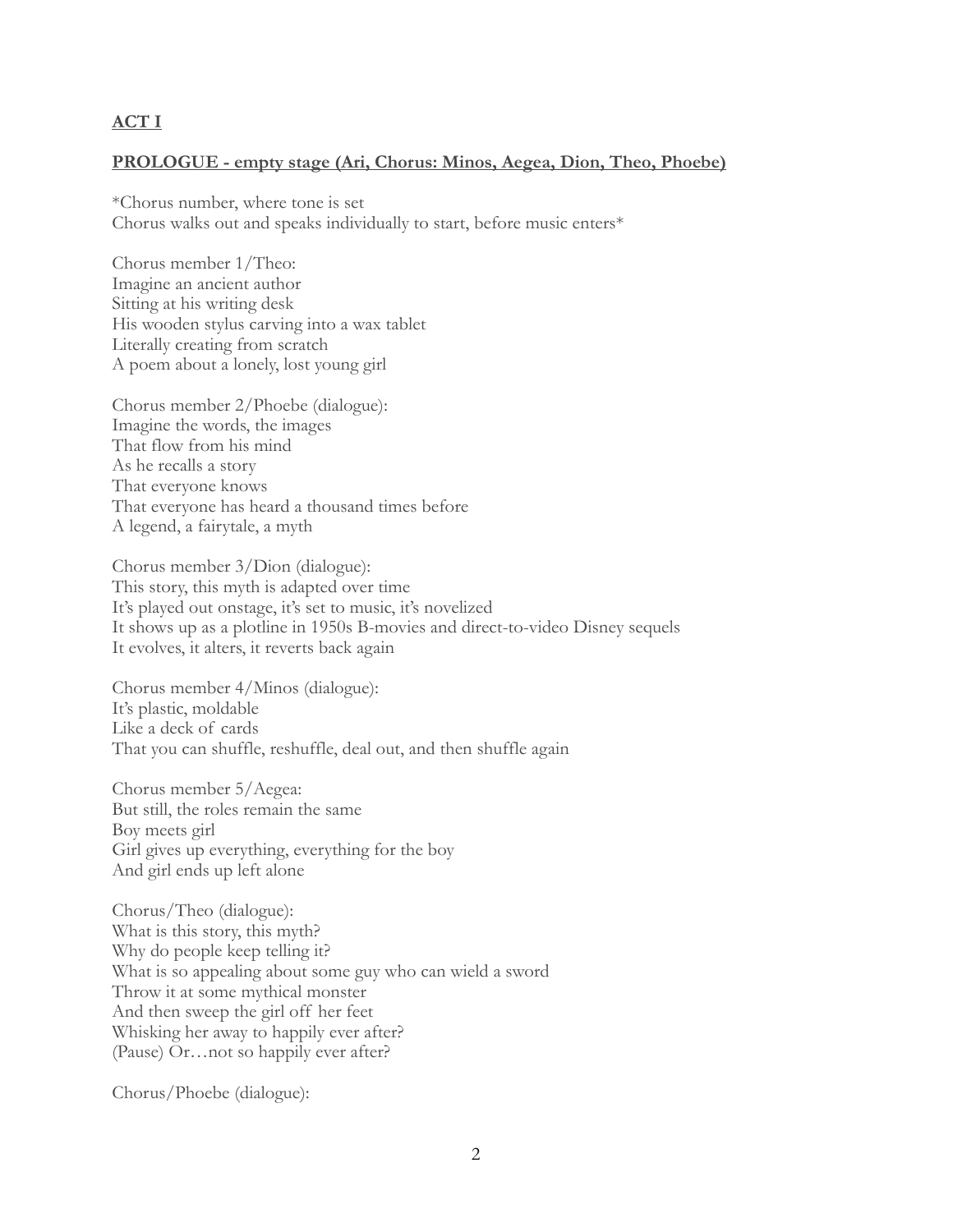We should ask ourselves: Do these characters even have a choice? Do they just behave with no will of their own Existing only for our own feeble moral instruction?

Chorus/Dion (dialogue): Some sort of Aesop's fable Where the tortoise beats the hare And we learn the lifelong lesson To never run too fast, never jump too high Never reach out for what we really want, Because if we do, we'll fail?

Chorus/Minos (dialogue): And who gets to tell this story? Who gets to shuffle the cards Change the text with the stroke of a pen Or even etch the tale into stone?

Chorus/Aegea: Is it the ancients? People who died long ago? People who there's hardly a trace of Left in the world?

Chorus/Theo (dialogue): Is it stuffy Latin professors? Or that kid in your philosophy class Who's read Plato in the original Greek And won't shut up about it?

Chorus/Phoebe (dialogue): Or those Drama majors That put on ancient tragedies That no one really wants to go to But it's your freshman roommate's first acting role in college And you feel like you have to go And you sit through it and it's like, just okay But you have to pretend for your roommate that it was the best show you've ever seen?

Chorus/Dion (dialogue, as Ari enters and places herself on the floor of the room, with her guitar case, taking out her guitar and staring at it): Or is it us? The people here, now? Are we bound to the past? Is there something out there that traps us Like an unseen force To the things that came before us To the things that come after us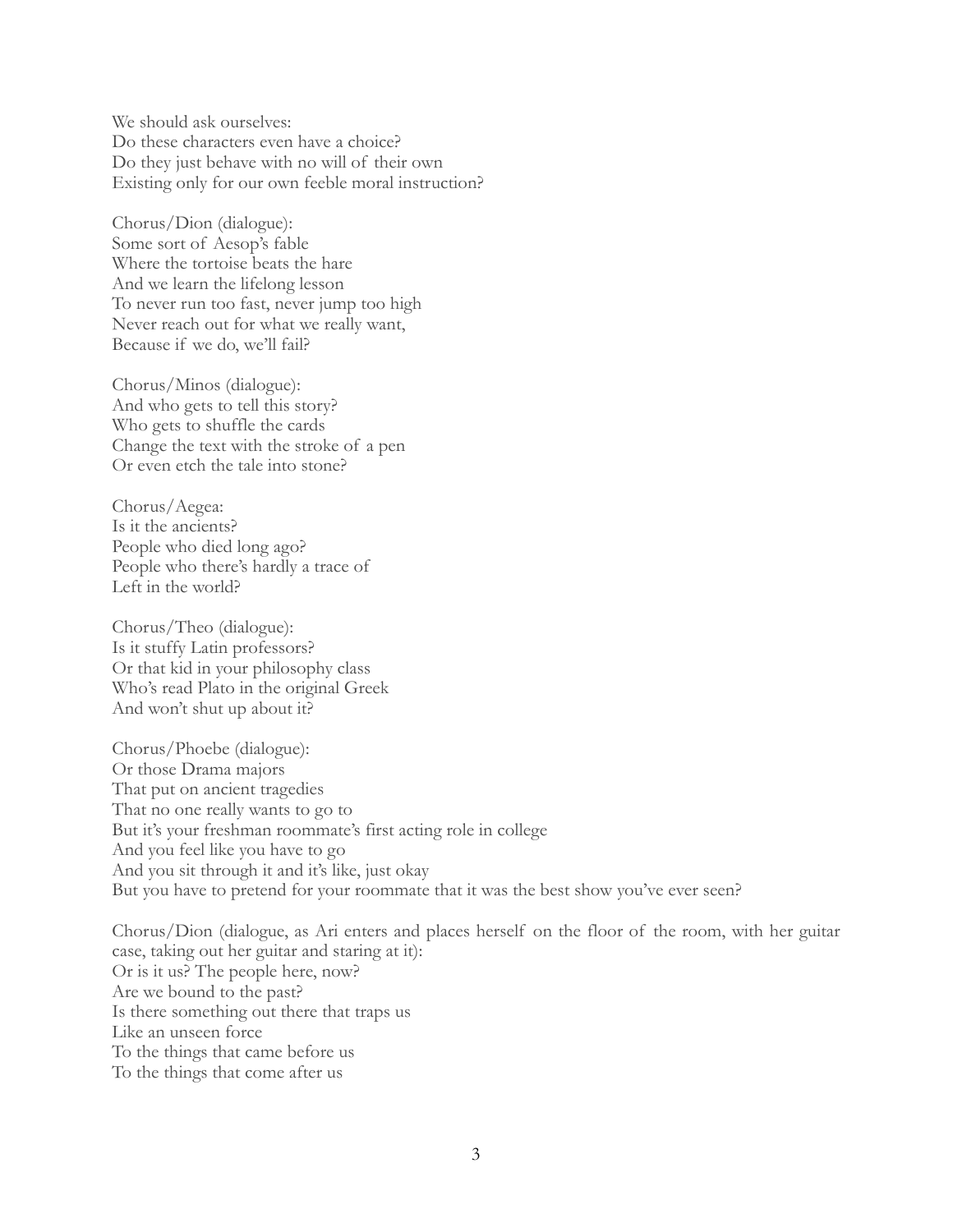Chorus/Minos (dialogue): Things we had no control over then Things we have no control over now Things we never, ever will be able to control

Chorus/Aegea (dialogue): Do we Get to choose our story?

\*Music enters Mystical, atmospheric kind of feel (open 5ths, creepy, choral-esque, ancient) Underscoring, building up The moment where Ari realizes she's been ghosted unfolds We see everything building up\*

#### Song: Sing in Me, Muse

Chorus/Phoebe (dialogue, music begins underscoring, crescendo volume): Sing in me, Muse And tell the story of that girl Abandoned on a beach long ago By her forgetful lover So tied up in his own ambition That he threw away the only thing he ever loved

Chorus/Minos (dialogue): Say how she aided him Gave him the key to his success Winding him like a ball of string Through a maze of troubles Describe how she exalted him to new heights Paved the way for his rule over others All while giving up her family Her legacy of power

Chorus/Aegea (sung, in the background, the other two chorus members overlap, singing softly and then building "Ariadne", along with the other characters, who have entered and joined in): Tell us how even so, one betrayal was exchanged for another How she, enraged at his faithlessness Cursed him to the heavens above That he should feel the same pain which she felt That he might taste defeat (dialogue) That one day, she might not be equal to him But that he might be equal to her

Chorus/Dion (sung): Share with us how she, when she was at her lowest point Was spotted by a wandering god And was swept up, rescued in his arms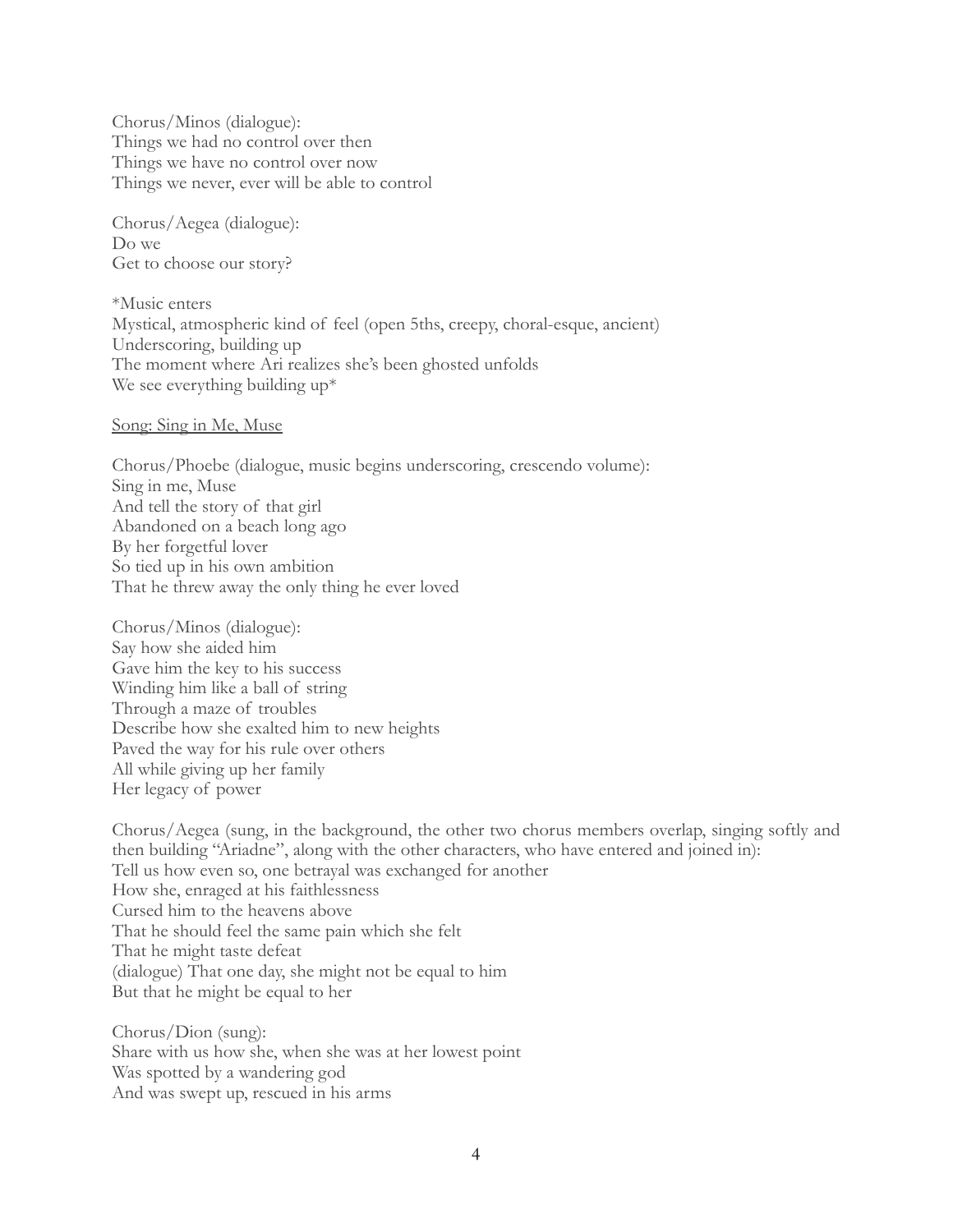Taken away to everlasting life in the heavens Away from the earth From her family From her love, Theseus

Chorus/Theo (sung): Tell us, Muse Say again the name of the one who was pushed aside Let us be part of the tale One with the story Join us here And tell us her name

Chorus/Phoebe (dialogue): Tell us her name!

Chorus/Minos (dialogue): Tell us her name!

Chorus/Aegea (dialogue): Tell us her name!

Chorus/Dion (dialogue): Tell us her name!

Ensemble: (singing and overlapping at its greatest height) Ariadne…Ariadne… Ariadne…Ariadne… Ariadne…Ariadne… Ariadne…Ariadne…

## **SCENE 1 - Ari's room at home (Ari, Minos)**

\*The whole number builds to an alarm clock Sudden string tremolo as the clock goes off, moves to silence Chorus exits Ari wakes up in her room, at the beginning of the story, as if from a nightmare or a daydream Slowly starts to get ready for the day\*

Break Me Free

Ari: (sung) The morning sun creeps in my bedroom Every day at 6 AM Dawn awakens me with her gentle touch And the swift North wind blows past my door As a shiver crawls up my skin Day by day it never changes all that much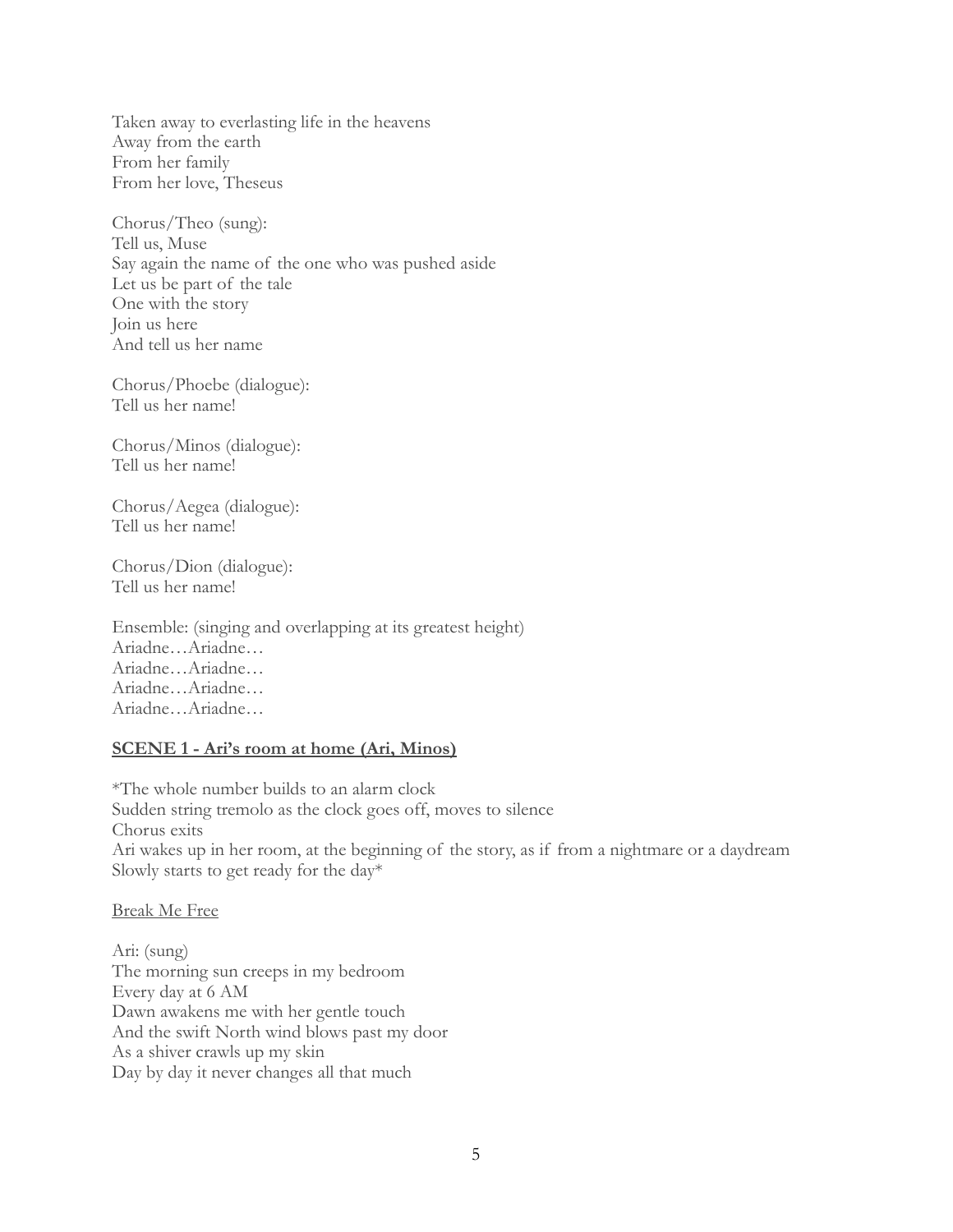And as the harvest season rounds the fields All the cities rush through time Life's routines carry on, and so do mine

Boxes packed, the car is full As my room stands clean and bare Just dust off the shelves and move along My time has come, I'm nearly off And I take one final stare My boring daily life is nearly gone

'Cause there's sights to see, I'm built for more Let my life spring open wide It's time to burst the gates and turn the tide

'Cause I long for adventure, a place to be free A place to exist on the open sea And be me, I live to explore Home when I'm homeless, I long to be There in that place, where I truly can see All the things that were meant to be That I was built to achieve I feel it touch deep in my soul Fate spins my life all beyond my control It's coming to rescue me From this hole, from this hell, from my home Come, break me free

(Dialogue, talking to self)

Okay, Ari. This is great. You're off to college, you get to be on your own in New York City, you're going to learn cool things, play music, make friends…hopefully make friends… Well, at the very least, you never have to talk to anybody from the last four years ever again. Except when you have to see all of them posting on Instagram about their parties and sororities and spring break trips and all their life-changing experiences that are better than yours… God, high school sucked.

(Sung) But there's life out there I haven't seen I'll leave this all behind I'm stepping forward, taking what is mine

'Cause I long for adventure, a place to be free A place to exist on the open sea And be me, I live to explore Home when I'm homeless, I long to be There in that place, where I truly can see All the things that were meant to be That I was built to achieve I feel it touch deep in my soul Fate spins my life all beyond my control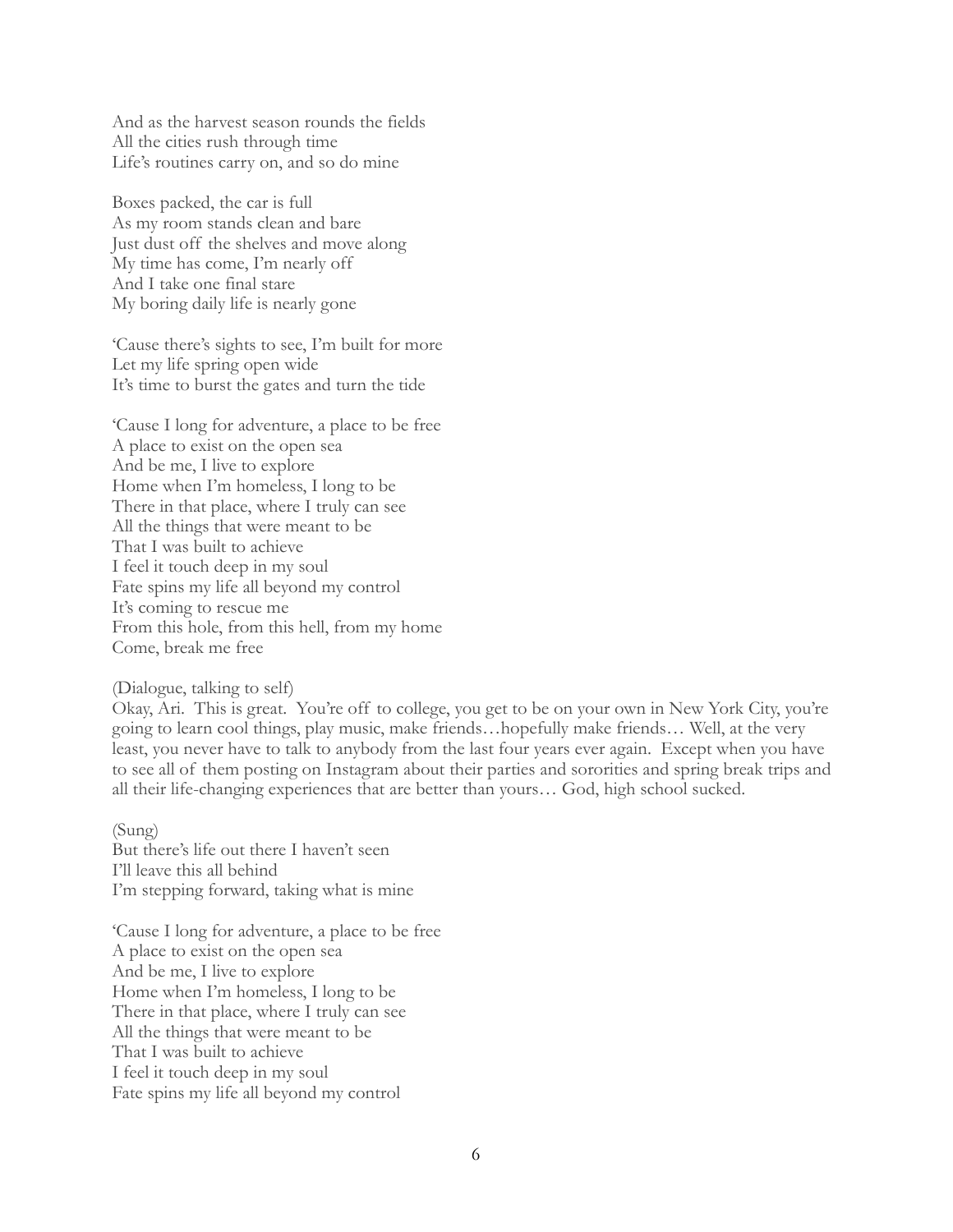It's coming to rescue me From this hole, from this hell, from my home Come, break me free

I'm done with the past And I know that the future's my own Goodbye to my family Goodbye to the life that I've known I've shown my strength, all my efforts, they topple the walls And I know with each moment I'll prove to them all There's more to my life than the things that they say And I won't let anyone stand in my way

\*Minos enters room\*

Ari (surprised, dialogue): …Dad.

Minos (dialogue): Ari.

Recit (Ari/Minos)

Minos (sung): I see you've cleaned out your room

Ari (sung, hurrying to put away guitar in its case): Yes, everything's packed, I'm ready to go Aunt Carol is here She's driving me into the city So you don't have to do a thing…

Minos (interrupting): I see you're bringing that guitar I hope you haven't signed up for any of those frivolous music classes

Ari (sung): No, Dad…Father I haven't

Minos: (Spoken) Good They're no place for you Your position in this world is elsewhere

Ari (sung): I know, Father… But, listen, I should get…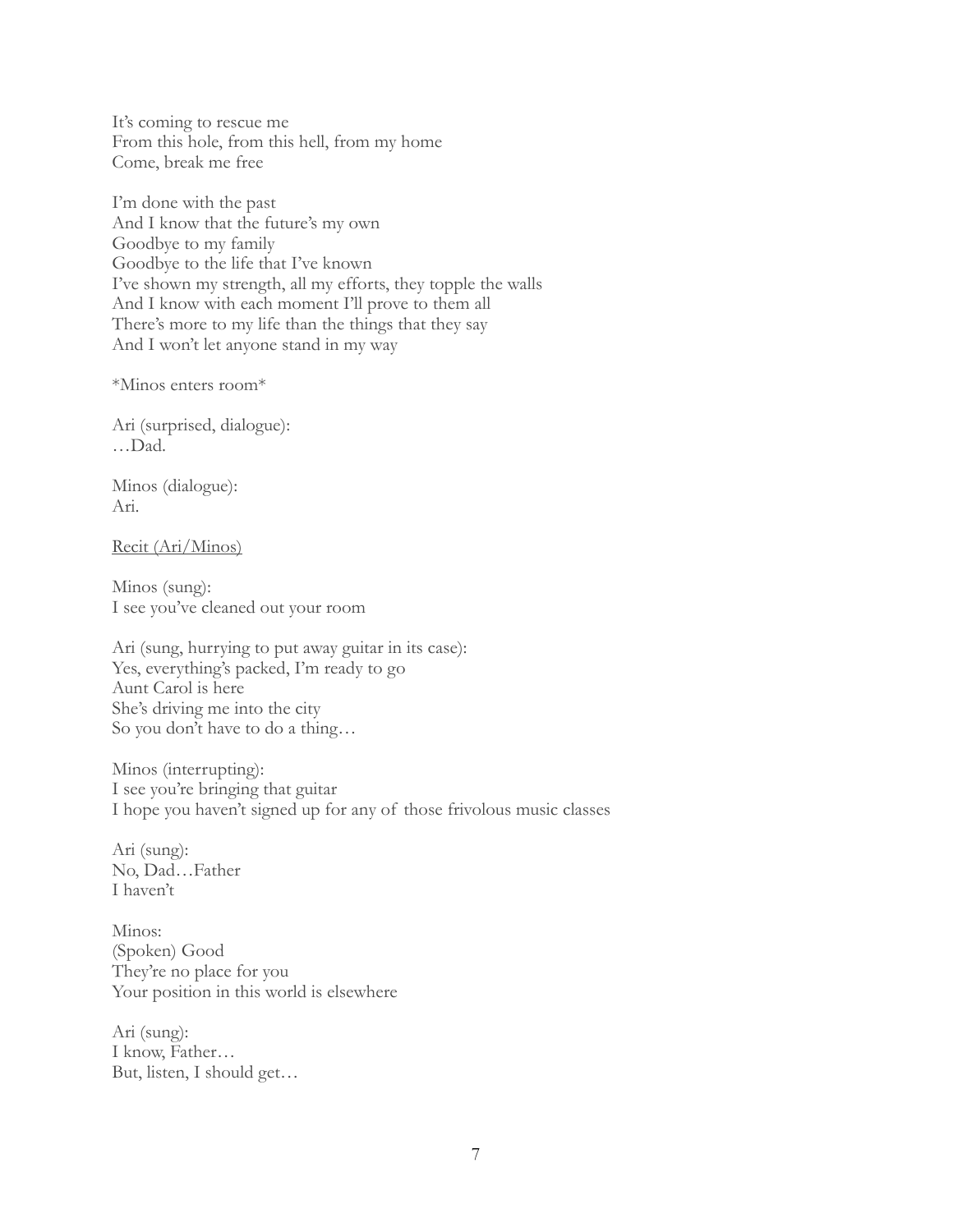Minos (interrupting): There's something I want to talk to you about

Ari: (spoken) Oh (sung) But, can it wait? See, I really have to…

Minos (interrupting): Something I've been meaning to tell you

Ari: (spoken) To tell me?

Minos: (Pause, Ari thinks it's going to be a big emotional moment) I've decided to run for Congress

Ari: (spoken) Oh, I see (sung) Well. that's exciting, but…

Minos (interrupting): I've decided to run for Congress For the 17th district of New York I'm going past the bounds of City Hall Beyond this city, to the nation's center I'm announcing in February And now that you're at school I won't be watching you all the time You'll be on your own

Ari: (sung) On my own

Minos: So, there's something important you must remember Yes, you must remember

Ari (dialogue): What do you mean?

#### Play Your Cards Right

## Minos (sung): You're going to school, you're off there on your first try Your mother would be proud of you, and, I suppose, so am I But I know you, Ari, I see in your heart and your mind You'd better not leave this chance I grant you behind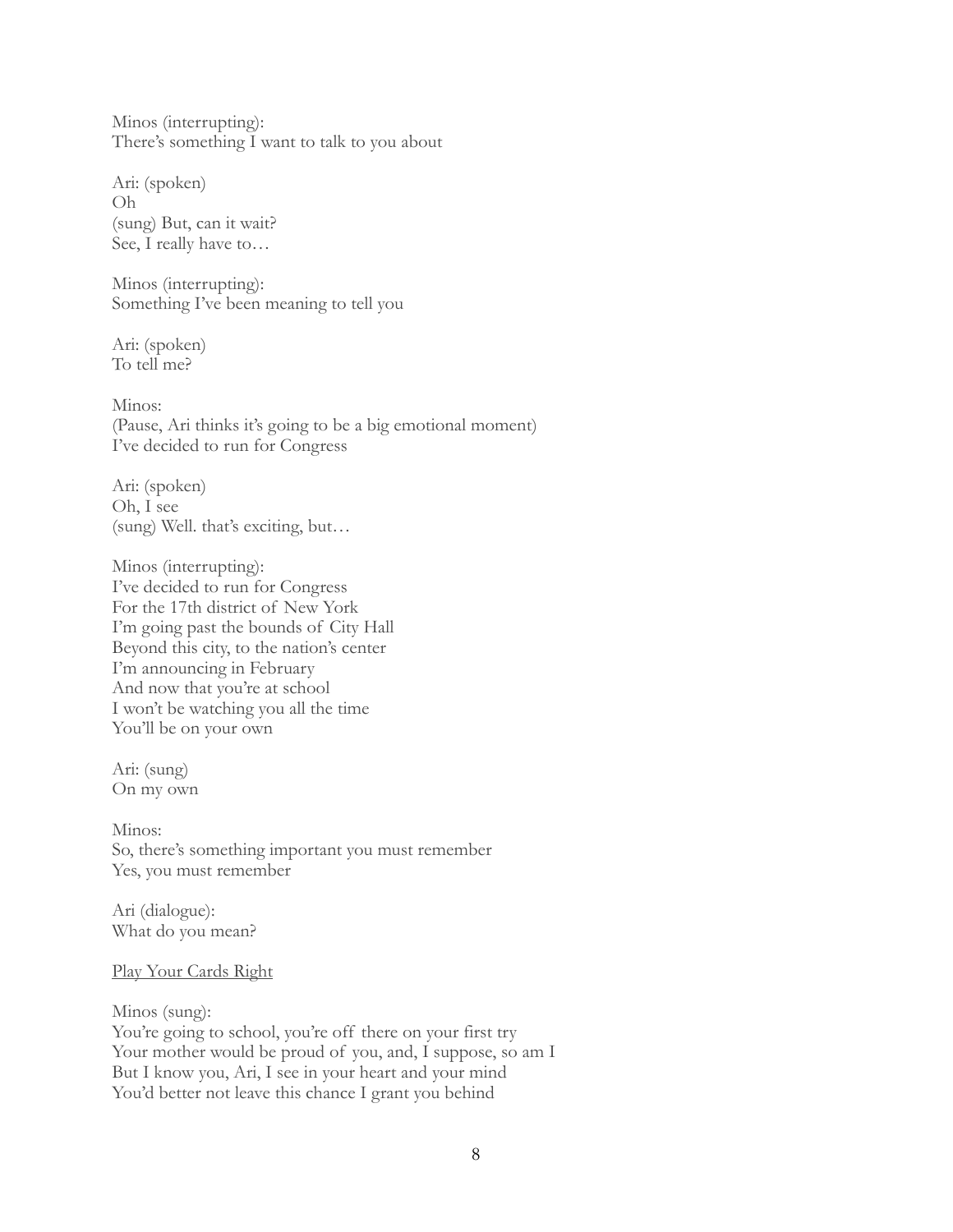You shoulder our legacy with every movement you make Remember that all eyes are on you, each step that you take Our history, all I have taught you, hold it in tight Your future is golden, if you play your cards right

I expect you to check in with us every day with a call

Ari (dialogue): What? Every day? Father, that's ridiculous

Minos (ignoring): Stop by my office, keep me informed of it all

Ari (dialogue): I will, Father, I promise, just give me a little space

Minos (ignoring): If I hear you've left off your studies, I will be displeased

Ari (dialogue): Dad, I'm a straight A student, I always have been, that's not going to change

Minos (ignoring): Stay on your toes, I expect that we'll see you succeed

Ari (sung): Yes, Dad, I will, Father, listen, just please let me breathe

Minos: You shoulder our legacy with every movement you make

Ari: Yes, I know that, but Dad, can you listen, just wait

Minos: Remember that all eyes are on you, each step that you take

Ari: I'm taking my own steps for once, can't you give me a break?

Minos: Our history, all I have taught you, hold it in tight

Ari: I've always held tight

Minos: Your future is golden, if you play your cards right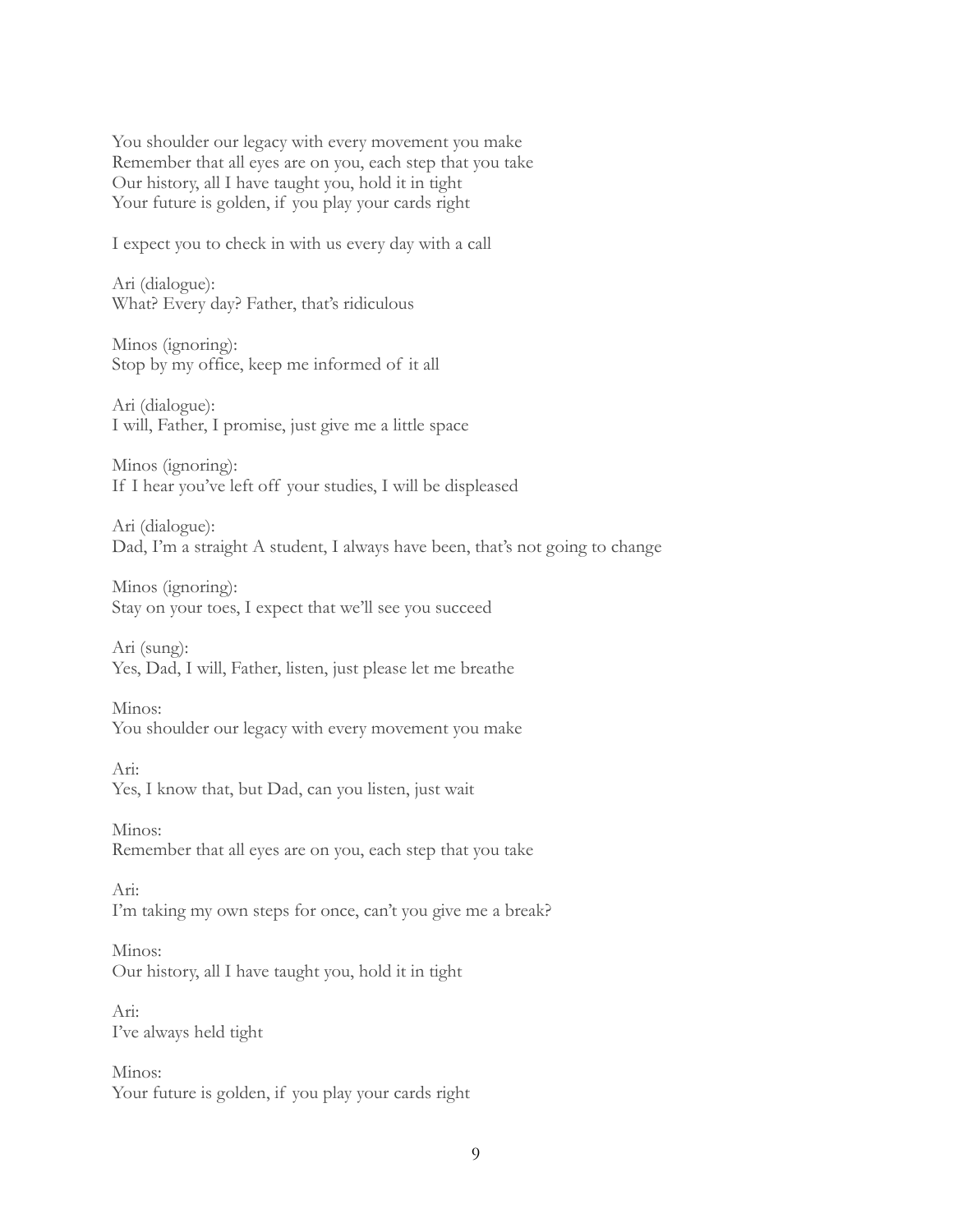Ari: I'm trying, all right?

Minos: And in my mind's eye, our legacy starts to unfold Our family is born to make history, such is foretold Plant the seeds in your learning and water their flowers to show That together we'll rule over this garden, we'll watch it grow

But beware, daughter, those who'd distract you, lead you astray Let trust be your anchor, let Father show you the way Stick close to us, check yourself, don't ask for more Play your cards right, and all of this world can be yours

You shoulder our legacy with every movement you make

Ari (losing herself, going along with it, simultaneously): Shoulder with the moves I make

Minos: Remember that all eyes are on you, each step that you take

Ari (simultaneously): I watch their eyes, I step, I take

Minos: Our history, all I have taught you, hold it in tight

Ari (simultaneously): I build your history with me

Minos: Your future is golden, if...

Ari:  $If...$ 

Minos: You play your cards right

\*Minos leaves, leaving Ari deflated, down, and depressed\*

## Break Me Free (Reprise)

Ari: I long for adventure, a place to be free A place to exist on the open sea That's not me, keep it inside of me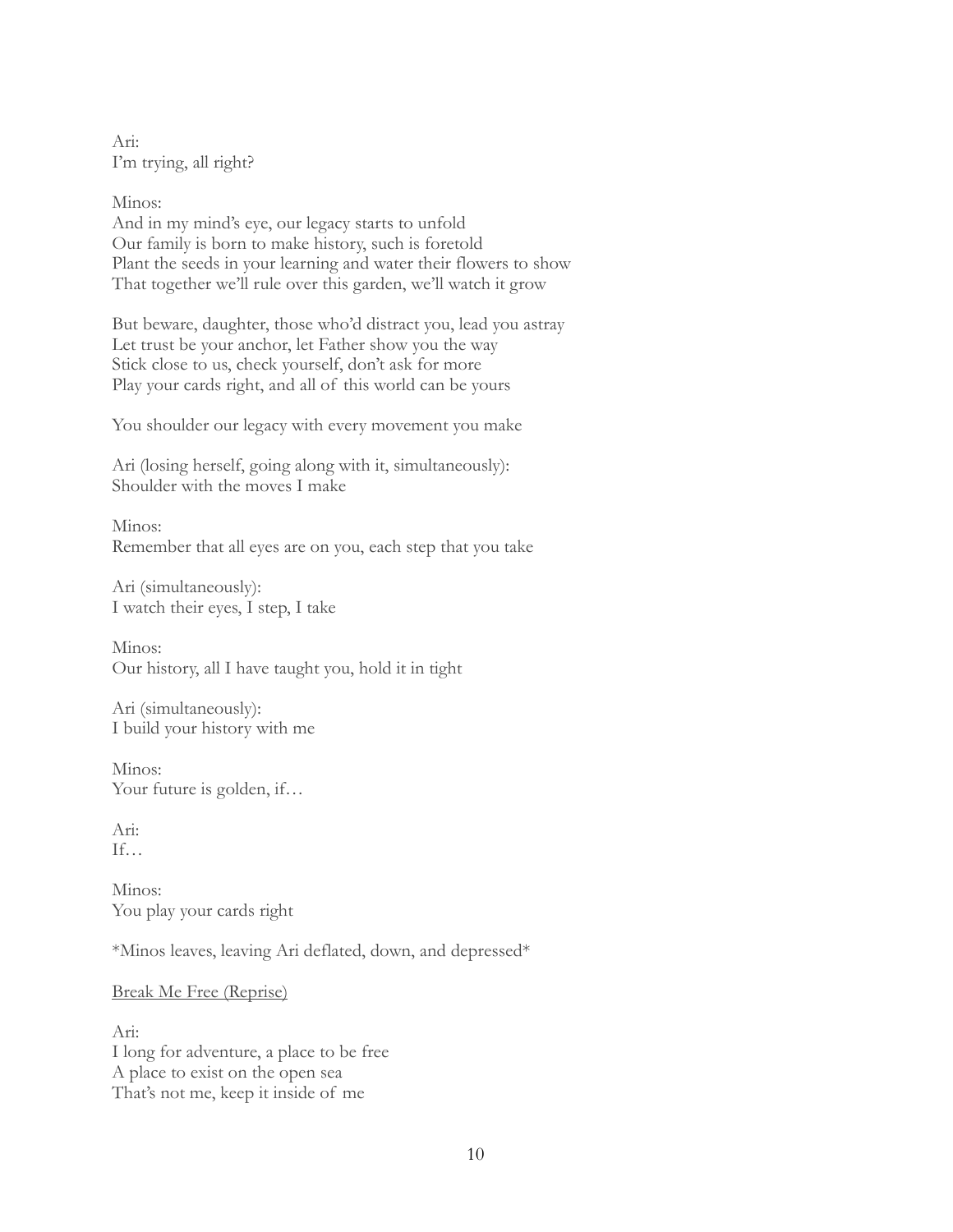Homeless at home where I'm trapped under siege I longed for escape, but now I can see That nothing is meant to be I'm just not built to achieve I feel it touch deep in my soul Fate spins my life all beyond my control Someone please rescue me From this hole, from this hell, from my home Come, break me free

\*Scene transitions to school\*

## **SCENE 2 - Theo's dorm room (Theo, Aegea)**

\*Transition to song, upbeat Song has transitions between slow moments with Aegea to upbeat moments with Theo's excitement Theo enters, moving into her room\*

Song: Back Here Where I Belong/I'll Miss You, Hon'

Theo: Back at school, back one more time Back at it full and strong Back to write, back here from home I've missed it all along

Back to life as it should be Back like I'd never gone Summer's over, back to work Back here where I belong

\*Aegea enters, helping move\*

Aegea (dialogue): Are you sure I can't help you set all this up?

Theo (dialogue):

No Mom, it's okay. You've been more than enough help, really. (pause) Hey, I'm glad you came with me today.

Aegea (dialogue): Me too, Theo, me too.

\*Transition to slow\*

Aegea (sung): I'll miss you while you're gone, hon'

Theo (sung):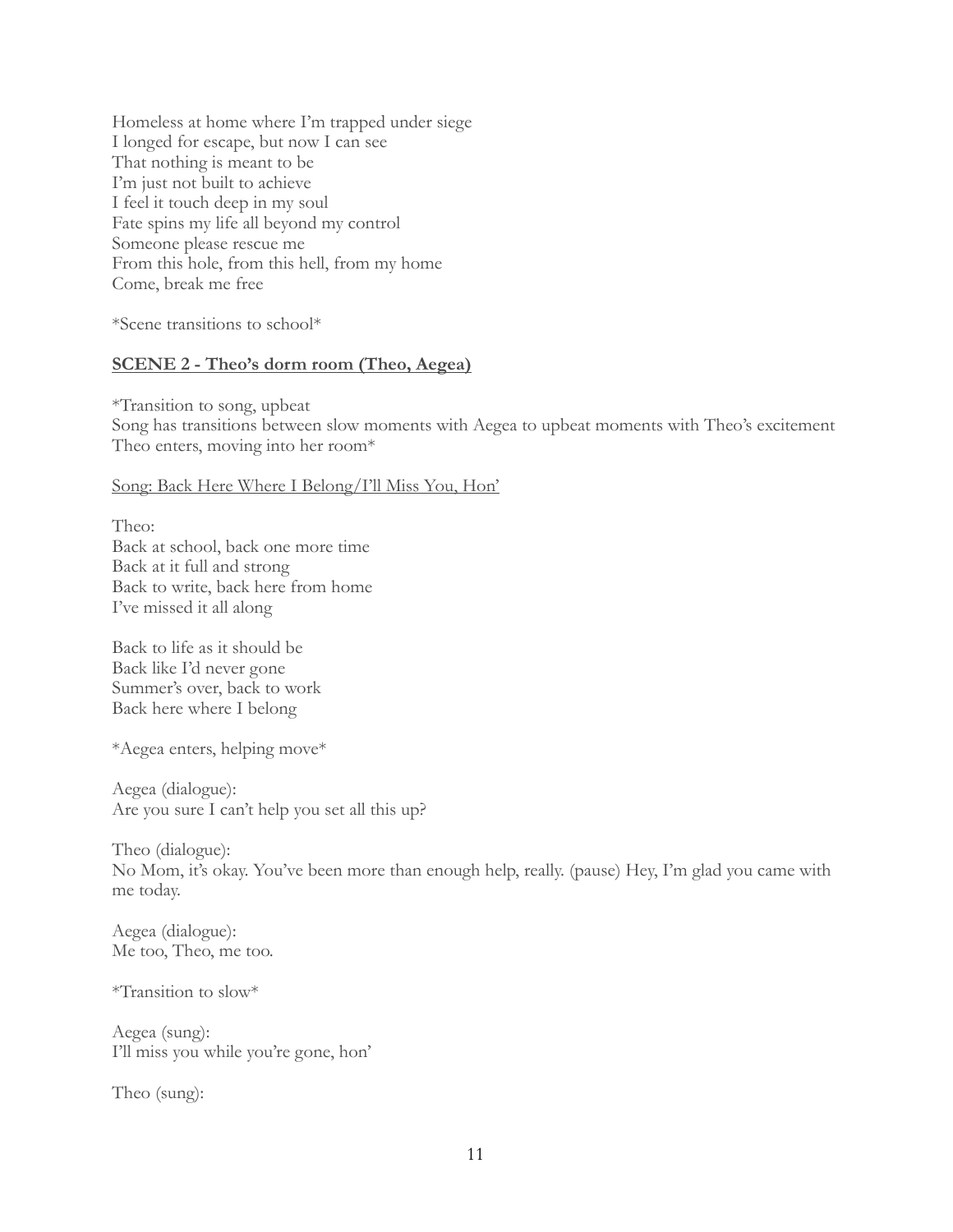I'll miss you too, Mom You're not the only one You're not the only one

Will you be fine without me?

Aegea: Maybe, more or less

Theo: I could go back

Aegea: I'll be just fine, Theo, you'll see But still, I'll miss you hon'

Theo: (spoken) Are you sure? (sung) It hasn't been that long since…

Aegea: Yes, I'm sure, hon' It's time for you to go It's time for you to go

I'm on the path, the light's ahead And it's all thanks to you So time for your turn, Theo, you're the one (takes out a gift from her bag) But still, I'll miss you, hon'

Aegea (dialogue): I got something for you

Theo (dialogue): Oh, Mom, you didn't have to…

Aegea (dialogue): It's just a reminder for you To always follow your dreams

Theo (opens gift, sees it's a pen, reads inscription, dialogue): The pen is mightier than the sword… I love it

Aegea (dialogue): Listen, Theo, ever since your father left…

Theo: Mom, no, don't…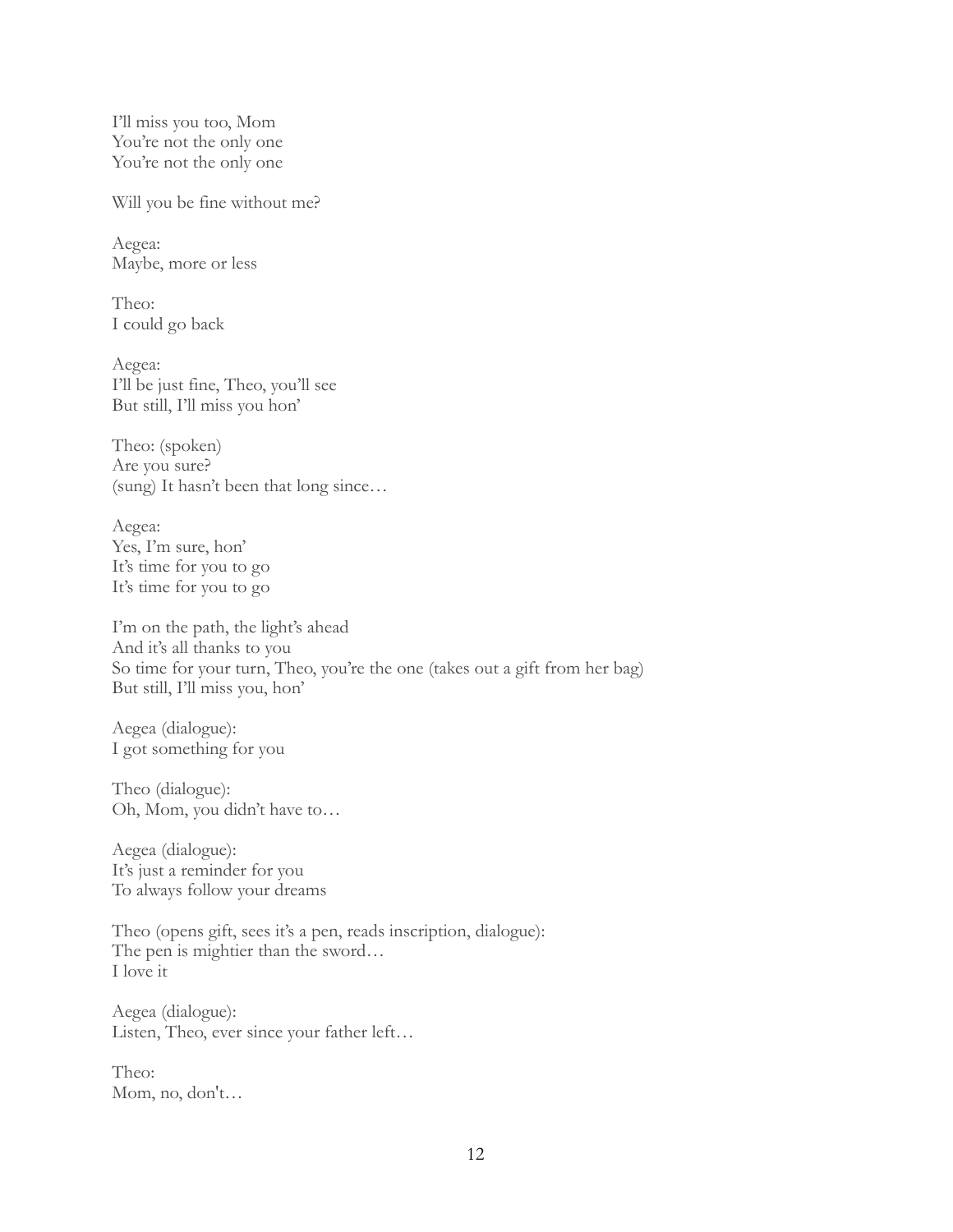Aegea (interrupting):

Since your father left, you've been my rock. Just…know how happy it makes me to see you getting to do what you love. Just know that you *can* make a difference in this world…

Aegea and Theo (simultaneously): One article at a time

Theo: Thanks, Mom

\*They embrace\*

Aegea: Now go, get unpacked. I'll double check the car.

Theo: Okay, I will.

(Sung while Aegea exits, building back up to uptempo) I'm here, I'm starting back again My senior year has come I'll find my way, I'll get a job Go beyond where I am from

And I'll show my mom, I'll prove to her She can rely on me I'll make my mark, I'll light a spark I'll fight my way out from the dark I'll take my chance, I will advance To where I'm supposed to be

Back at school, back one more time Back at it full and strong Back to write, back here from home I've missed it all along

Back to life as it should be Back like I'd never gone Summer's over, back to work Back here where I belong

\*Slow transition again\*

Aegea (re-entering, aside): She doesn't know the truth I've lied about my cries I've done the things I must to hide The way I feel inside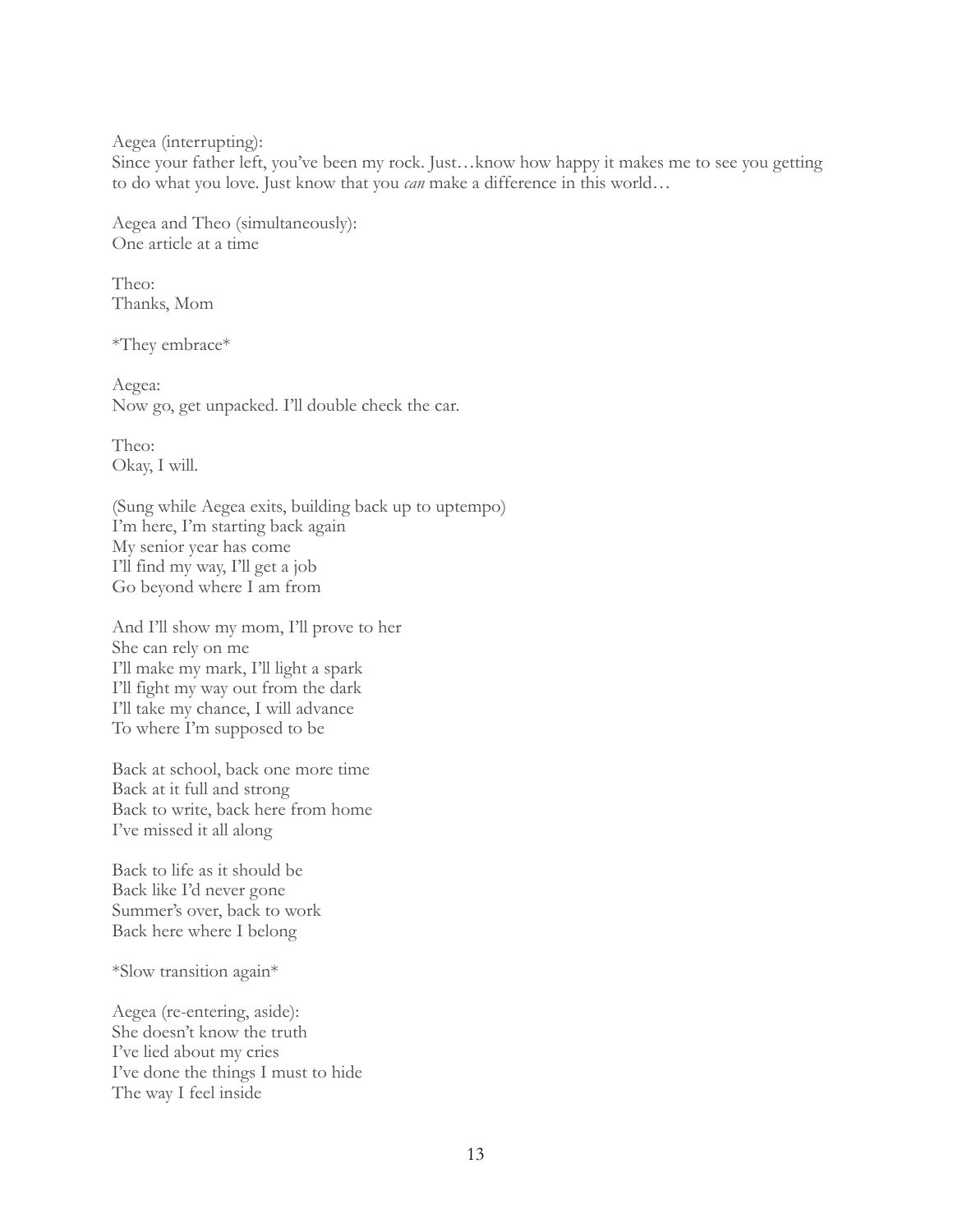Sometimes it's all too much The overwhelming tide There's mornings I wake up from sleep Just wishing I had died

But there's no way I'm keeping her From where she's meant to be I'll hide my needs and stay So, Theo, go, and live for me

Back at school, back one more time Back at it, I'll be strong Back to write, away from me I'll miss her, but I'm wrong

Back to life as it should be Back like he'd never gone Summer's over, back to work Back here where she belongs

Theo (dialogue): Hey, I promise I'll call every day to check in, all right?

Aegea (dialogue): Oh, Theo, you don't have to do that for me…

Theo (spoken): Yes, I do... I mean, I want to. I want to make sure you're all right.

Aegea (spoken): Okay. I really appreciate that, hon'. It'll mean a lot to hear your voice.

Theo (spoken): Same, Mom. I'll talk to you soon.

Aegea (spoken): Bye, Theo (while walking off, sung) But still, I'll miss you, hon'

\*Aegea and Theo walk off separately, song ends\*

## **SCENE 3 - Ari/Phoebe's dorm room (Ari, Phoebe)**

\*Scene transitions to Ari's new dorm room Phoebe is unpacking, Ari enters with stuff\*

Recit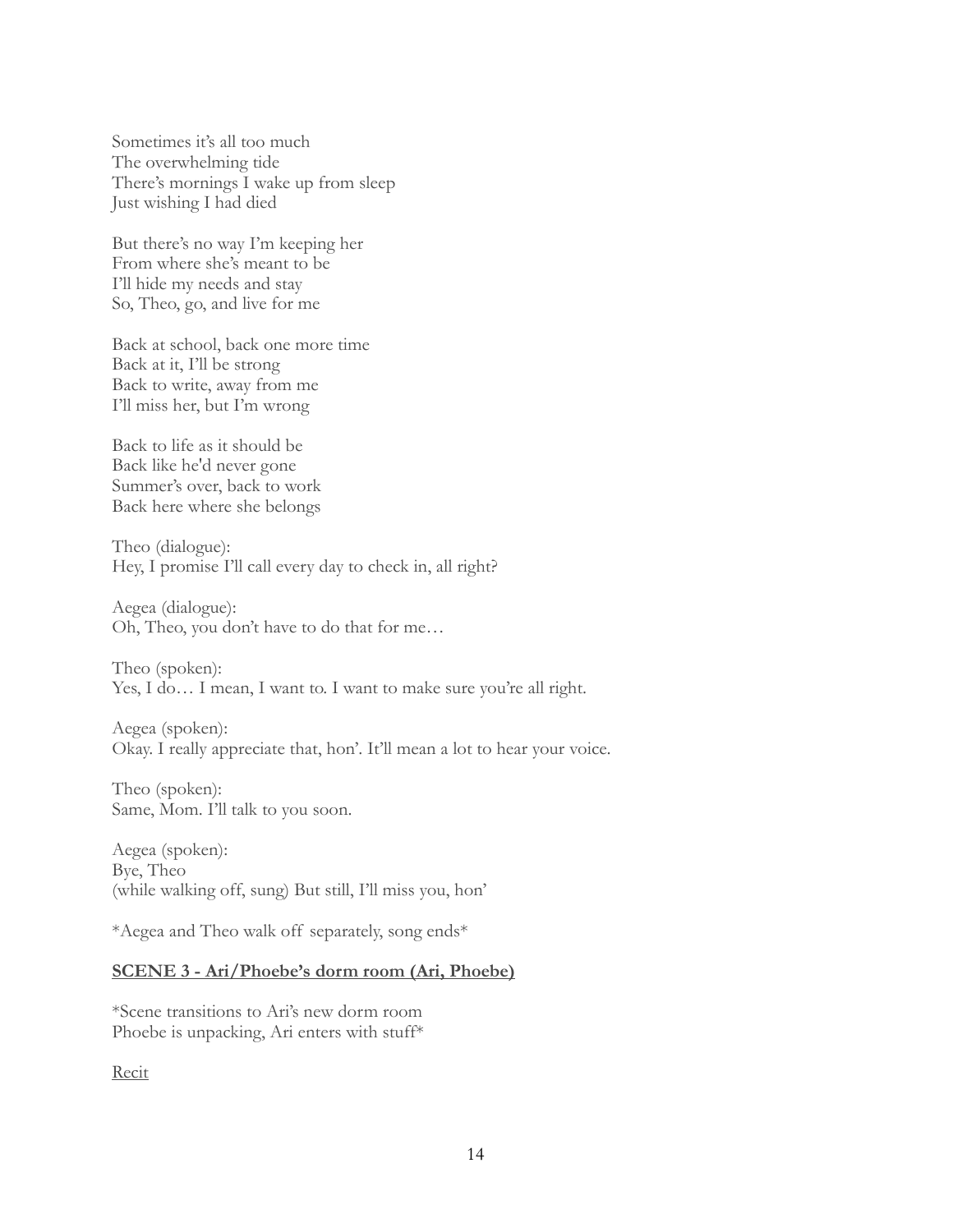Ari (shyly, spoken): Knock, knock (Sung) Hi there

Phoebe (sung): Hi

Ari: I'm Ari

Phoebe: I'm Phoebe (spoken) We talked on Facebook

Ari: (spoken) I remember (sung) It's good to meet you in person

Phoebe: (sung) Same

Ari: (pause, searching for something to say) I…like what you've done with the room

Phoebe: Oh, thanks My inspiration was the cover of the "Bed, Bath, and Beyond" catalog (both laugh, awkward pause) So…what are you planning to study?

Ari: Oh God, not you too Sorry, it's just, like, everyone asks me that My teachers, my family, my dad…

Phoebe: I know, I know But what else are you supposed to say? (pause) Look, I'm thinking about Psychology Do you have any thoughts at all?

Ari: Not really…

Phoebe: (noticing guitar) What about music? (spoken) You play guitar?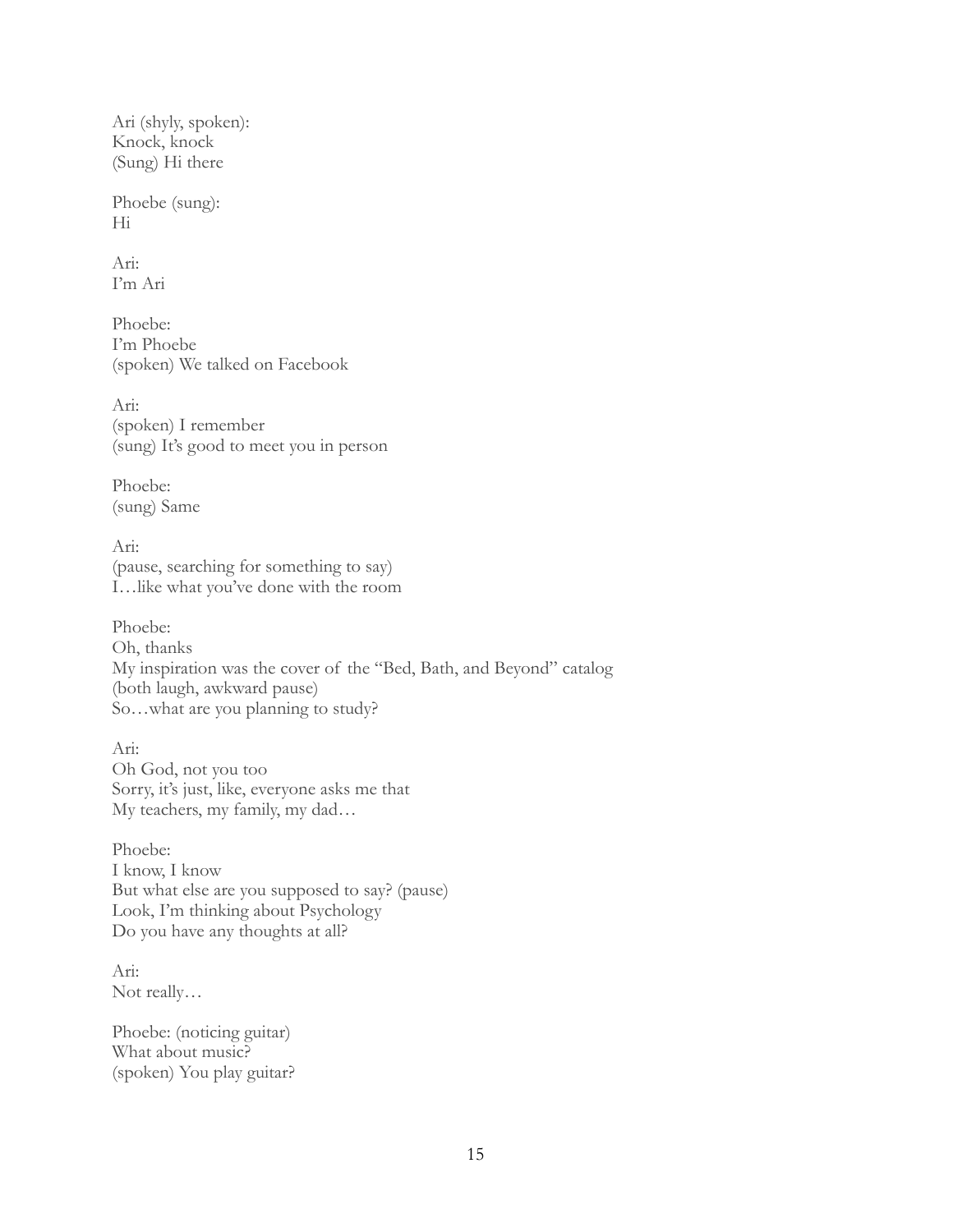Ari: (spoken) Oh, this? (sung) Oh, that's just for fun (spoken) I'm not very good…

Phoebe: (sung) No way, I bet you're great Come on, play me something

Ari: (quickly) (sung) No! I mean, no thanks… I, um…haven't played in a while I just kinda brought it…just in case, you know?

Phoebe: (a little weirded out) Just in case, yeah…

Ari:

I'm sorry, uh…I feel weird I just like…have never really been on my own before like this and… I'm just kinda worried about this whole college thing I've been really excited all summer (spoken) But now that I'm here…

Phoebe: (sung) Hey, I get it, really I've been feeling the same way

You know what I think? I think we need to dive into this place With both feet first I heard some seniors talking about this party off-campus tonight And you and I are gonna go

Ari: What? On our first night here?

Phoebe: (spoken) Yep!

Ari: (spoken) Oh, I don't know…

Phoebe: (sung) Come on, Ari, it'll be fun, I promise We'll pick out some great outfits Meet some cute guys (pause) Or girls, if that's what you're into, which is totally cool, by the way...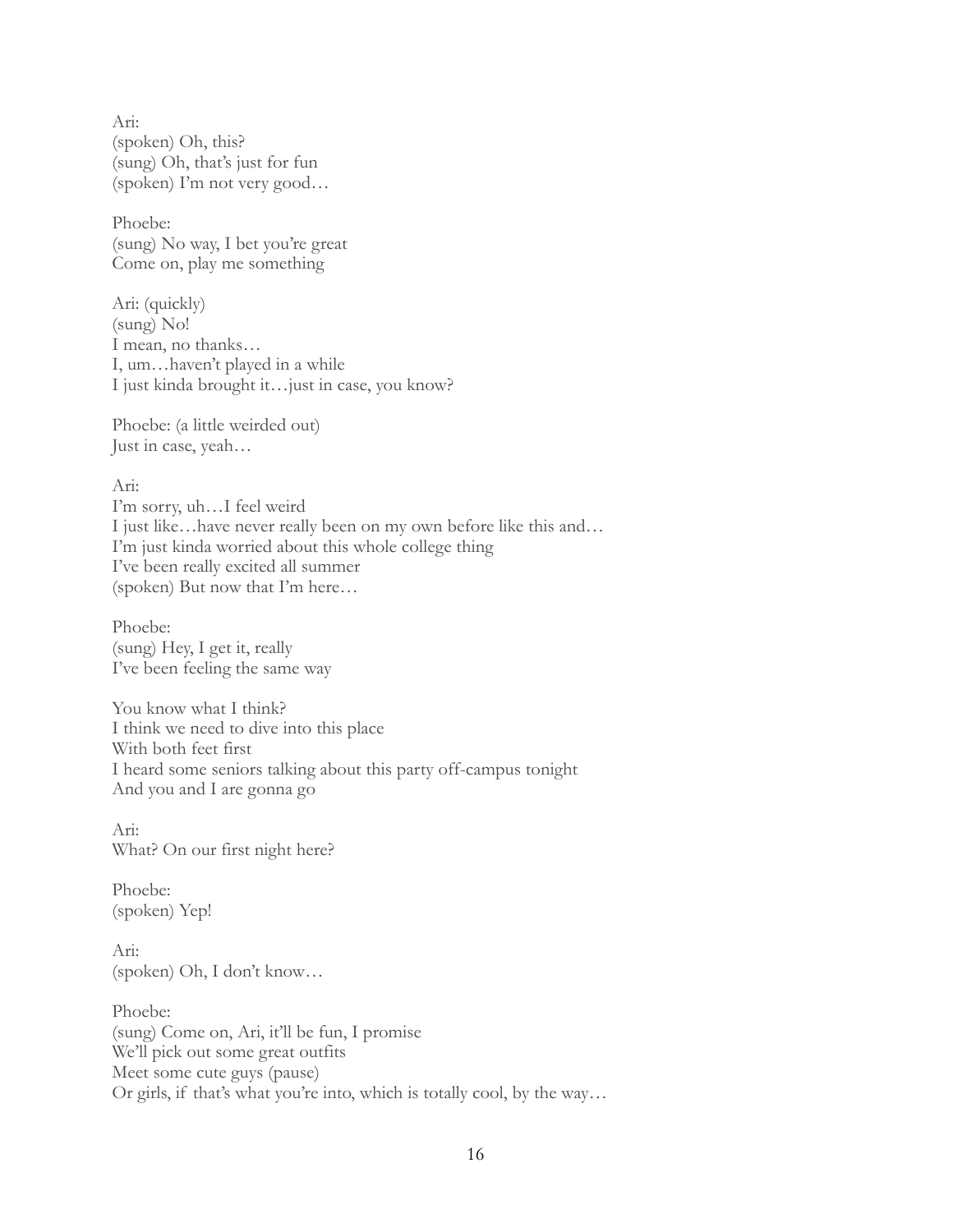Ari: (interrupting, dialogue) Oh no, I… I'm straight…I mean, uh, yes Straight Very much into guys Yes…guys…yes

Phoebe (dialogue): OK… (sung) Well, let's get you settled And we'll get ready for this party…

Ari (interrupting): Wait, but my dad…

Phoebe: What about him?

Ari: What if he finds out? He'd be super mad…

Phoebe: (interrupting) Look, Ari, you've gotta loosen up Everyone's gotta grow up sometime Be your own woman Stand up for yourself Screw the patriarchy! Do something crazy You're in college now, that's what it's for

Ari (gaining enthusiasm): Yeah…yeah You're right I'll go

\*Phoebe helps Ari begin to unpack\*

## **SCENE 4 - Dion's apartment (Ari, Phoebe, Theo, Dion, Chorus: Minos/Aegea)**

\*Scene transition to party Heavy rock music/synthesizer club beat-type music, played over the speakers Chorus returns as students at the party\*

Song: Maze of Pain

Vocalist (in the background, repeating): There's a maze of hurt and feeling here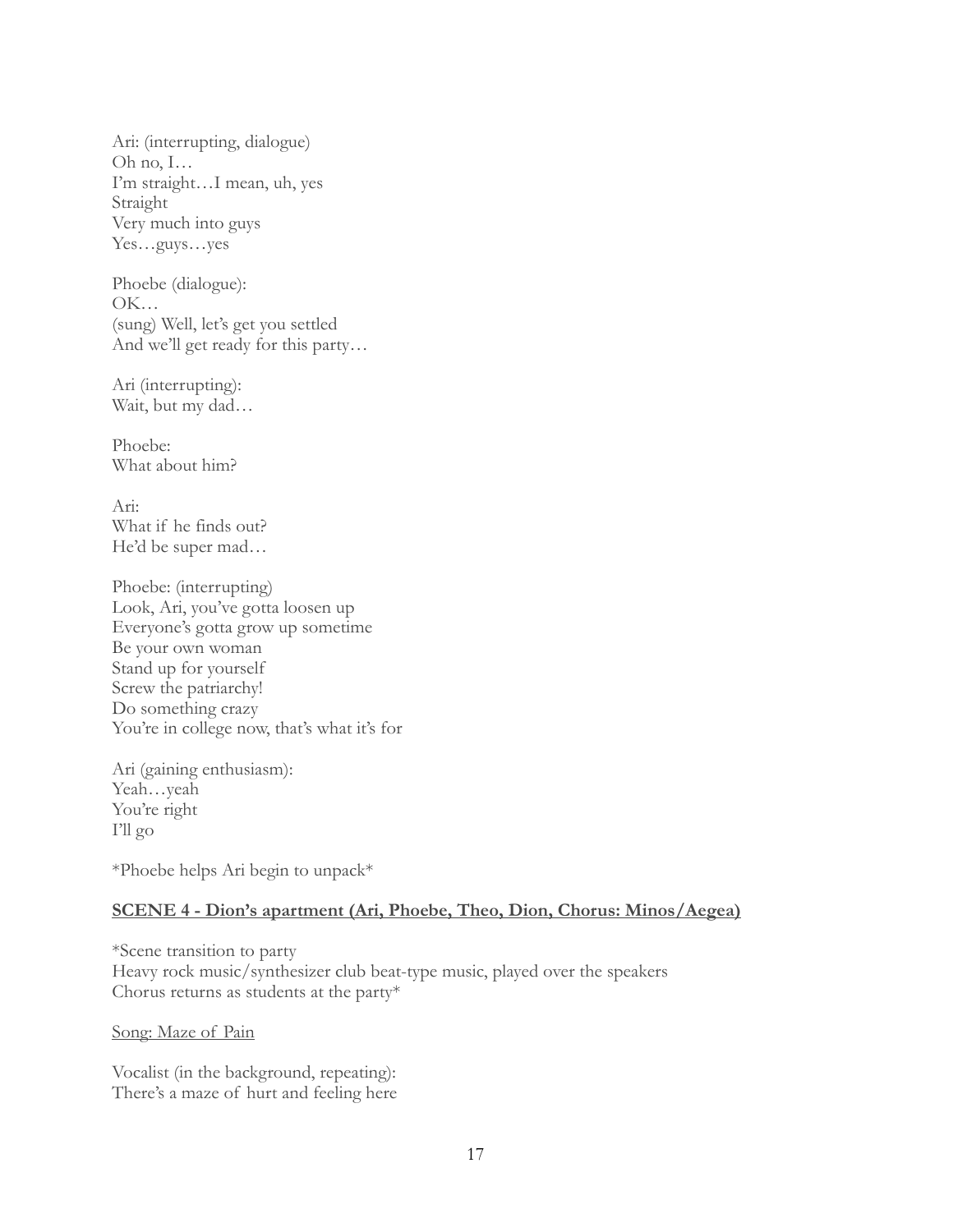And I'm lost, nowhere to go And I hear your voice, I hear you cry That there's something I don't know

My heart is blind, my eyes can't see The monsters creep behind The darkness holds me I cry for you, and still I wonder why

Yes, I'm lost inside a maze A labyrinth insane You throw me in the dark Yes, I'm in a maze of pain when I'm with you

Ari (shouting over noise): There's a lot of people here

Phoebe (shouting): Yeah, I can't believe we got in This party is lit!

Ari (shouting): Yeah, it's great, I guess It's just weird because we don't know anybody

Phoebe (shouting): Well, what else are parties for? (To a passing person, flirtatiously) Hey See, it's that easy

Ari (shouting): Well, I don't know…

Phoebe (shouting, interrupting): Hey, it takes practice Look, I'll show you

\*Phoebe taps Theo, standing nearby, on the shoulder Theo turns around, Phoebe shoves Ari towards her and runs away Music suddenly changes to string soft tremolos, world stops for a moment\*

Theo/Ari (together): Hi

\*Band suddenly comes back in, crashing back to reality\*

Ari (shouting): Yeah, so, um, hi Sorry, my roommate…she…ah, never mind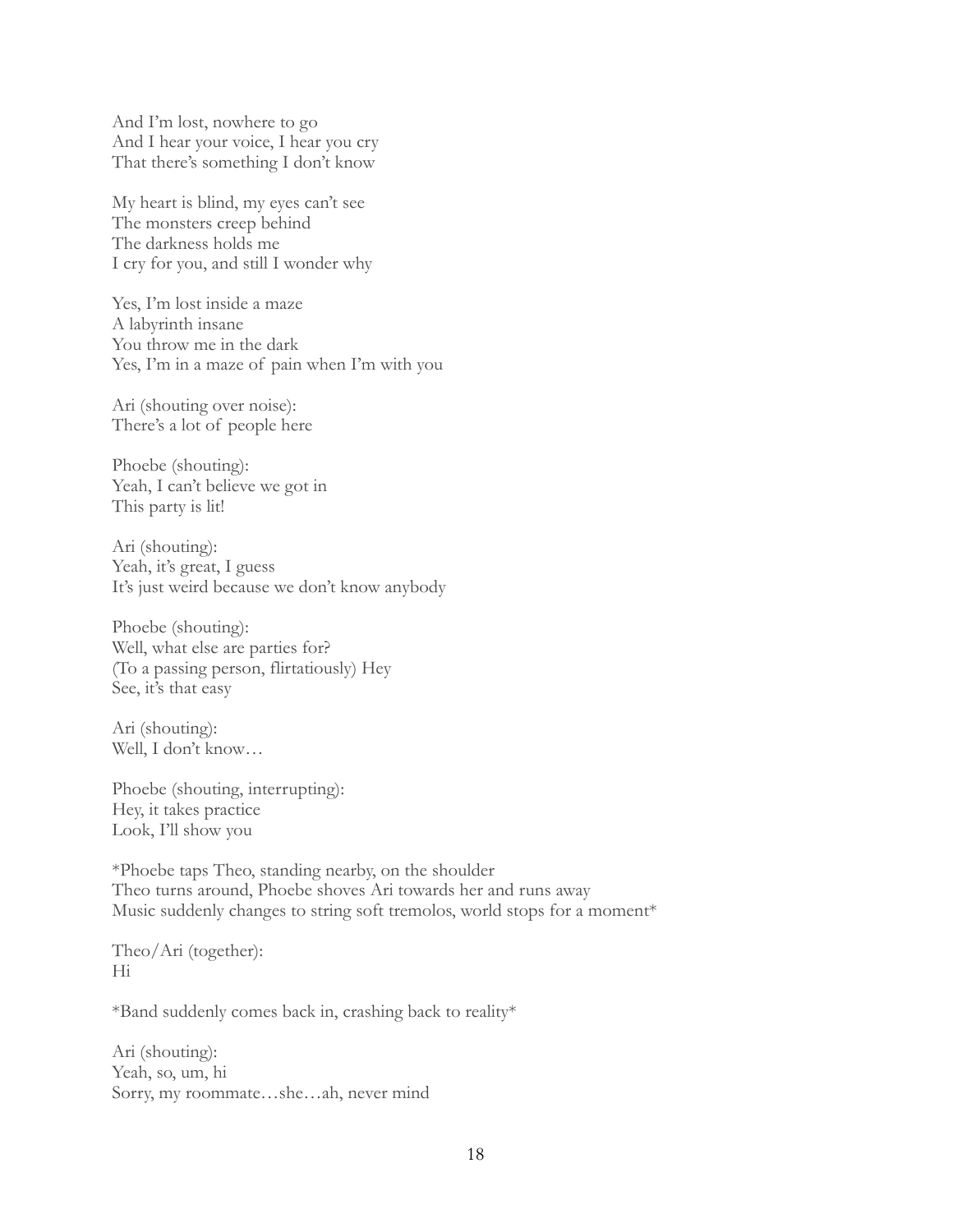Theo (shouting): That's all right I'm Theo (seeing Ari's quizzical look) It's short for Theodora I used to go by Dora But you get called "Dora the Explorer" enough times… (both laugh) What's your name?

Ari (shouting): Ari

Theo (shouting): Nice So, are you a first year?

Ari (shouting): Yeah You too?

Theo (shouting): (Laugh) Nope, I'm a senior Journalism major

Ari (shouting): Oh, that's cool I'm taking Intro to 21st Century Journalism this semester

Theo (shouting): Oh, that's awesome With Professor Bernstein?

Ari (shouting): Yeah Is she any good?

Theo (shouting): Oh yeah, she's great It's funny you mention it I'm actually TAing for that class

Ari (shouting): Really?

Theo (shouting): Yeah I think you'll really enjoy it

Ari (shouting):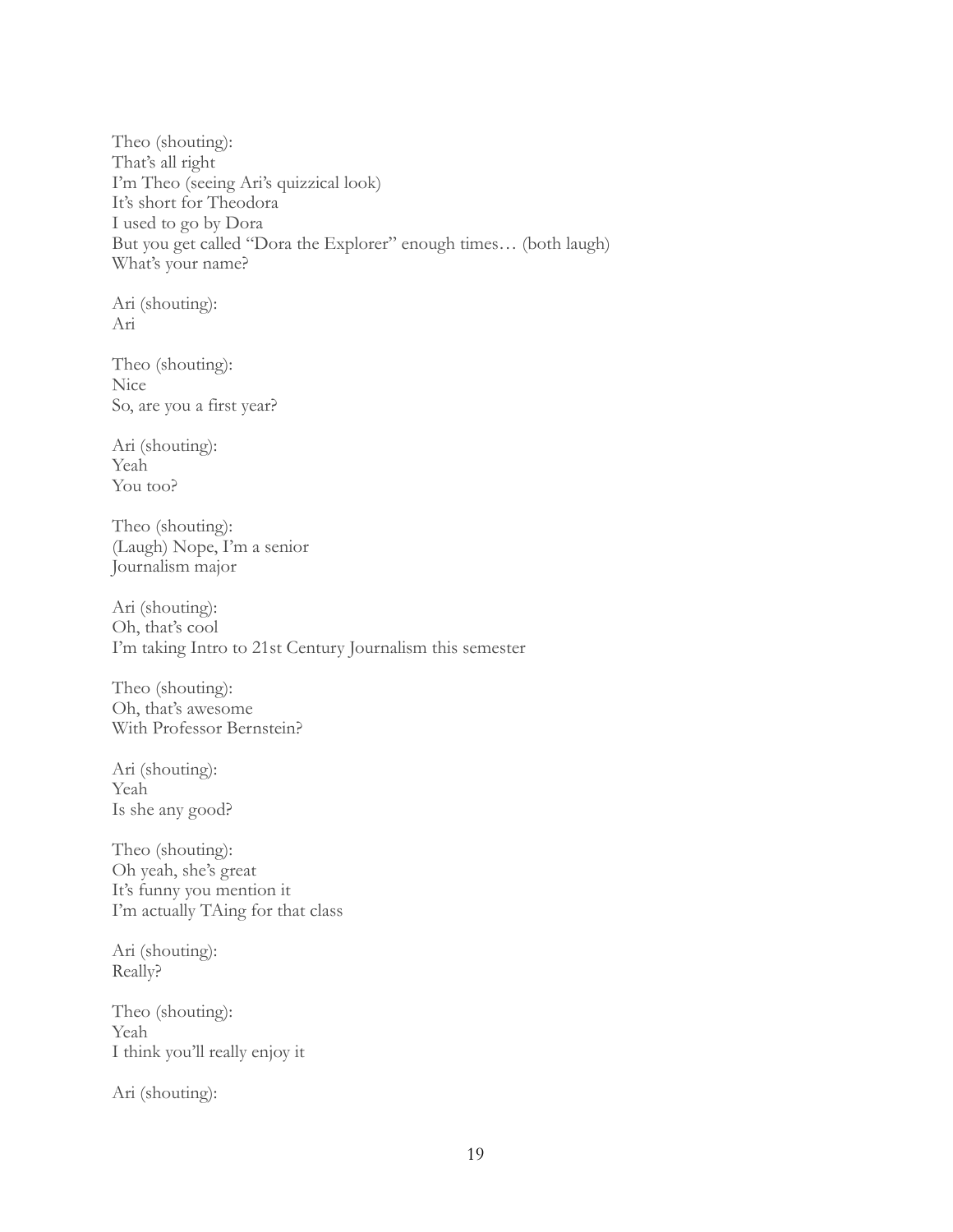I mean, with you there I definitely will I mean…yeah, um, yeah

\*Ari, embarrassed again She takes a moment to breathe Remembering what she and Phoebe talked about That she's trying to break free and find herself\*

Ari (to self, singing along with song): Come on, Ari, come on Live for a minute, come on

Ari (shouting to Theo): Hey, um, so look I know we just met and all But, um, is there any chance you might want to… You know…

\*Dion suddenly rides in on a scooter between the couple, carrying a glass of red wine They trip and fall off, drunk\*

Dion: (shouting) Whoa, sorry…didn't see you there (Seeing Theo) Theo, my gal, what's up?

Theo: (shouting) (exasperated) Hey, Dion, not much (looking for conversation topic) This is Ari She's a first year

Dion: (shouting) Hey, that's great I'm Dion, pronouns they, them, theirs

Ari: (shouting) Oh…um…that's cool

Dion: (shouting) What about you?

Ari: (shouting) Oh, um…she…I guess?

Dion: (shouting) Lit, lit… Hey, so I'm president of our LGBTQ affinity group You should totally come check us out

Ari: (interrupting, shouting)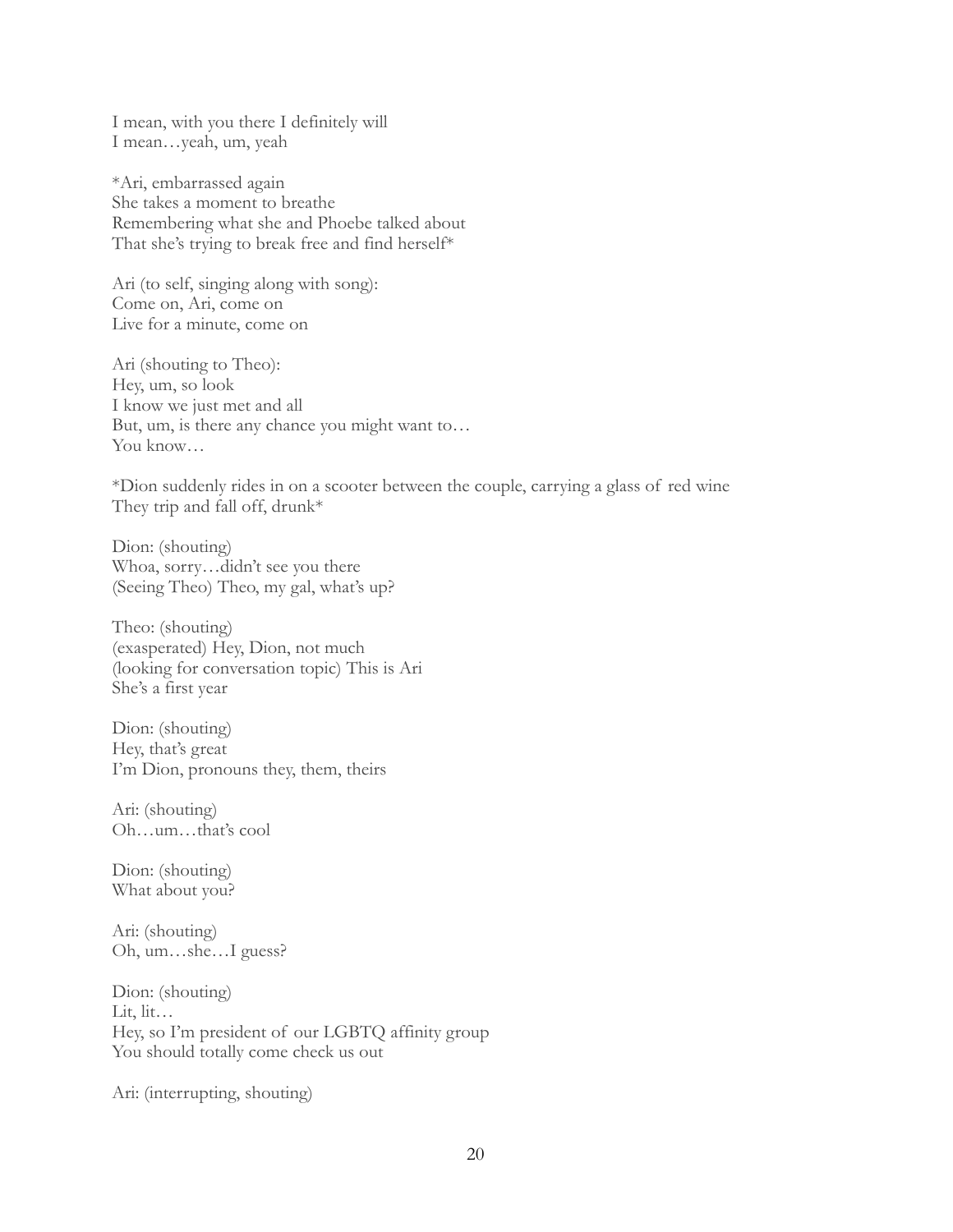Oh, no, no…I mean, um I'm not…I mean Of course I support…but I'm…

Dion: (shouting, a little disappointed) Well, that's okay You can totally come as an ally, or whatever Or you could check out our animal rights activist club Or come to our sex positivity club Or vegan/vegetarian awareness coalition

Ari: (shouting while Dion continues): Well, I mean, I don't know I just got here I'm not really sure what…

Dion: (shouting) Or ultimate frisbee team Or dungeons and dragons guild Or…or…or…

Friend/Aegea: (shouting, poking head in) Or chess club…

Dion: (shouting) Or chess club!

\*Dion suddenly stumbles and spills red wine onto Ari inadvertently\*

Dion: (drunkenly, shouted) Oh my god, I'm so sorry (sees someone else carrying white wine glass) Wait, I hear white wine gets out stains…

\*Dion grabs the glass and pours it on Ari The music stops suddenly\*

Ari: (shouting) Hey!

Dion: (spoken) Whoops, never mind Here, let me get that for you…

\*Dion starts to try to clean her up But Ari throws them off her\*

Ari (disgusted, spoken): Get off me, asshole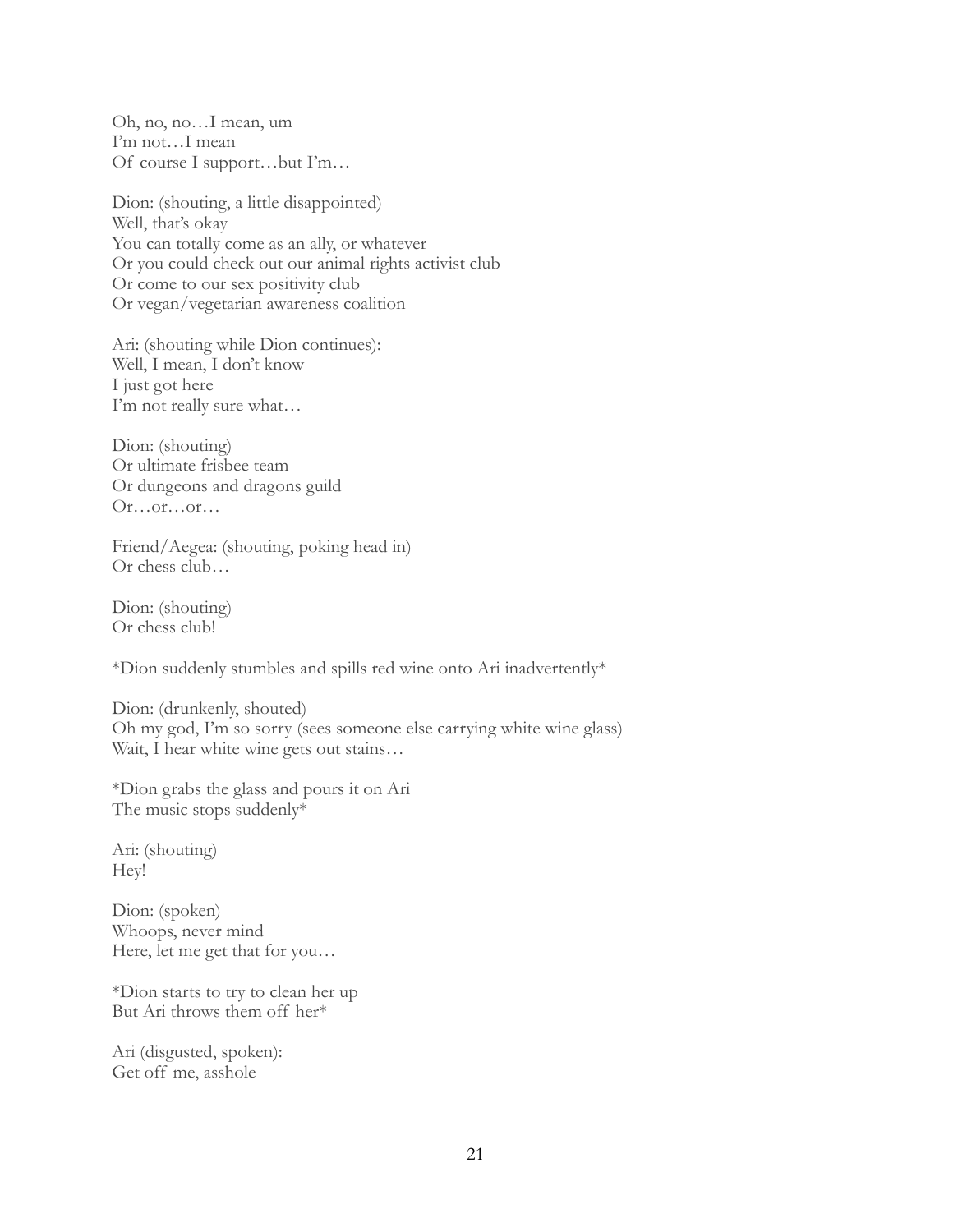\*Theo catches Dion\*

Theo (annoyed, spoken): Hey, hey, Dion, get out of here Go find some bathtub to throw up in

\*Theo shoves Dion away\*

Dion (spoken): Hey, hey…I'm sorry, I'm sorry Yeesh, I'm sorry about the shirt… Sorry…

\*Dion stumbles off Ari is completely embarrassed Everyone begins to go back to their conversations The band underscores softly a bit\*

Theo (sung, to Ari): Hey, are you okay?

Ari: (sung) Yeah, I'm fine (spoken) Just a regular Saturday night at college, right? (sung) Um, I'm just gonna go and clean this up Sorry about all that

Theo: Hey, not your fault I guess I'll see you in Intro, then?

Ari: Um, yeah, see you then

Theo (as Ari runs quickly away): Nice meeting you…(spoken) Ari

\*Another moment of string tremolos as Ari looks back for a moment and everything stops Then she runs off quickly again\*

## **SCENE 5 - Ari's dorm room/Theo's dorm room (Ari, Theo)**

\*Music transitions as scene retransitions to her dorm room Ari cleans herself up while singing to herself\*

Song: "Something"

Ari: When you find yourself after your first night out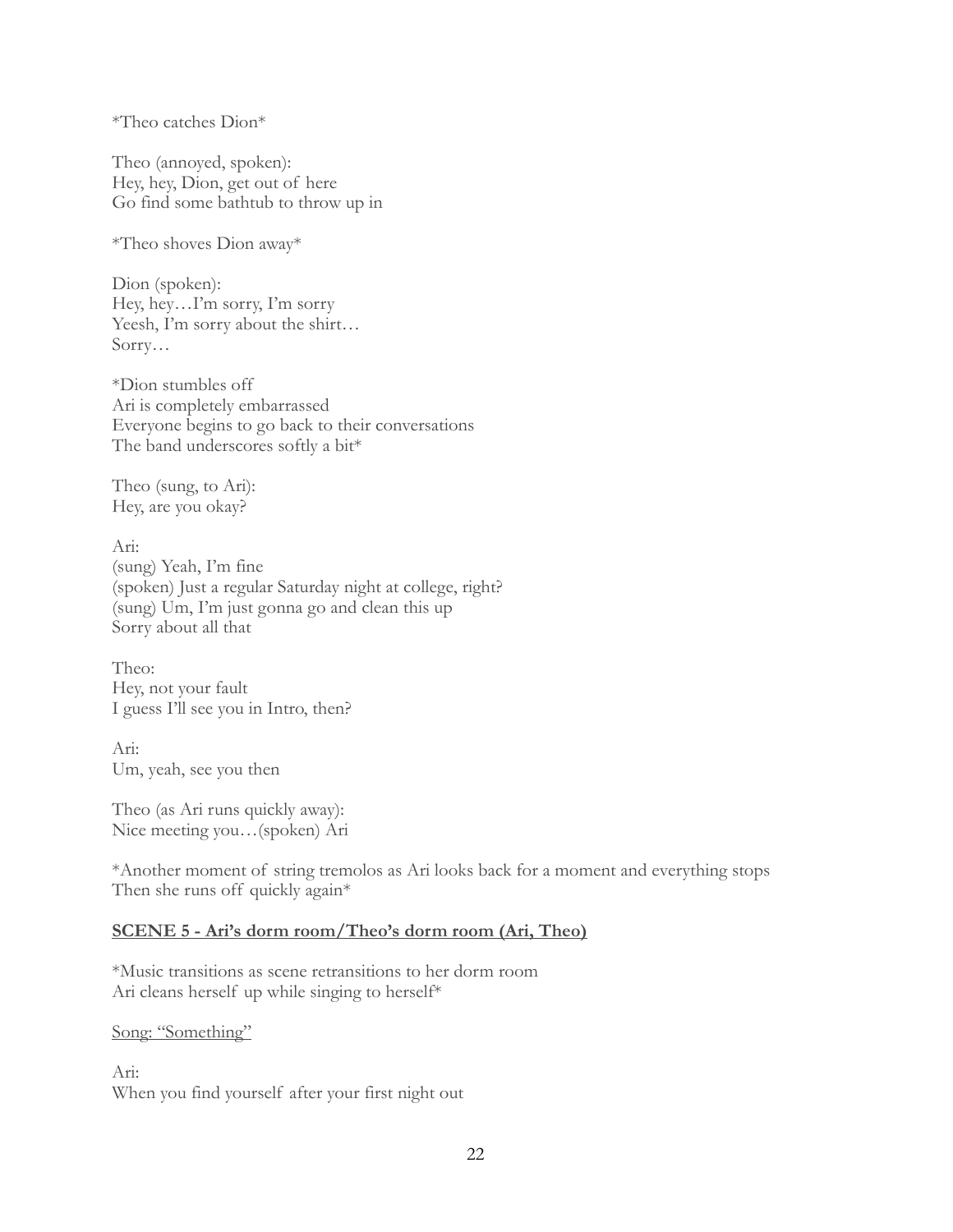Or more probably, the last And you're covered in shit, and you're not even drunk And your heart's still beating fast

What are you supposed to think, to feel When you miss your chance And you try to steel Your mind and heart from what you saw And decide if it was real

I felt something… Something…

(spoken) Oh God, I am never going to live this down…

\*Theo enters on the other side of the stage, walking home from the party\*

Theo: When you find yourself after your first night out When your senior year begins And you had a plan, a final course That you thought would help you win

What are you supposed to think today When you meet someone Who looks at you that way And you know the time to focus is now But there's something calling, "stay"

I felt something… Something…

Ari/Theo: And I can't say what it means or where it'll go But if I try to just forget it, I'll never know Maybe what I'm meant to think Maybe what I'm meant to feel Is something…something… It's not real

\*Theo exits\*

Ari: When you find yourself after your first night out Or more probably, the last And you think you might have figured something out But you can't forget the past

What are you supposed to think, to feel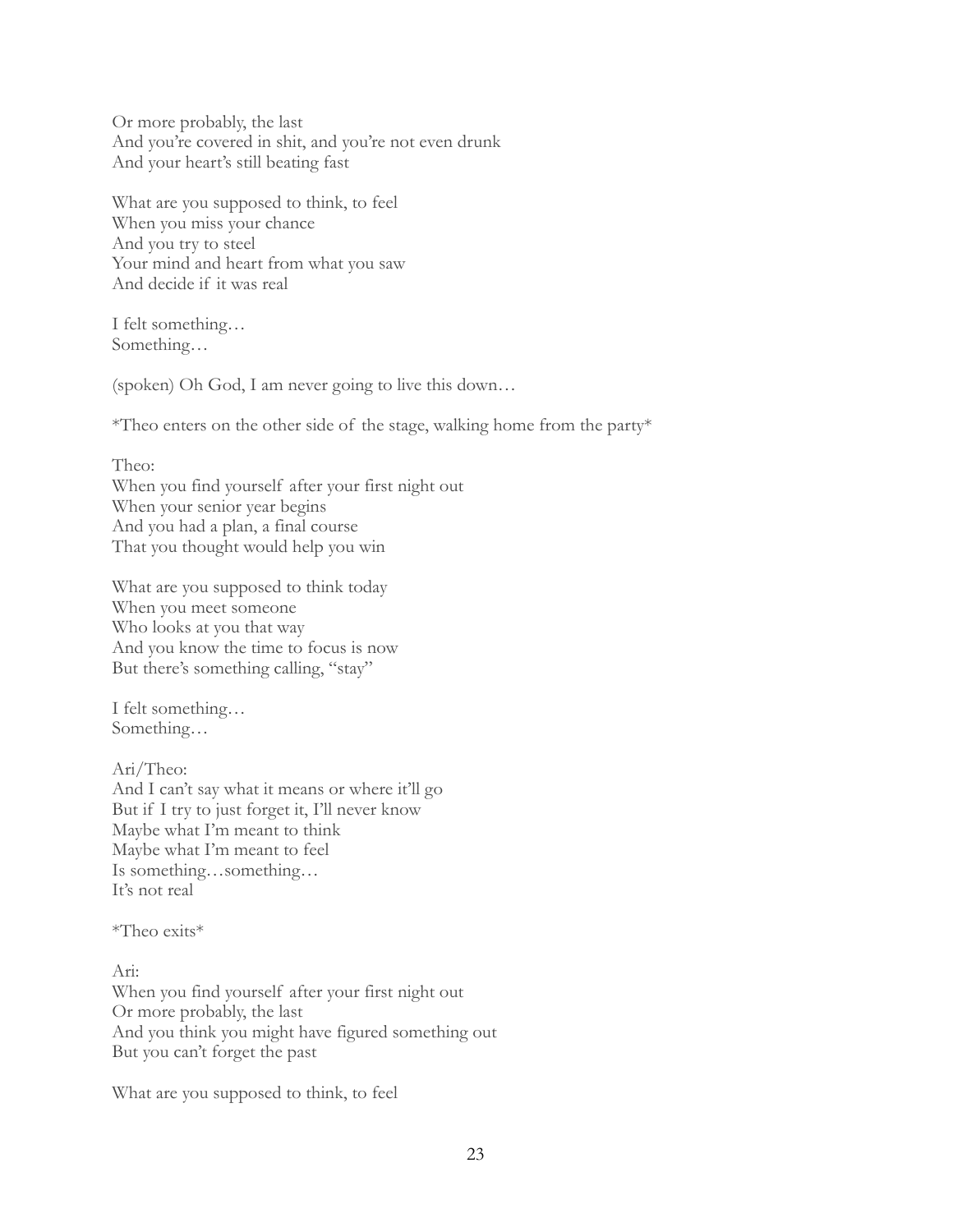When you pretend like your thoughts Just aren't real And the biggest thing that holds you back Is what you guess will never heal

I felt something… Something… (spoken) Something…

# **SCENE 6 - Journalism lounge (Aegea, Theo, Ari, Minos, Dion; Chorus: Aegea/Dion/ Minos/Phoebe)**

\*Ari exits, Theo enters, music transitions Theo is in the journalism lounge for her office hours She's talking to her mom on the phone Aegea enters on the other side, also on the phone It's taking a lot of effort to get through this conversation\*

#### Song: Still, I'll Miss You, Hon' (Reprise)

Aegea: I've missed you while you're gone, hon'

Theo: I miss you too, Mom I'm glad that you're okay I'm glad that you're okay

Aegea: I'm taking things one day at a time

Theo: Are your appointments okay?

Aegea: Oh sure, they help a bit, you know But still, I miss you, hon'

(spoken) I've been going to a few things around town An art show, a slam poetry reading… I've…been trying to have some fun

Theo: (sung) But you know that if you're feeling down You can give me a call?

Aegea: (sung) It makes me better just to hear your voice (to self) I'll keep making my choice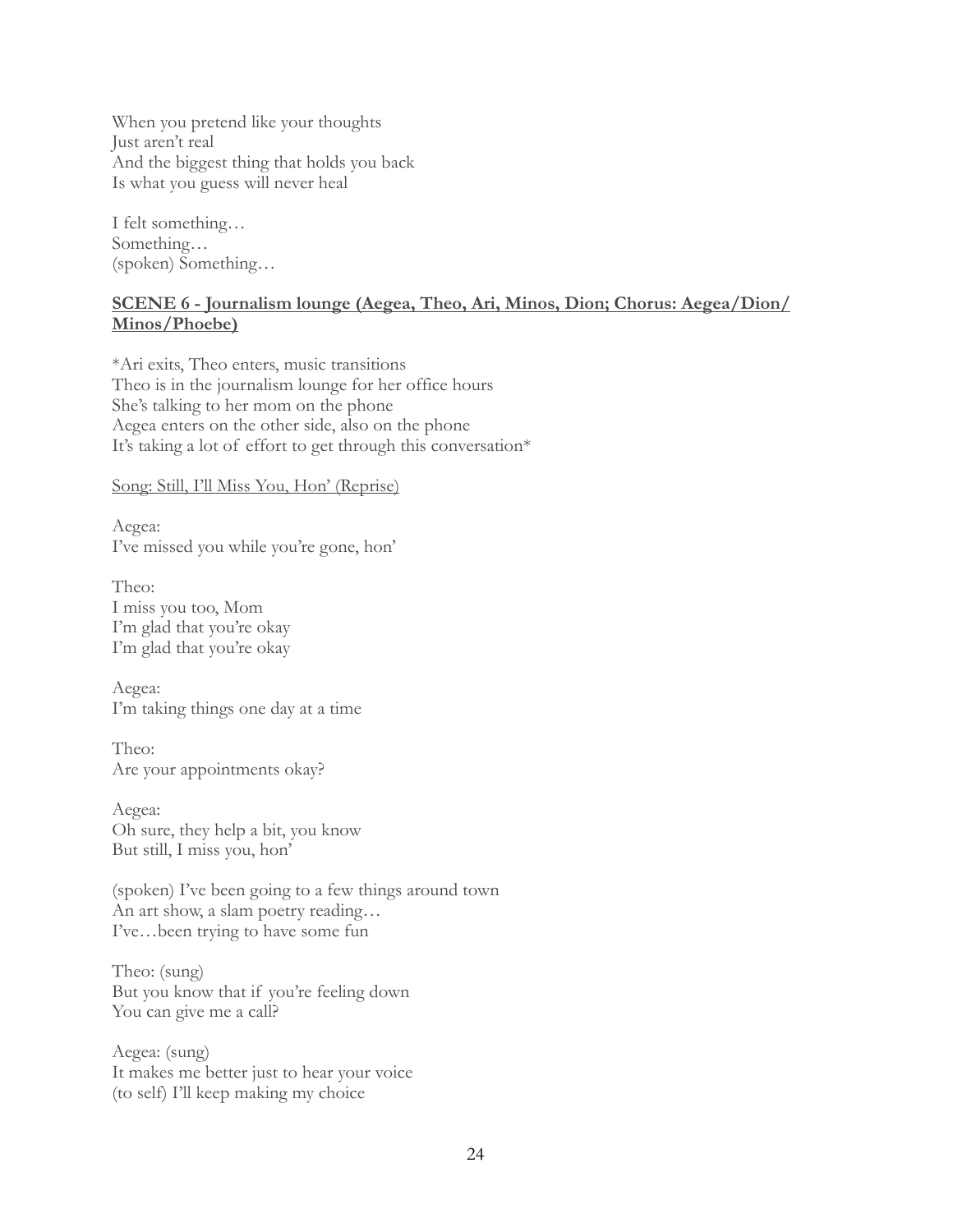You go, I love you, hon'

\*Ari enters, carrying her bag and guitar Dion is following her\*

Theo: (spoken) Okay, bye, Mom

\*Theo hangs up Aegea sighs, tears up, and then exits Ari and Dion are continuing a conversation as Theo finishes talking\*

Ari: (spoken, irritated) It's fine, Dion, really, it's fine

Dion: (spoken) Are you sure? Because I could come help…

Ari: (sung, irritated) Yes, I'm sure Just go off to your volleyball practice or whatever

Dion: (sung) Actually, it's my improv sketch comedy group right now…

Ari: (interrupting) Whatever, just let me handle this (aside) Like I've been handling everything else with this project…

Dion: Well, thanks Ari, you're the greatest (As she is about to leave, spoken) Hey… (sung) I meant to tell you…you look…nice today

Ari: Um…thank you?

Dion: (spoken) Oh, and also you should totally come to this cool lecture I'm organizing next week…

Ari: (interrupting, spoken, pushing Dion towards the door) Okay, bye, Dion

Dion: (spoken) It's going to be really great…

Ari: (spoken) Bye!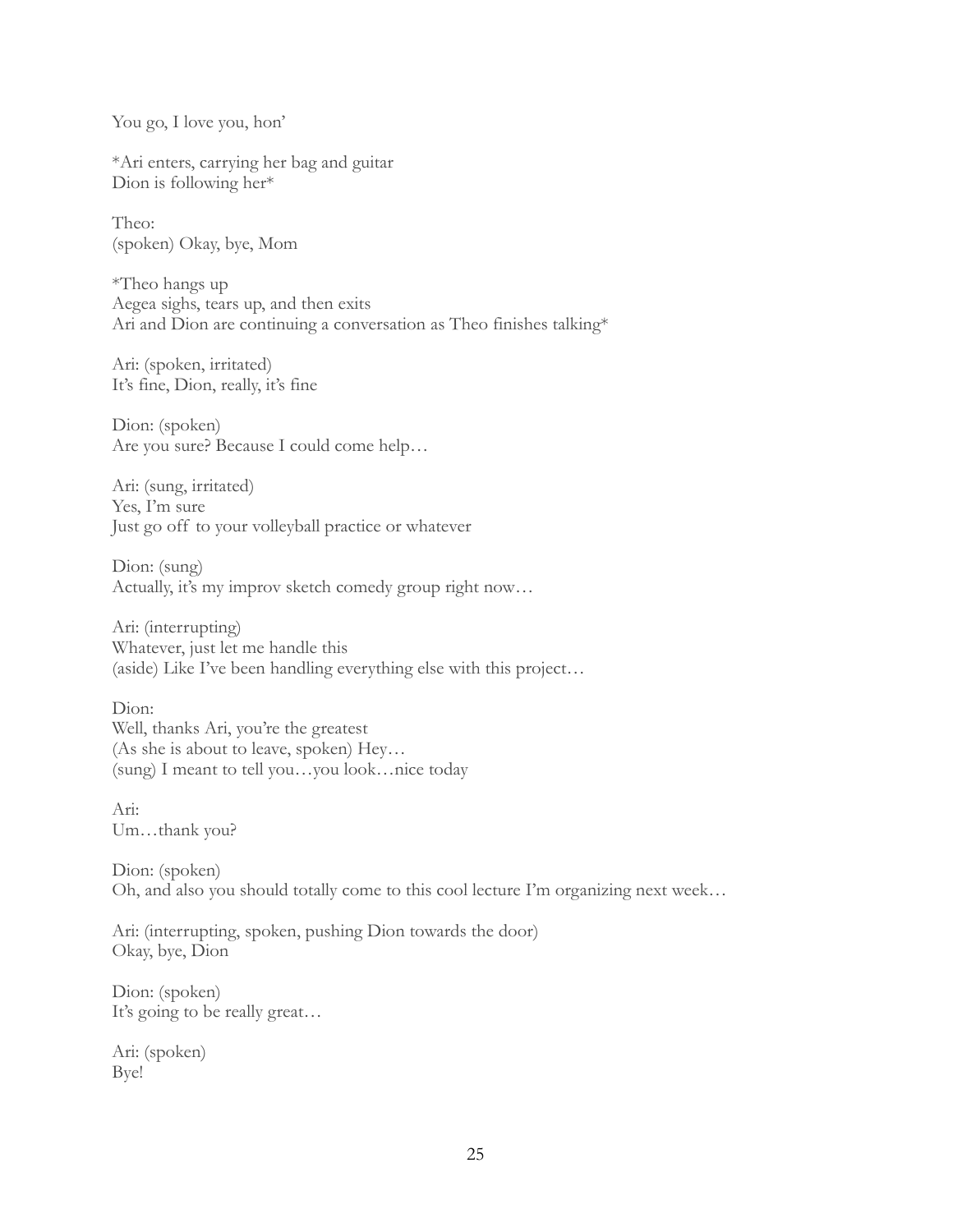\*Dion, forced out door, exits Ari slams door on them, sighs, then composes herself She sees Theo, who hasn't noticed her yet She is still in thought after talking with her mom Ari smooths herself down real quick, then tries to be casual\*

Ari (sung): Hey, Theo, how's it going?

Theo (sung):  $I'm...$ (suddenly coming to herself) I'm doing great, Ari (spoken) What can I help you with today?

Ari:

I, um, just have a question about my journalism project We're doing our midterm presentation next Thursday And I was hoping you could look at it

Theo: Are you sure? I mean, we've already looked at your research four times together It looks great

Ari:

(Embarrassed, spoken) Oh, um, thanks (sung) It's, uh…just that My partner is being no help I got stuck with Dion And she…they… Are so busy with all of their clubs and jobs and parties and protests and…

Theo (interrupting): Say no more, I get it We can review your points again But only because you're my favorite customer

Ari: (spoken) Thanks (grinning a little too much) Here, let me find it…

\*Takes out her computer, searches for the file In the meantime, Theo sees her guitar\*

Theo: Hey, I didn't know you played guitar

Ari: Oh, um, yeah…I do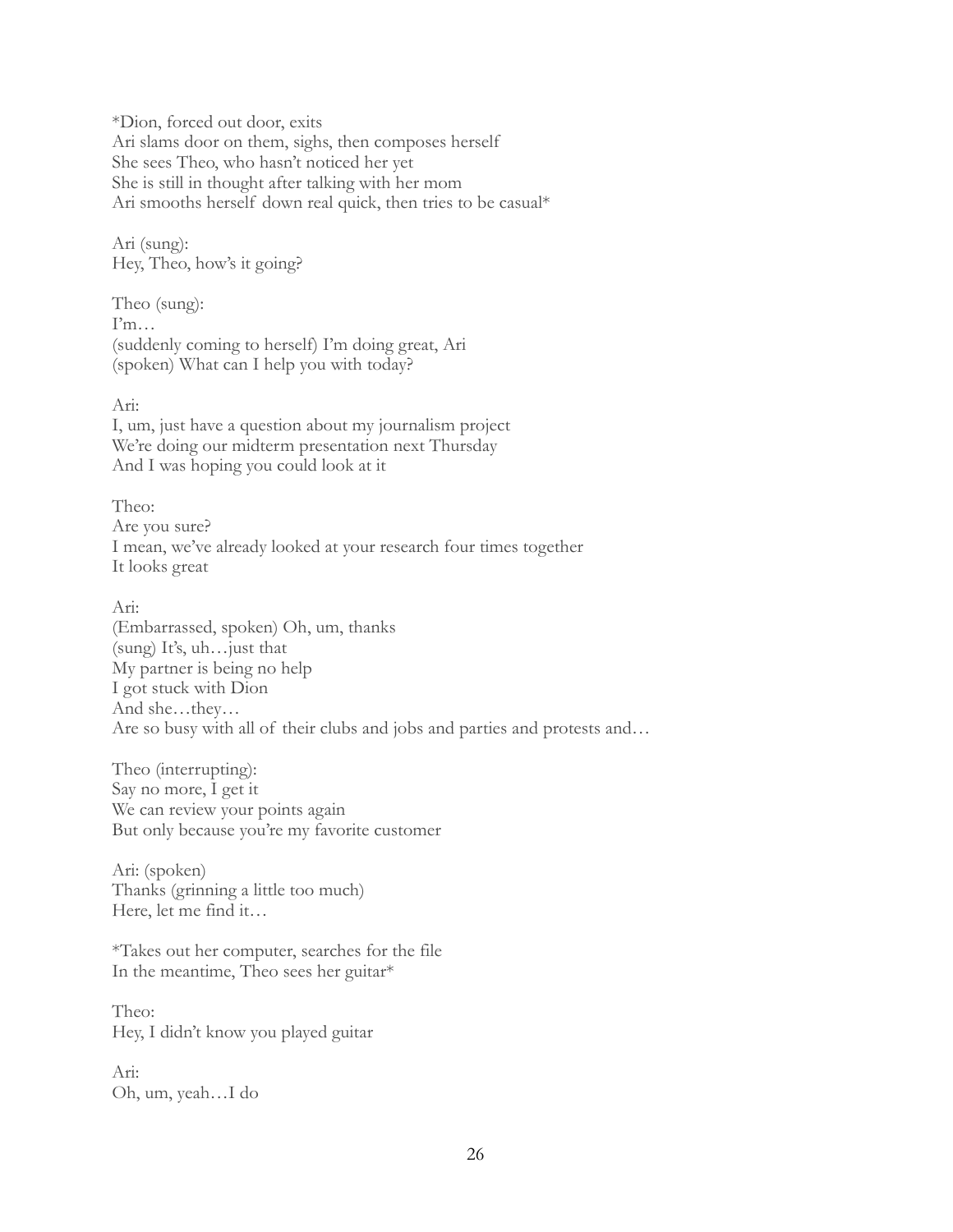Theo: That's great! I used to be able to play ages ago, but I gave it up (spoken) What kind of music do you do?

Ari: (spoken) Oh you know… (sung) Like…indie, singer-songwriter type stuff… I, um…actually write some of my own songs sometimes

Theo: (spoken) Really, that's so cool! (sung) I've always wanted to be able to do that

Ari: (spoken) Not really (sung) I mean, I can only play like four chords…

Theo: Well, that's four more than I can remember Hey, would you play something for me?

Ari: (spoken) Oh no, you don't wanna hear…

Theo (interrupting): Sure I do

Ari (interrupting): No, no… I mean, I haven't practiced in months…

Theo (interrupting): That's okay I'd love to just hear you (pause) I bet you're great

Ari: …Really?

Theo: Yeah, really Come on, play one of your songs

Ari: I…okay (spoken) Okay, sure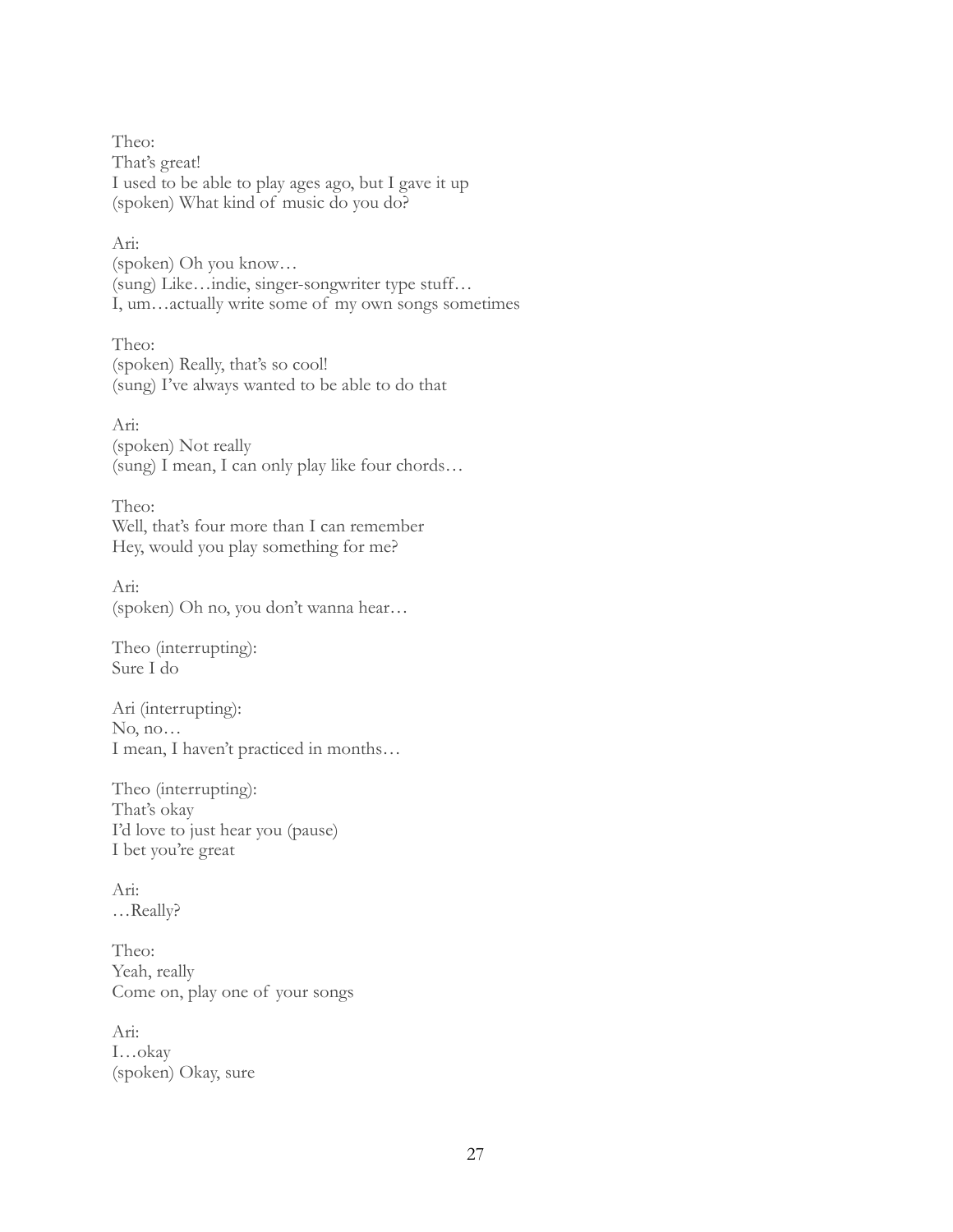\*Ari gets out guitar Strums a couple chords\*

Song: I've Been Thinking (short)

Ari: I've been thinking about the place I am And who I'm meant to be I've been thinking about the time I've spent so far

I've been thinking about the role I play And the way life's set the scene And the one who makes me feel it doesn't matter at all

And I've been thinking about what might be next…

\*Suddenly Ari's phone rings; Ari looks, it's her dad calling\*

Recit

Theo: Who is it?

Ari: Oh, it's my Dad…(hesitatesl) I'll just call him back

\*Ari hangs up, starts to play again, but suddenly Phone rings again, Ari looks and hesitates\*

Theo: Do you wanna take it? It might be important

Ari: Oh, it's probably not He just wants to…check in on me (Hangs up) But I'm my own person now I'll call him after we're done…

\*Phone rings again, Ari hesitates again\*

Theo: Look, it's okay if you answer it, I'll just…

Ari (interrupting and picking up phone, trying to be casual, spoken): Hi Dad, what's up?

Minos (entering other side of the stage, taking on phone himself, sung): Why didn't you answer my first two calls, Ari?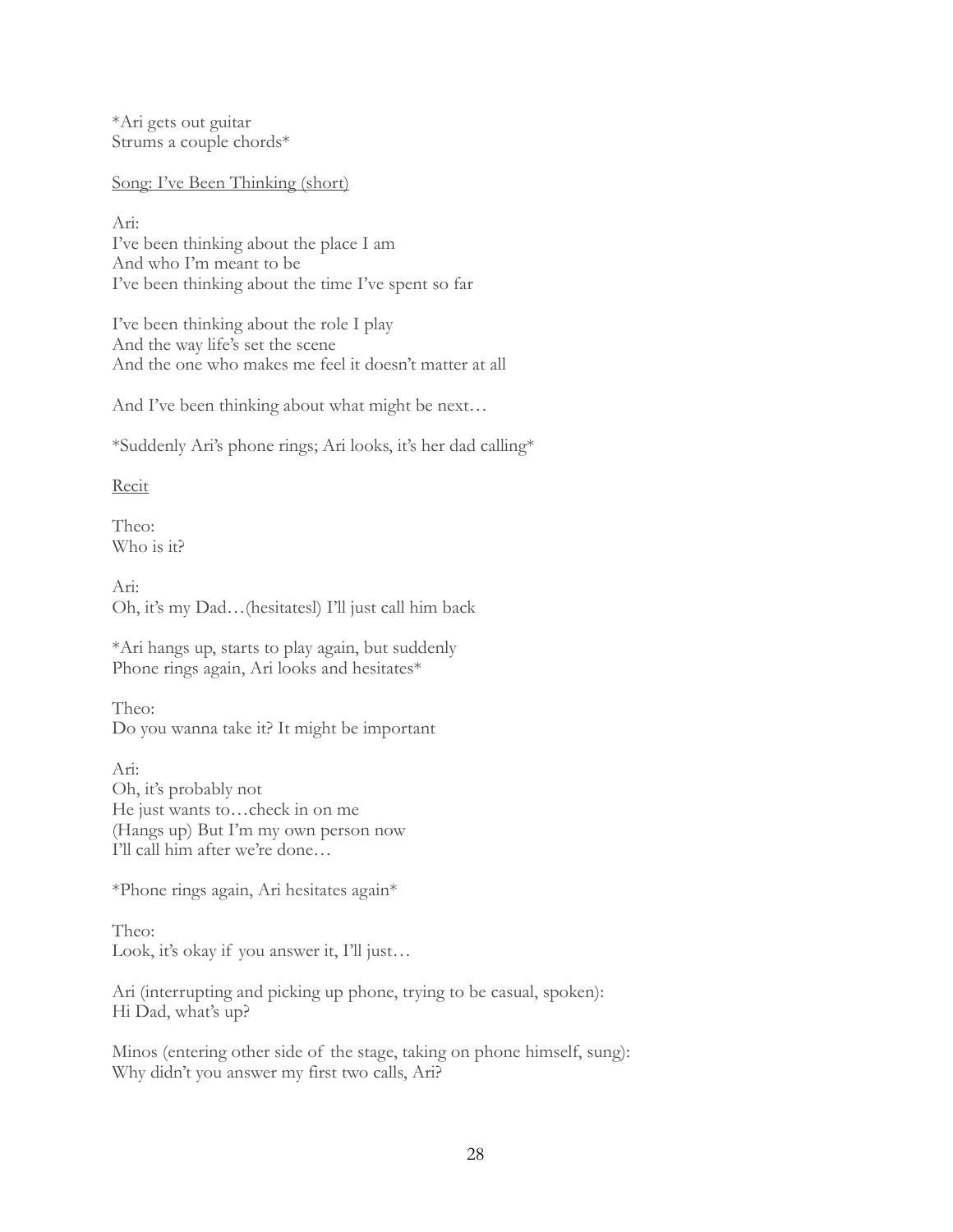Ari: Um, I was in class, I had to step out…

Minos: No you weren't Your last class finished at 4:30 Stop lying to me (spoken) Where are you? Are you at school?

Ari: (sung) Yes, I am, Dad…Father…of course I am (spoken) But wait, how did you know that…?

Minos: (interrupting) What are you doing?

Ari: I'm with Theo…I mean, I'm with an instructor…

Minos: (Interrupting) Theo? Who's Theo?

Ari: Nobody, um…no, I mean, the TA for my Intro to Journalism course (spoken) I'm at office hours

Minos: (sung) Really? I thought you were in class

Ari: (sung) I…I don't know why I said that, Father, I'm sorry…

\*Ari gets up and accidentally strums the guitar\*

Minos: What was that?

Ari: Nothing, Father, I swear…

Minos: Was that a guitar?

Ari: No, Dad, I mean, Father, it was just…

Minos: Stop lying to me, Ari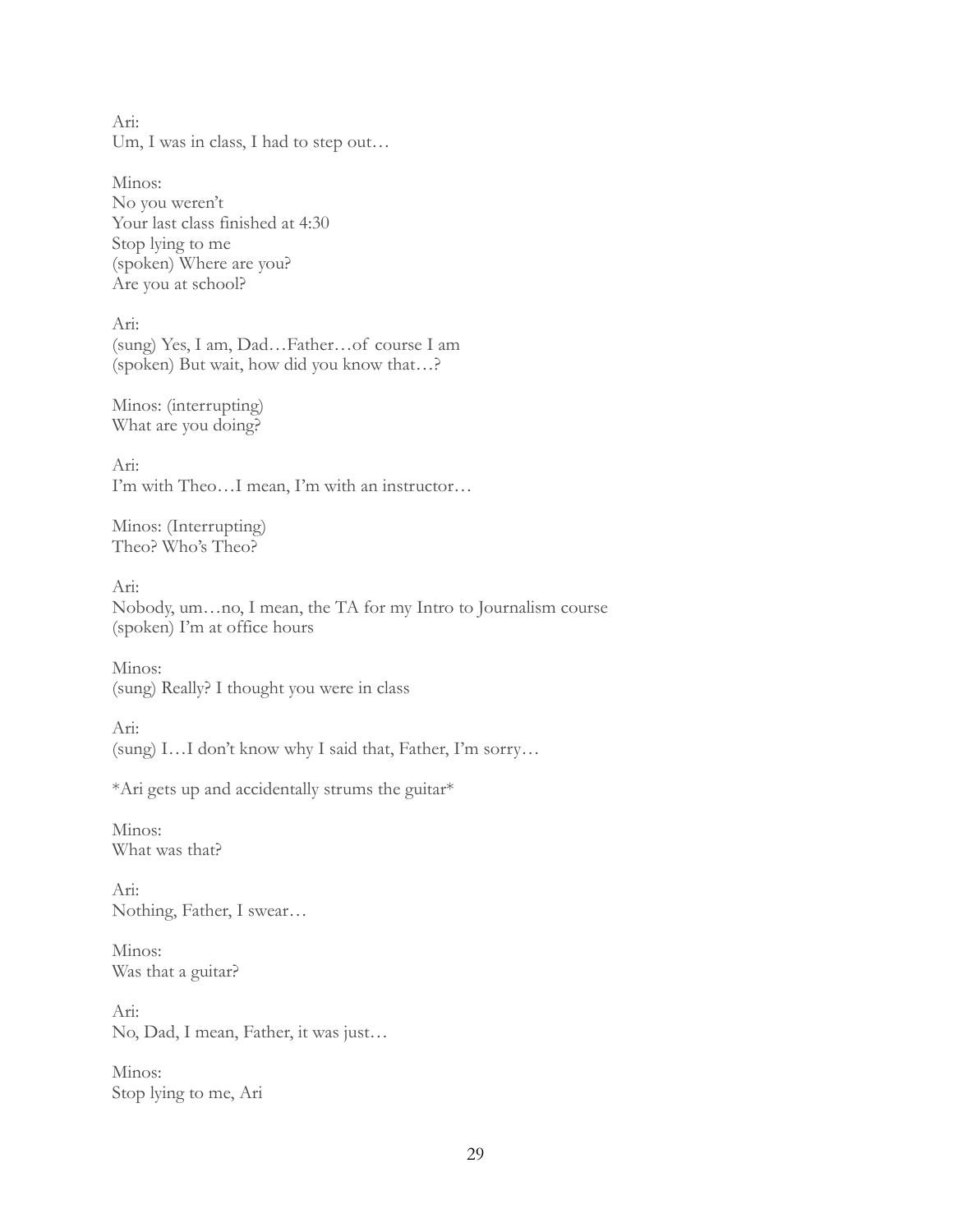Are you getting sucked into some band?

Ari: (spoken) No, no, Dad, it's nothing like that….

Minos: (interrupting, sung) Because a band is not how my daughter should be spending her time My daughter should be focusing on her academics Getting the 4.0 GPA that she promised she could maintain Which proves to the world that she is worth something

Ari: (spoken) No, Dad… (sung) I haven't joined a band, I promise…

Minos<sup>.</sup> Then what is it? Are you dating this boy, Theo?

Ari: (spoken) What? No, no, Theo's a girl…

Minos: A girl? You're dating a girl?

Ari: No! No, I mean… No… (spoken) not really, um, I mean…I'm not…

Minos (interrupting): Ari, I've told you countless times You are not to be dating You are not to be going to parties You are not to associate with these people who throw their lives away (spoken) Squandering their educations Getting drunk on a bottle of vodka every Saturday…

Ari: (interrupting, spoken) Dad, Theo's not…

Minos (interrupting, sung) You are at college to study You are there to get good grades And to graduate with a useful degree…

Ari: (interrupting, spoken) Dad, I…

Minos: (interrupting)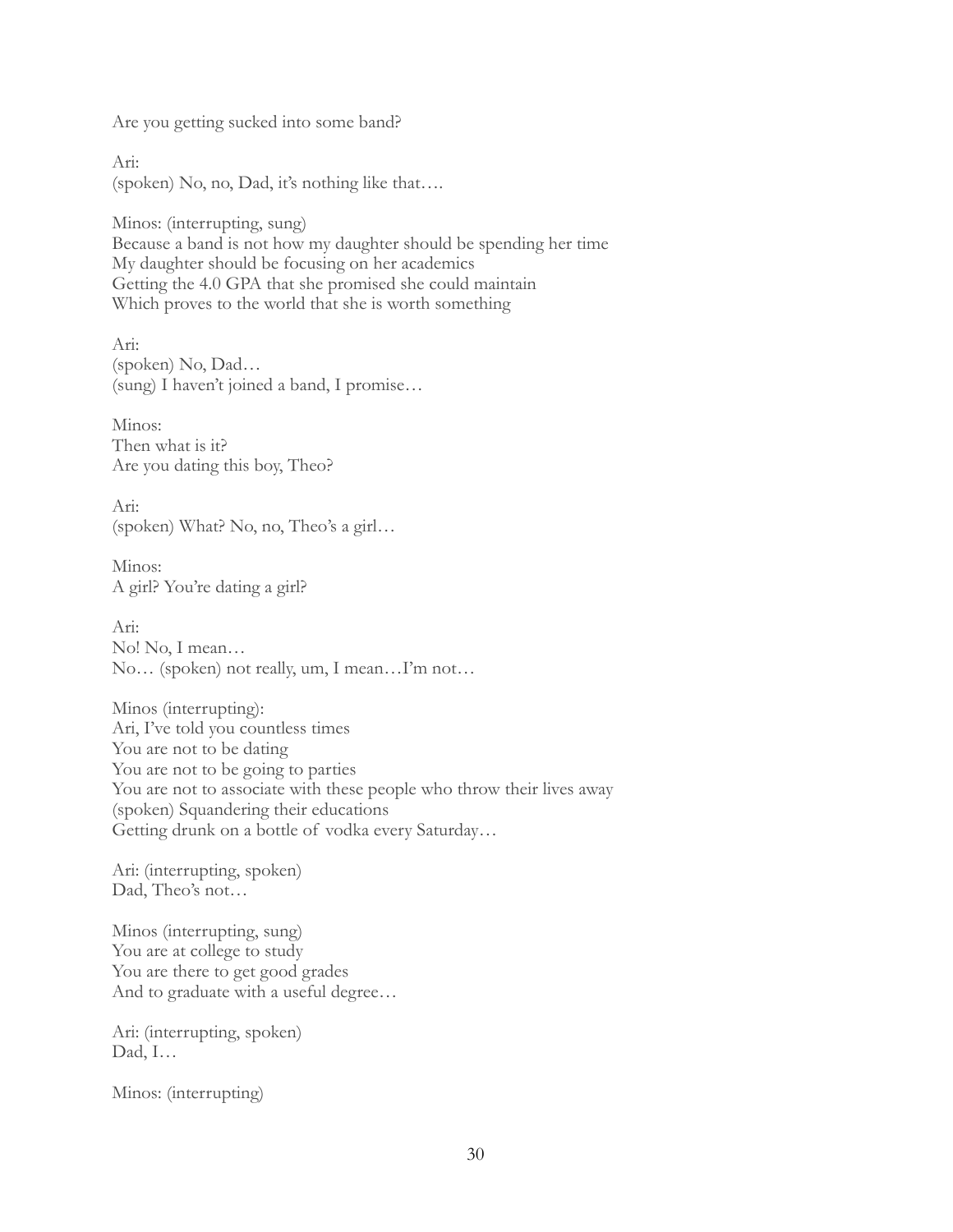So that you may keep up the legacy of your family name (spoken) Do I make myself clear?

Ari (sung): Dad…

Minos (interrupting, shouting): Do I make myself clear?

Ari (after a pause, speaking): …Yes, Father

Minos (speaking): Thank you. (Sung) Now leave this…girl And go back to your room and study Do you understand?

Ari (sung): Yes, I do

Minos: Excellent Good night, Ari

\*Ari hangs up, Minos leaves Theo is embarrassed to have overheard the conversation Ari is almost comatose, she doesn't answer any of Theo's questions She goes to sit in the corner by herself\*

Theo (sung): Are you okay, Ari? That sounded like it was a big fight (spoken) Did I have…I mean… (sung) I heard my name… Is everything okay? Ari? Ari?

\*Theo goes over to Ari, starts singing a song\*

Song: Something (Reprise)

Theo: When I've found myself after that first night out Asking why and and how we met There was something that you made me feel Though I can't say what just yet

But what I feel is something strong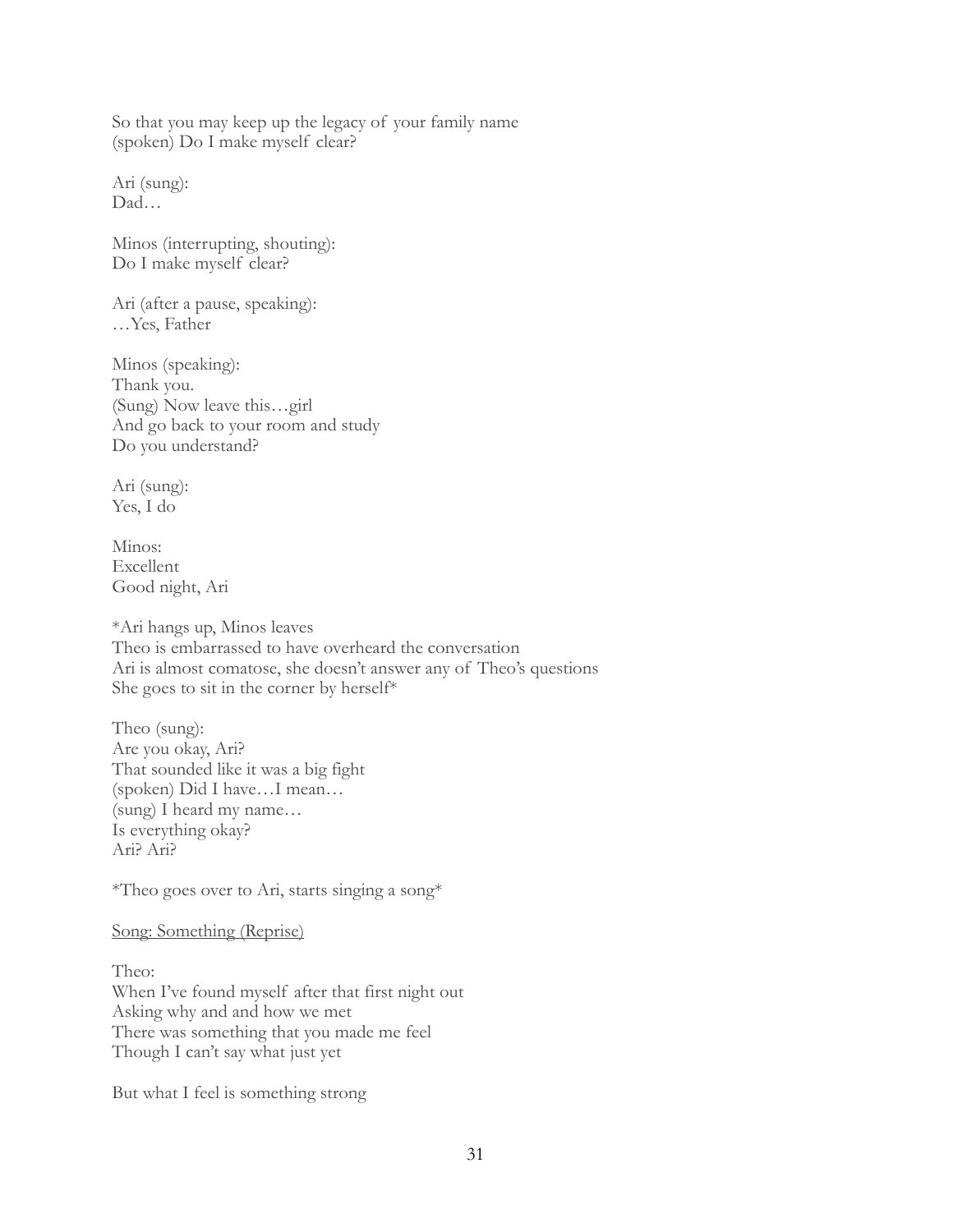And it's deep and strange and might be wrong But I'm here for you, I'm trying to say It's more than just a song

You are something...something...

And I'm here now, Ari, hear me, please let me see I just want to stay here by you, help you to be…

Ari: (interrupting) Maybe what we're meant to think Maybe what we're meant to feel

Ari and Theo: Is something…something… Something… Here for real

\*Ari, comforted by Theo's song, kisses her passionately as the song ends They laugh, then cuddle together for a moment in the corner where Ari has sat They sing in recit form\*

Ari: God, I can't believe this is happening right now I…I've never felt this way before (spoken) I mean, we hardly know each other…

Theo: (sung) Well, let's solve that problem (spoken) Hmmm… (sung) What's a secret you've never told anyone before?

Ari (pausing, then deciding): My name

Theo: (spoken) Wait, what do you mean?

Ari: (spoken) I mean, my full name (sung) It's not Ari

Theo: (spoken) Oh, I figured that (sung) I always assumed it was short for Arianna or something

Ari: No, that would've been a lot better It's short for…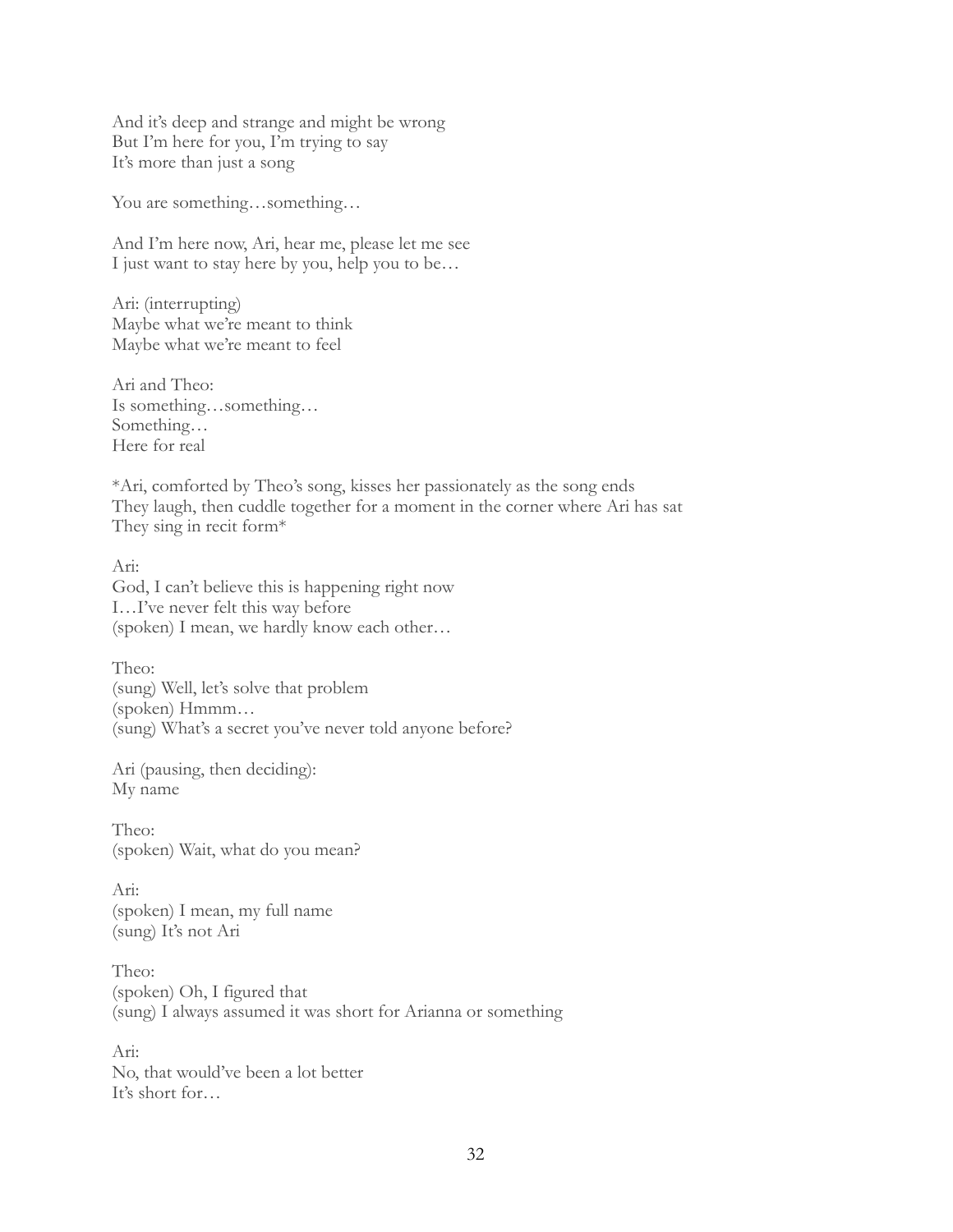Ariadne

Theo: (speaking) That's beautiful

Ari: (spoken) No it's not

Theo: (sung) No seriously, it is (spoken) It's mystical, otherworldly-sounding Much better than Theodora

Ari (interrupting): No, I hate it It sounds like I'm some character in a fairytale Like I have some destiny I have to fulfill… I hate that (Pause) But enough about me What's something you've never told anyone?

\*Theo is silent for longer than she should be\*

Ari: Look, if you don't want to tell me, that's okay…

Theo: No, no, I want to tell you this …I resent my mom

Ari: Oh, well I get that…

Theo: No, no…I mean, I love her, but… See…my mom has been in a rough place for a while My dad left us a few years ago, and… (spoken) Mom took it really badly (sung) He doesn't talk to us anymore

Ari: (spoken) I'm really sorry

Theo: (sung) It's okay, he was an asshole We're better off without him But Mom…she doesn't see that all the time She really struggles with it all I've had to take care of her for a while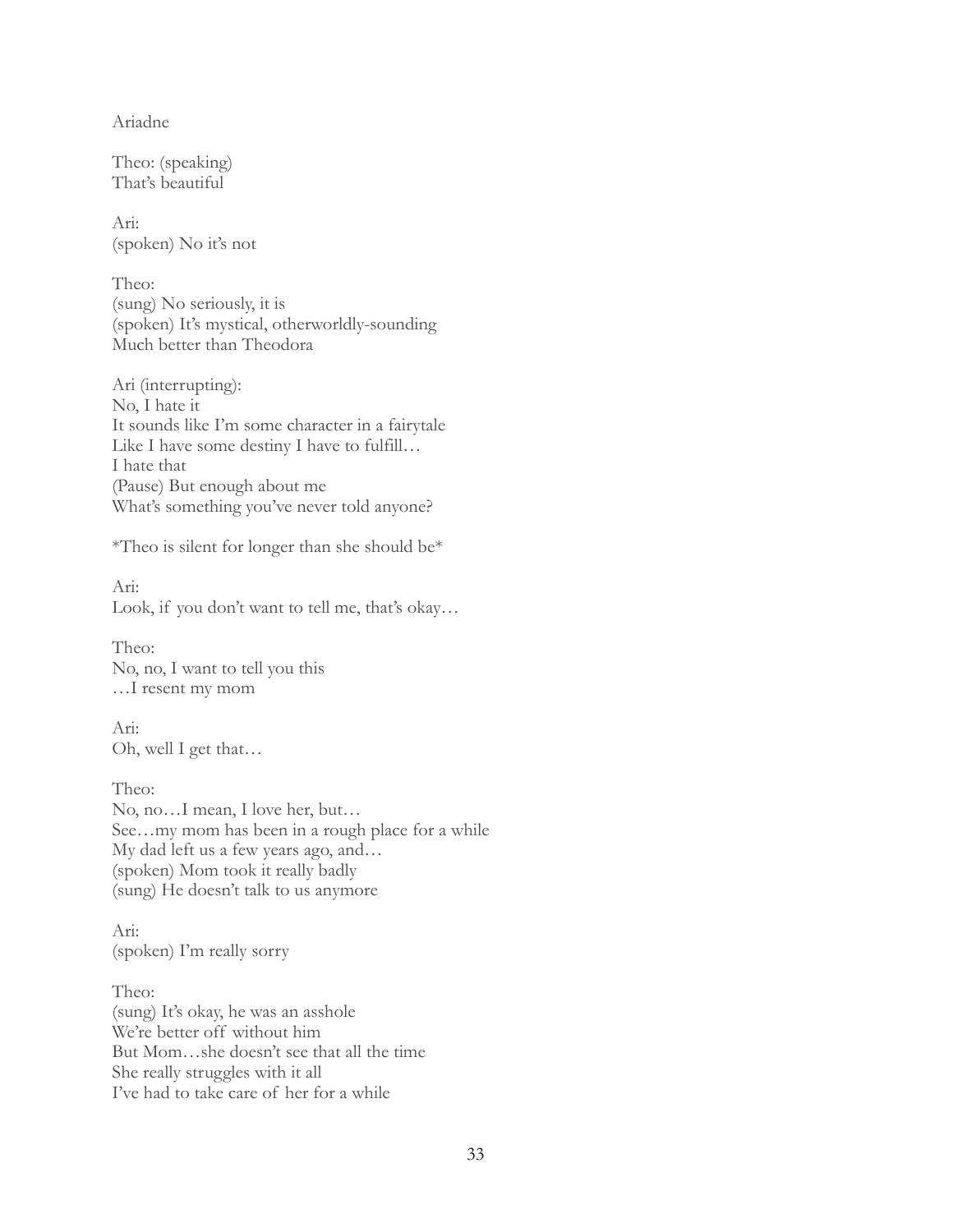Especially this summer…she had an…episode She had to be in the hospital for a while And I had to stay to make sure she was okay

Ari: That was really good of you

Theo: There are just so many things I wish I could be doing Internships, summer jobs at newspapers But because of Mom…I can't I know it's not her fault… And she can't help it… And I love her… But sometimes…I…

\*Chorus enters, begins to sing soft harmonies in the background They slowly build\*

Theo: (pause, spoken) I just wish I could get some sort of big break Like write a really important article Get a lead, do some investigative journalism Write something important, that people will notice

Ari: (sung) Something important… That people will notice…

Theo: (spoken) But there's no way that'll happen I'll probably get a job at the local convenience store after graduation It's all I qualify for…

Ari: (Ari builds up to make a momentous decision, interrupts, the chorus suddenly stops, spoken) Theo, I think I can help you

Theo: (spoken) Help me?

Ari: (sung) You know how my dad is a city councilman? He's running for Congress

\*Chorus exits\*

Theo: (spoken) Really?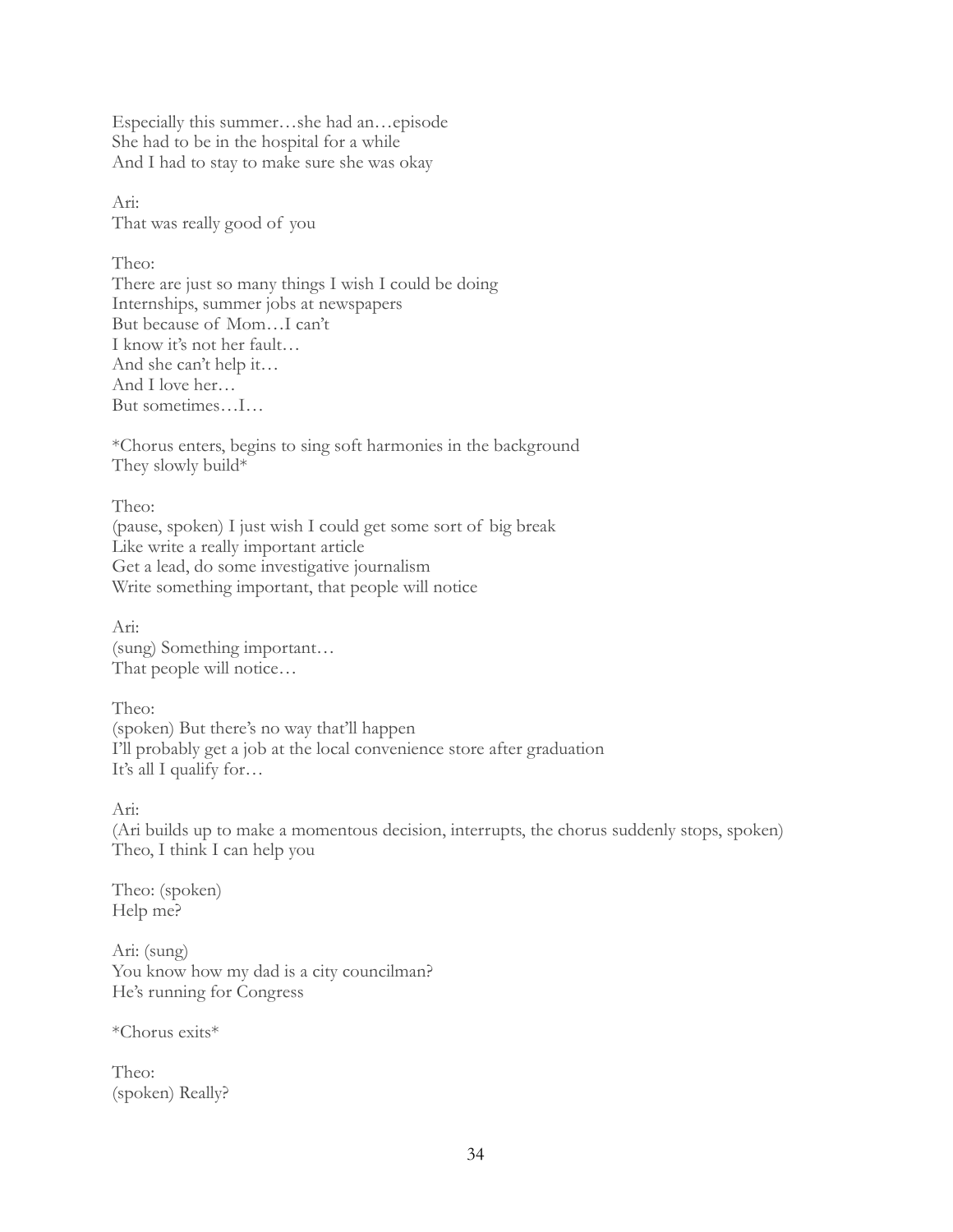(sung) They've been speculating that for months I could write an article Say I have insider confirmation…

Ari: (interrupting) Wait, wait, there's more …There's more

My dad claims to be pro-life But…I know that's not true Because… When I was 6… (Speaking) My dad made my mom get an abortion

Theo: (speaking) What?

Ari: I was going to have a little brother Apparently he was going to have a birth defect My dad thought he was going to be…a monster

So he made Mom get the abortion And…something went wrong She got a serious infection and… She died 6 months later

Theo: (speaking) Ari, I…

Ari: (interrupting) Dad hushed it all up He paid off the attending nurse Told everyone else that she died from her other health problems (spoken) And that's what I always believed…

Until three years ago When I found the paperwork from the clinic in our house... He has no idea I know

Theo: (spoken) Ari…I…I can't write a story about this It'd ruin your dad's career

Ari: (sung) He deserves it! He's a hypocrite! My mother is dead because of him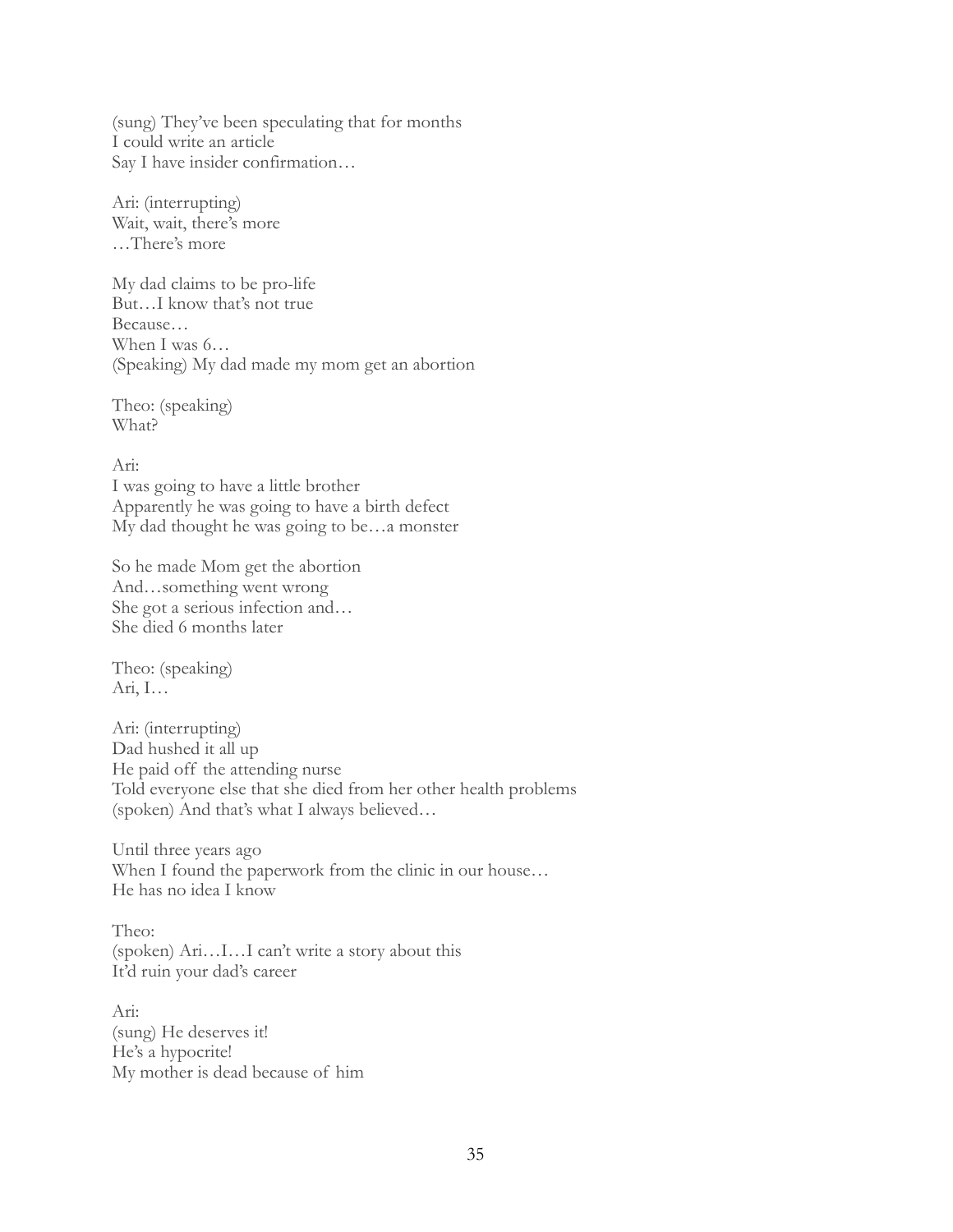Theo: I know…I just…

Ari: (interrupting) And this is it! This is the big break you were talking about Imagine what people would say If you published a story like this (spoken) You'd be hired in an instant

Theo: (sung) Ari, we don't even have proof…

Ari: (interrupting) I can get proof He still has all the paperwork He keeps it in his office at home (spoken) I'll make copies for you

Theo: (spoken) Ari…I…

Ari: (sung) Theo, please…please…please (Slowing down, speaking) Please I want to do this for you I…I really care about you I want you to succeed

(Sung) There's so much more to you Than what meets the eye The rest of the world deserves to see it (spoken) Please, let me help

Theo: (After a long pause, speaking) All right

\*They kiss\*

Ari: (Looks at watch, sung) Oh shit It's almost 2:00 I can't believe we've been here this long

Theo: Same (spoken) I should get some sleep (sung) I've got a 9:00 am tomorrow

\*Theo packs up, then pauses and remembers Ari—but it's a second thought\*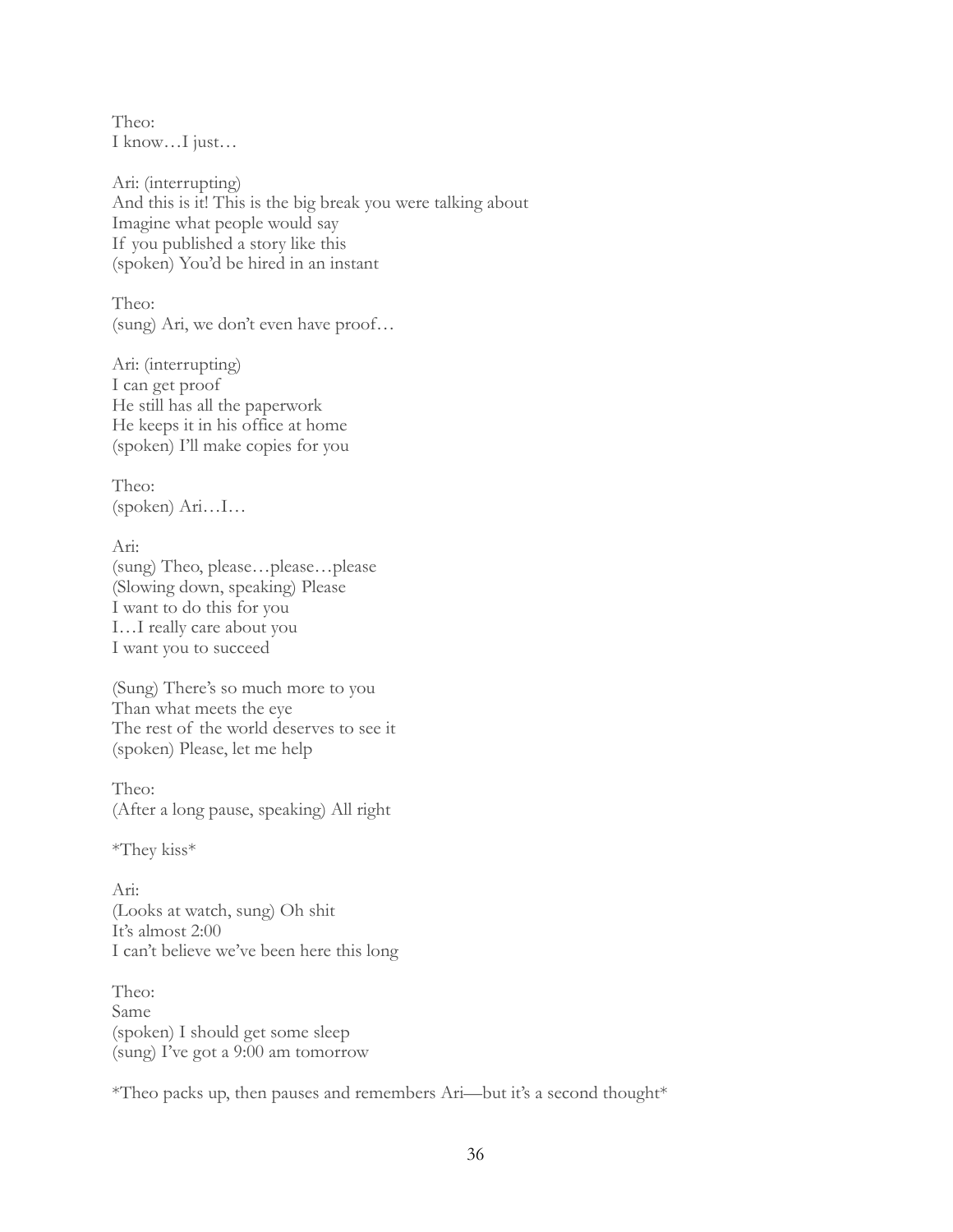Theo: Can I walk you back to your dorm?

Ari: (spoken) I'd like that

Theo: (sung) Okay, let's go

\*Ari and Theo kiss again, get up, and walk hand-in-hand offstage As they exit, Dion runs on excitedly\*

Dion: (Shouting) Hey Ari, so I didn't think you should work on our presentation all by yourself So I wrote some stuff, I thought we could look at it…

\*Dion sees Ari and Theo leaving together\*

Dion: (sung) Together…

\*Dion stands alone onstage Sings about what they've been feeling but haven't been able to admit before As if they're talking to Ari\*

Dion: (sung) Okay, so that wasn't completely true I wrote you something else I'm not…super great with words But it helps when I write them down So…I wrote you a poem I hope you… (spoken) like it

Song: Unwritten

Dion: I'm waiting here, I'm feeling things I've never felt before Things I can't pretend, I can't ignore Still I can't help but watch you there and feel myself pulled through Do you see in me the things I see in you?

I wish I had the strength to tell you how I feel I wish I knew if the things I felt were even real 'Cause in all my thoughts, I see you smile You're lying next to me You whisper ancient words to help me sleep

There's something about you that always makes me smile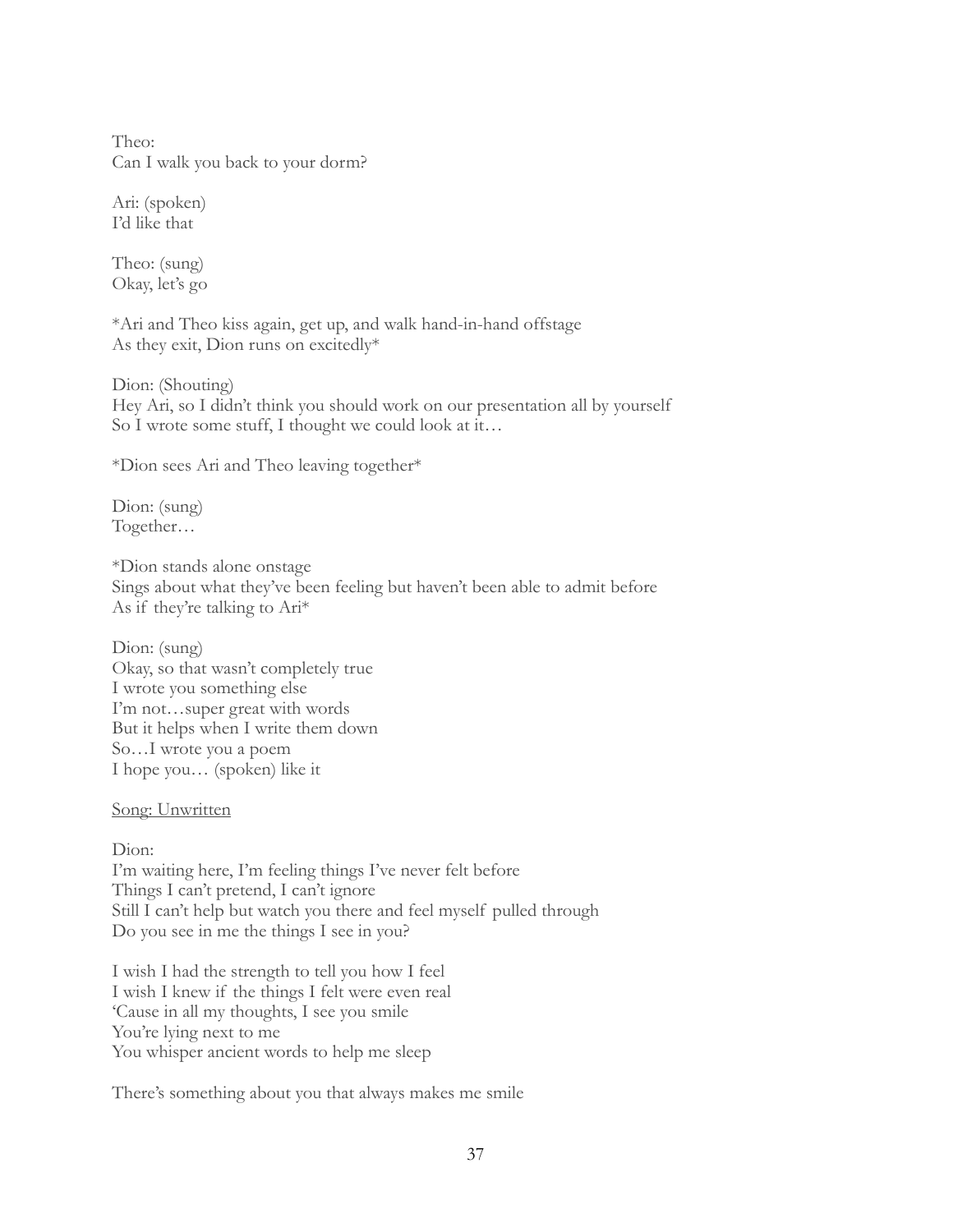Your presence keeps me warm for a little while But I wonder if the me you see is even me at all Would you take me as I am, if I could fall…

But it's only in my dreams that you are there A vision I can't reach from anywhere And all my life, a thousand love poems Will stay unwritten As I wonder if I'll ever let you in

There have been times I've seen the way you look at me When a yearning breaks my walls and starts to grow And I notice that my lungs forget to even stop and breathe But when it ends, I still can't let it show

I wish I had the strength to tell you how I feel I wish I knew if the things I felt were even real 'Cause in all my thoughts, I see you smile You're lying next to me You whisper ancient words to help me sleep But it's only in my dreams that you are there A vision I can't reach from anywhere And all my life, a thousand love poems Will stay unwritten As I wonder if I'll ever let I wonder if, I wonder Ooh, I wonder If you'll ever…

\*Song ends, Dion exits\*

### **SCENE 7 - Ari/Phoebe's dorm room (Theo, Ari, Phoebe)**

\*Phoebe enters, she is in her and Ari's room Ari and Theo walk in\*

Theo: (speaking) Well, I guess this is it

Ari: (speaking) I guess so I'll see you tomorrow in class?

Theo: (speaking) And for lunch after?

Ari: (speaking) I'd like that See you then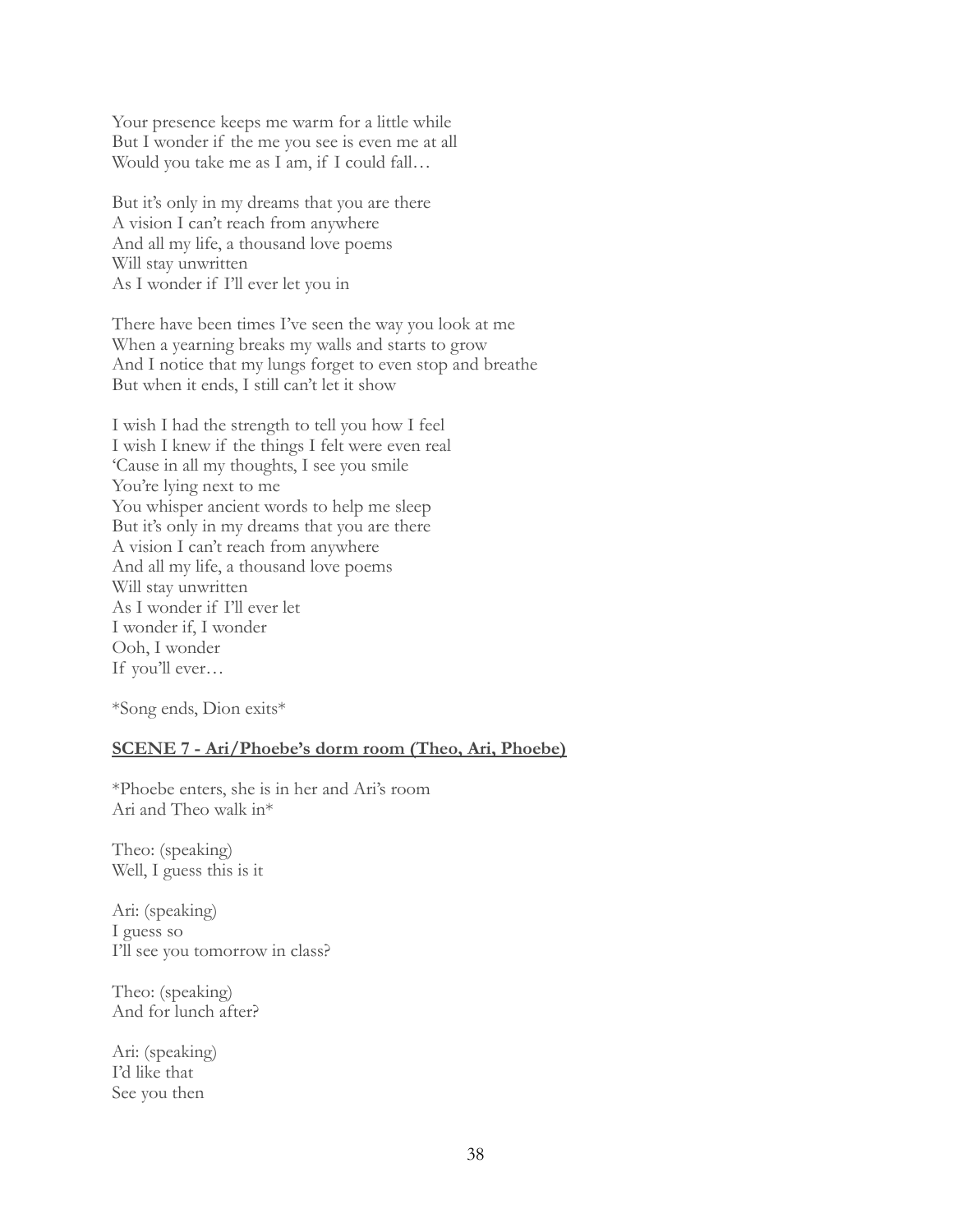\*She and Theo kiss Theo leaves Ari squeals as she closes the door Phoebe is intrigued\*

Phoebe: (spoken) Well, well, well, Miss "I'm Definitely Straight" (sung) Looks like someone's been doing something Other than all this so-called "studying" So spill, who was that?

Ari: Theo…

Phoebe: And who, pray tell, is Theo? (spoken) You have class together?

Ari: (spoken) Well, sort of (sung) She's my TA for Intro to Journalism

Phoebe: (surprised, sung) What? You're sleeping with your TA? (spoken) First of all, that's incredibly cliché…

Ari: (sung) What? No no no, we haven't slept together At least, not yet…

Phoebe: (interrupting, sung) Ari, that's great and all Really, I'm happy for you But what if your professor finds out? You both could be in trouble They'd say it was cheating, or favoritism

Ari: (spoken) What? No way

Phoebe: (sung) Yeah, they can be really uptight about this kind of shit (spoken) You have to be careful

Ari: That's ridiculous I mean, Theo doesn't even grade our papers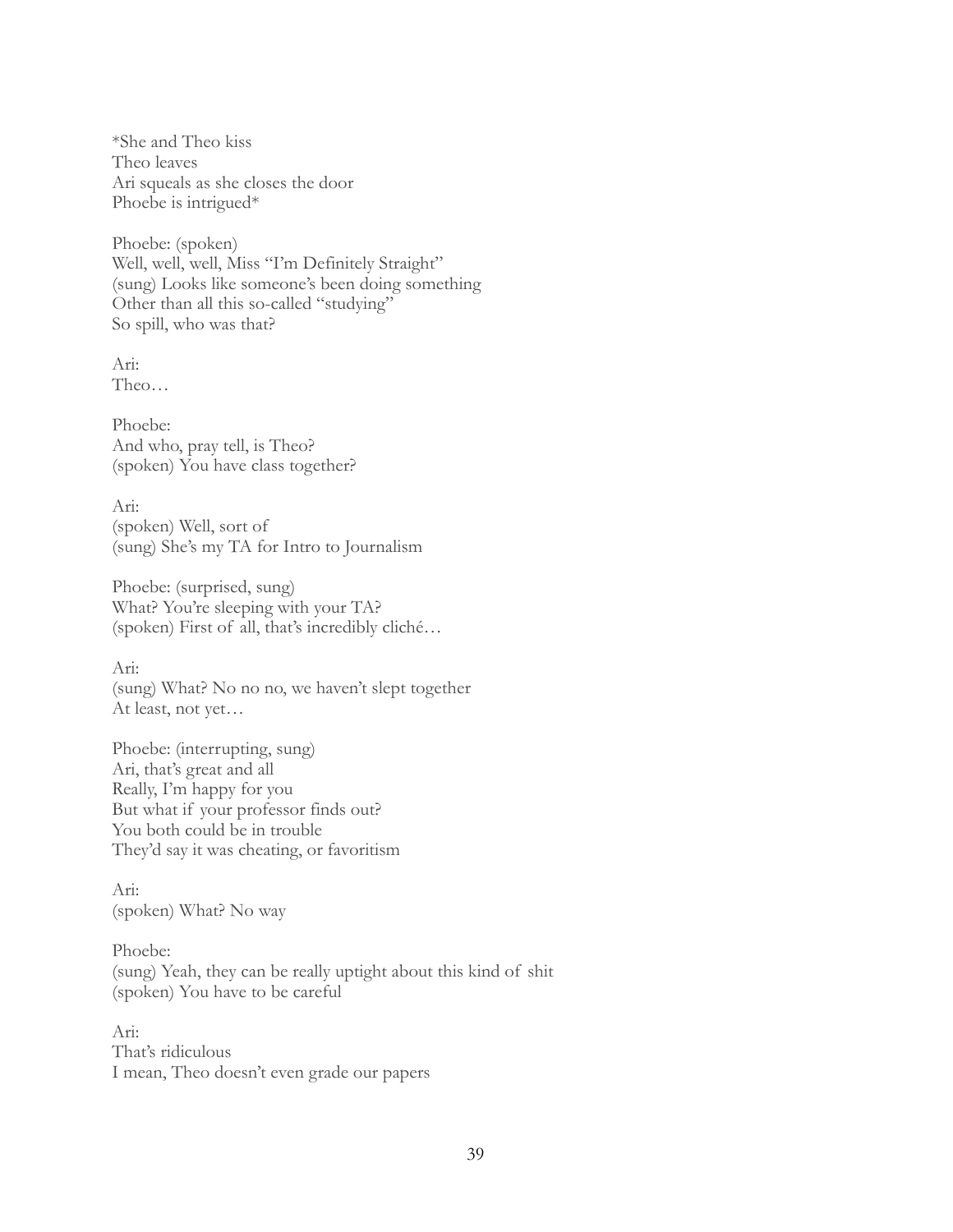Phoebe: I'm just saying…

Ari: (interrupting) I appreciate the concern, Phoebe Really, I do But it's all fine, I promise

Phoebe: Okay, if you're sure… (spoken) Well hey, I need to take a break Softball practice really wore me out today (sung) Want to come down to the common room with me?

Ari: (sung) I would, but I kinda need to get back to studying (spoken) I have a big homework assignment due tomorrow

Phoebe: (sung) Okay, I understand I guess I'll see you later, then…

\*Phoebe leaves, a little sad, but Ari doesn't notice\*

Ari: (Contently to herself) Something…

### **SCENE 8 - Minos' home office (Ari, Minos, Chorus: Aegea/Dion/Theo/Phoebe)**

\*Ari walks offstage, there is a transition moment She returns, now in her home She sneaks into her dad's dark office in her house\*

Ari: (singing to calm herself) Okay, it's fine It's no big deal It's no big deal I just stole my dad's keys And I'm breaking into his office In our house But it's no big deal… I won't be arrested… Probably… I hope… It's no big deal… It's no big deal… It's a big deal But it's no big deal…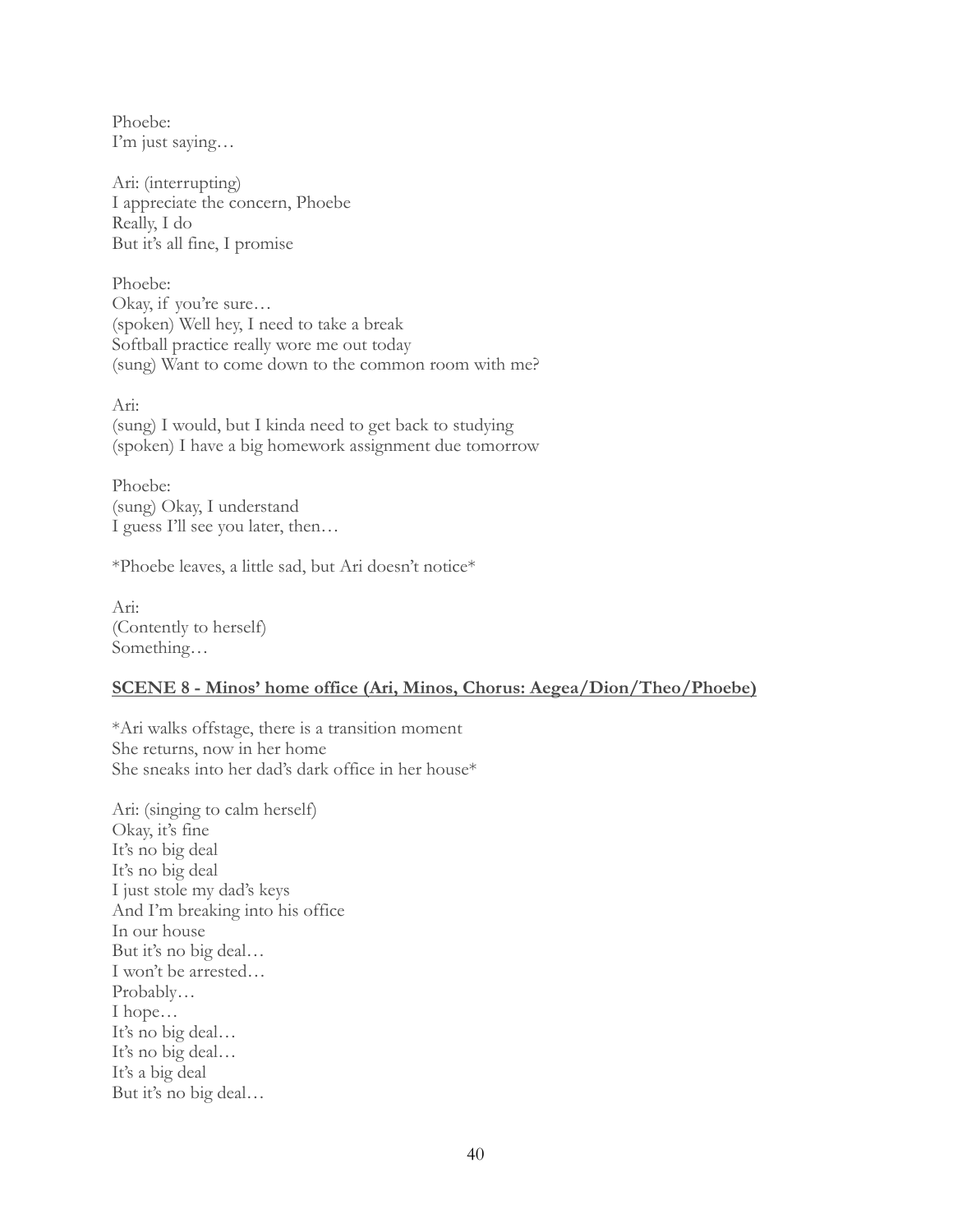\*The chorus returns and sings a new version of the song the band was playing at the party earlier A much creepier, ancient-sounding, ominous version Ari searches through the maze of Minos' files, trying to find the right paperwork\*

Song: Maze of Pain (Reprise)

Chorus/Aegea: There's a maze of hurt and feeling here And I'm lost, nowhere to go

Chorus/Phoebe: And I hear your voice, I hear you cry That there's something I don't know

Chorus/Theo: My heart is blind, my eyes can't see The monsters creep behind

Chorus/Dion: The darkness holds me I cry for you, and still I wonder why

Chorus: Yes, I'm lost inside a maze A labyrinth insane You throw me in the dark Yes, I'm in a maze of pain when I'm with you

Chorus (trading off): Ariadne…Ariadne… Ariadne…Ariadne…

\*As the music crescendoes to a height, Ari finally finds the files\*

Ari: (shouting) Yes, I found it!

Minos (speaking, from the darkness): Found what?

\*The lights from the corner turn on, we realize Minos has just arrived Chorus music stops suddenly, chorus exits Ari immediately hides the file, Minos doesn't see it\*

Ari: (speaking) Dad…I…

Minos (sung):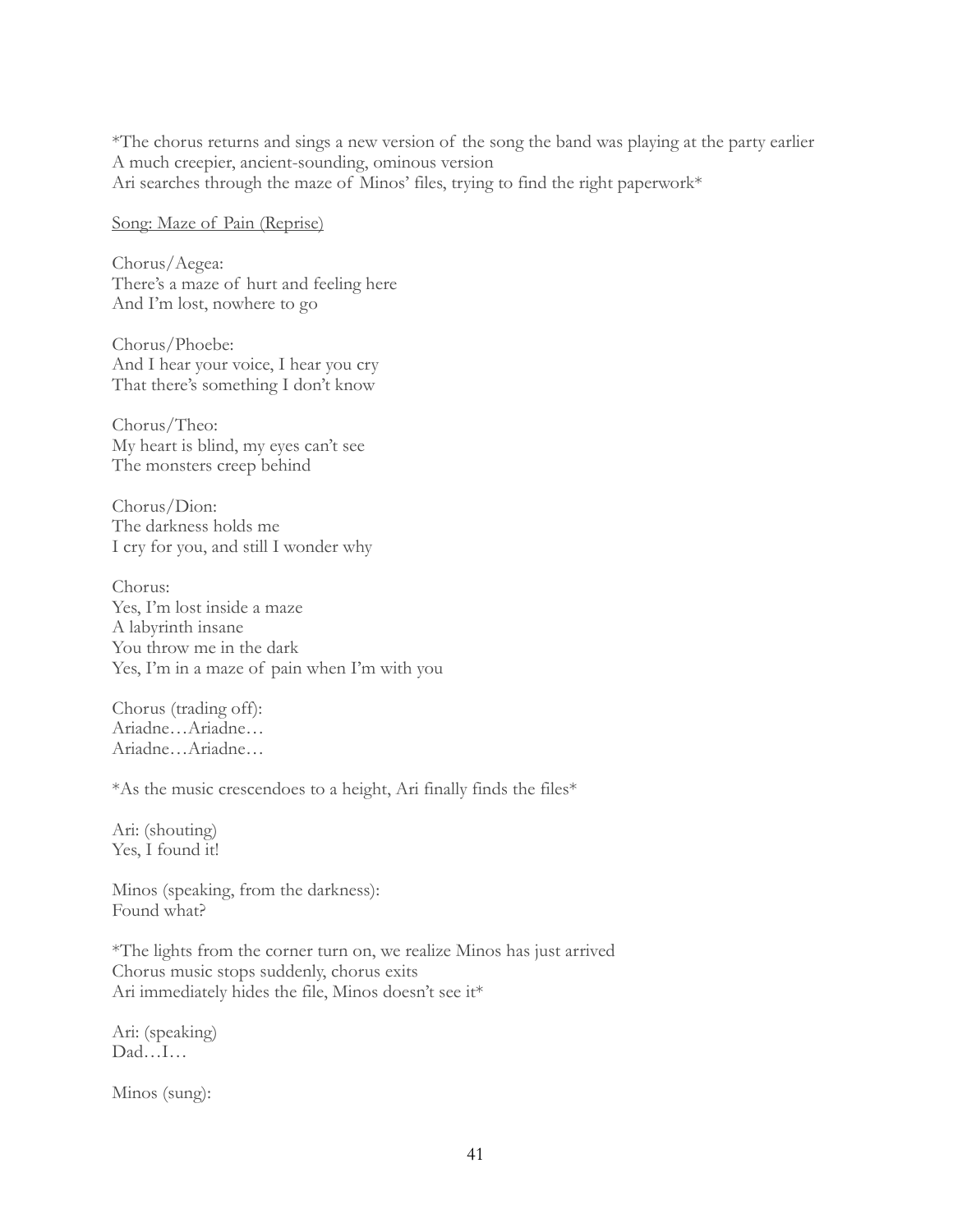Found what, Ari?

Ari (wildly searching, sung): I…I found…I found…your… Schedule!

\*Minos is surprised\*

Ari:

Yes, your schedule! I was looking over here and I found it (Picking another piece of paper off the desk and showing it to him)

Minos: What did you need my schedule for? (spoken) And why are you here?

Ari:

(sung) I was…um…I was…waiting for you And your office door was open… And I had to find your schedule Because…um, because… I…was… Trying to surprise you! By finding out when your campaign announcement was!

Minos: (spoken) My campaign announcement? Why?

Ari: (sung) Because I wanted to…be there I wanted to, you know… Be a supportive daughter… (spoken) You know…help with your legacy

Minos (surprised, spoken): Really?

### Song: Play Your Cards Right (Reprise)

Ari: (sung) I shoulder your legacy with every movement I make

Minos: Yes you do, Ari, you've heard me now, for goodness' sake

Ari:

I know now that all eyes are on me, each step that I take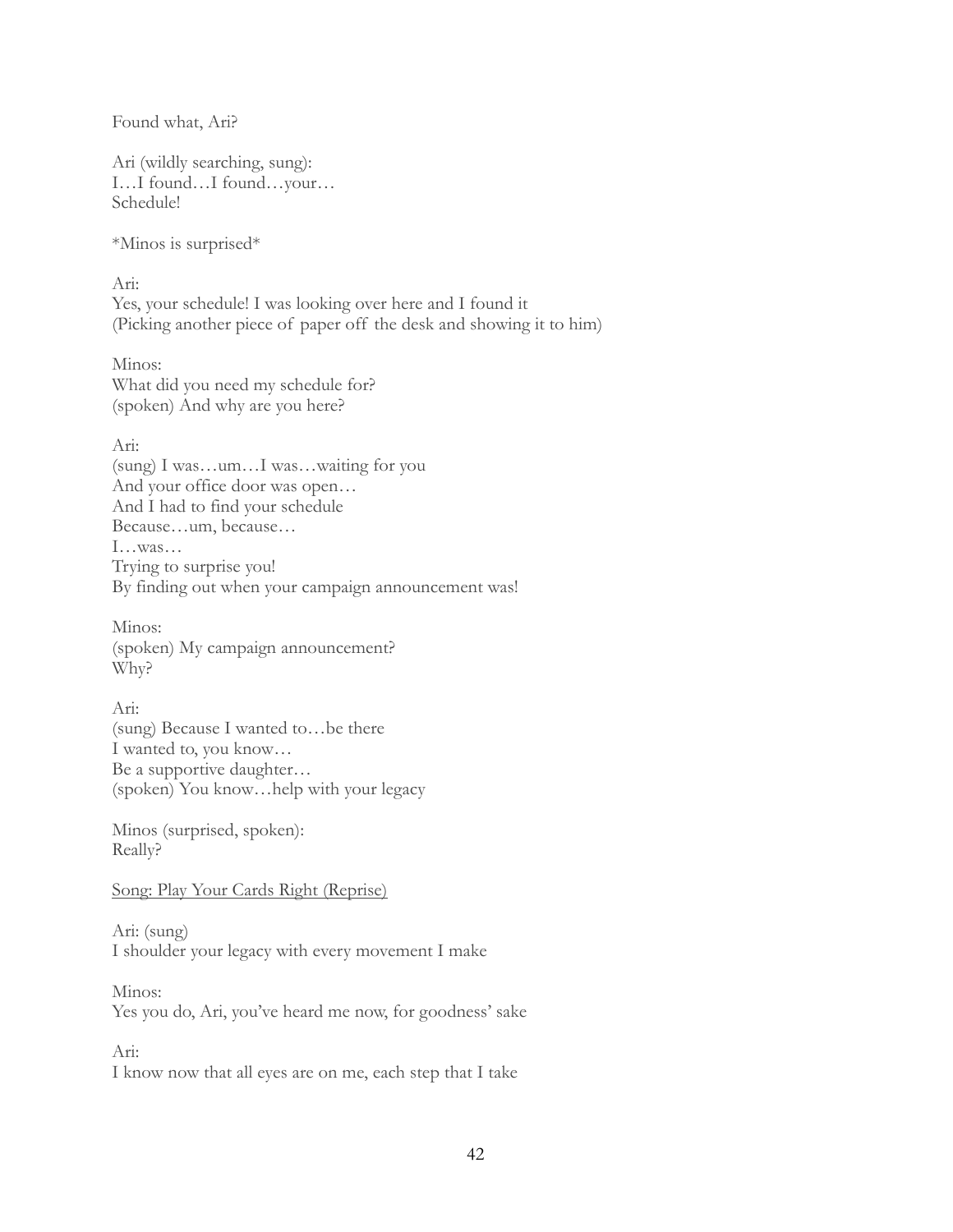Minos: You'll take each step with me and aid me, and make no mistake

Ari: Our history, all you have taught me, I hold it in tight

Minos: (simultaneously) You're our future, yes, I need you here in my sight

Ari: My future is golden

Ari and Minos: If I/you play my/your cards right

Minos: (spoken) Ari, I am so proud of you You are important to this family This will make all the difference And together…

(sung) Our future is golden if you play your cards right…

\*Minos leaves, still daydreaming to himself\*

Ari: (guiltily looking after him, speaking) I'll play them, Father

\*Ari exits\*

# **SCENE 9 - Journalism Lounge (Ari, Theo, Dion, Chorus: Aegea/Minos/Dion/Phoebe)**

\*Theo enters, the scene changes to he journalism lounge Theo is working, until Ari bursts in\*

Ari: (shouting) Theo, Theo! (Sung) I have everything, it's all here

\*Ari hands Theo the paperwork She searches through it all, getting more and more excited\*

Theo: Yes, yes, it's all here...it's all here... (spoken) Yes, this is perfect! (Laughs) (Turning back to Ari) This is perfect, you're perfect…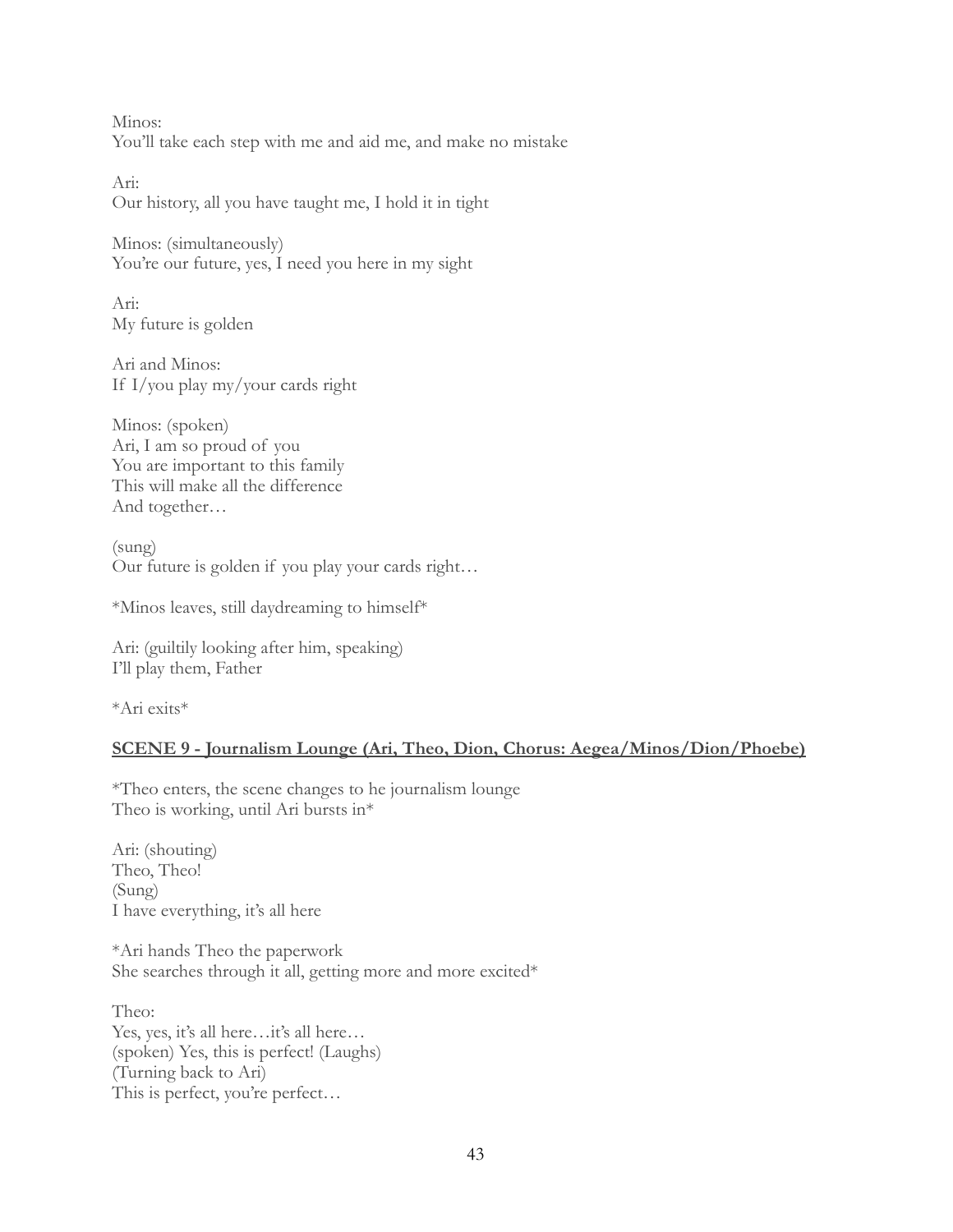Thank you, thank you, thank you, Ari… (Theo kisses Ari quickly) (sung) I'll start writing now… I'll finish a draft by Friday, start doing some auxiliary research…

\*As Theo has been getting so excited, in the inverse Ari has been getting more nervous Theo is about to run off Suddenly, she stops her\*

Ari: (spoken) Wait! (sung) Wait…Theo…wait… I…I…just suddenly thought… What if he finds out… That I got you the information…

Theo: (spoken) Oh he won't, I would never give away a source…

Ari: (interrupting) (sung) I know, I know, I know…I just… I had to…I had to tell him… I just…I can't…I just…can't…

\*Ari starts to panic again\*

Theo: (sung) Hey, hey, hey, Ari, are you okay?

Ari: No…I mean yes…I mean…

\*Ari's panic attack gets worse\*

Ari: What if he…what if he…finds out…what if… Theo…Theo…

Theo: Ari, Ari, please calm down, Ari…

\*Theo sits Ari down and calms her\*

Theo: It's okay, it's okay…it's fine I…I…I won't… (spoken) I won't write the article…I won't write it

Ari: (spoken)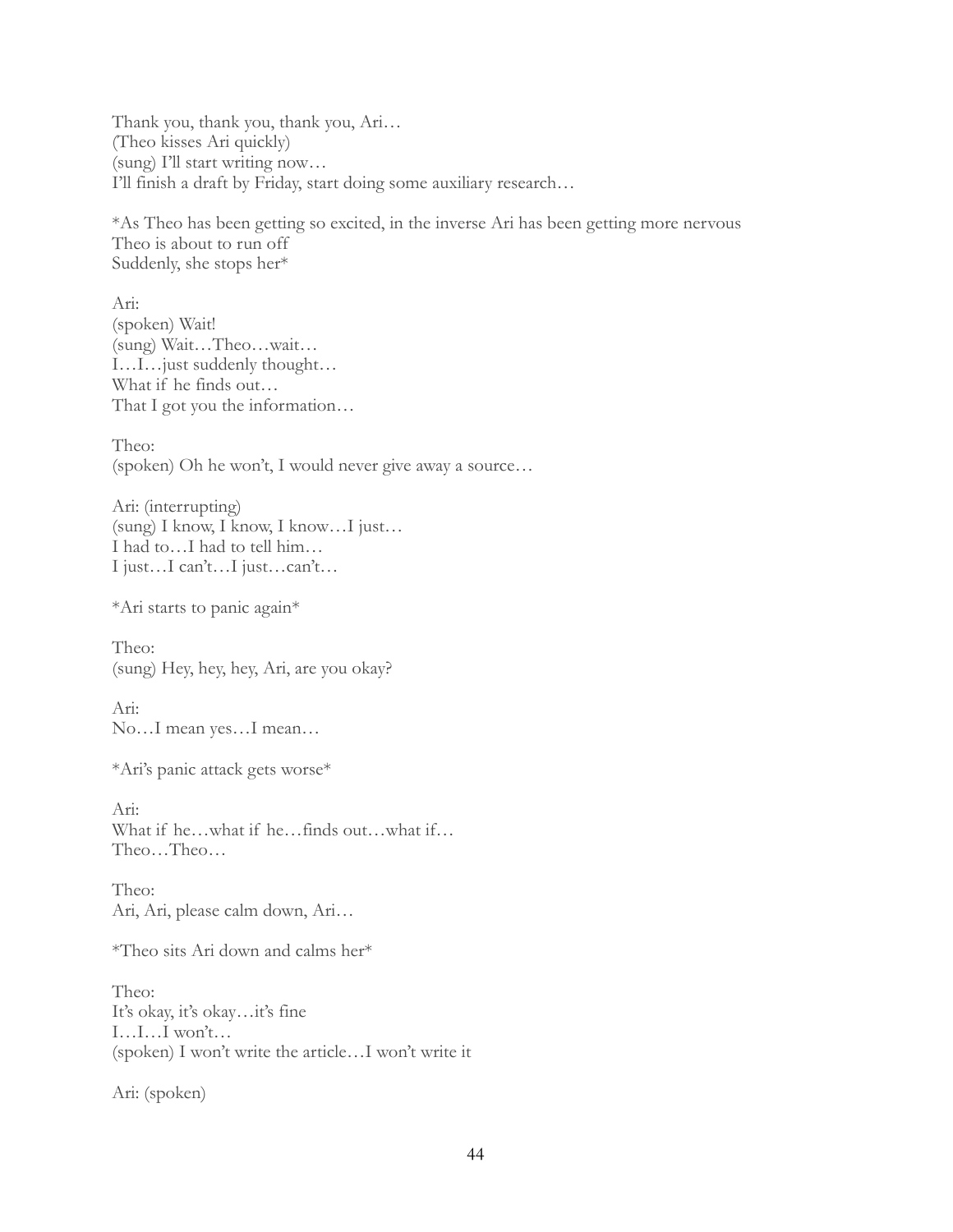No…No Theo…Your big break…

Theo: (spoken) No, it's okay…It's fine… It's…it's fine (Gives back paperwork, sung) You should take this back…

Ari: (Breathing easier under her calm influence) Are…are you sure…?

Theo: (though she is less sure than she's admitting) Yes… If you don't… I have to… You're…more important than any article

Ari: (Sung) You…you really mean that?

Theo: (not sure) Yes…

Ari: I…Theo, I… You're the only one who's ever... Understood…cared about me… I've never felt…I… (spoken) I love you

Theo: (spoken) I…I… (hesitating far too long) I love you too

\*Ari (not noticing that Theo may not have meant it fully) kisses her She kisses her back, it gets more and more passionate They end up on a couch in the office Ari begins to try to take off her shirt Theo stops her\*

Theo (speaking): Ari, wait… (Sung) Are you sure you want to do this?

Ari: (spoken) Yes, yes (sung) I'm more sure than I've ever been about anything I love you, I want to do this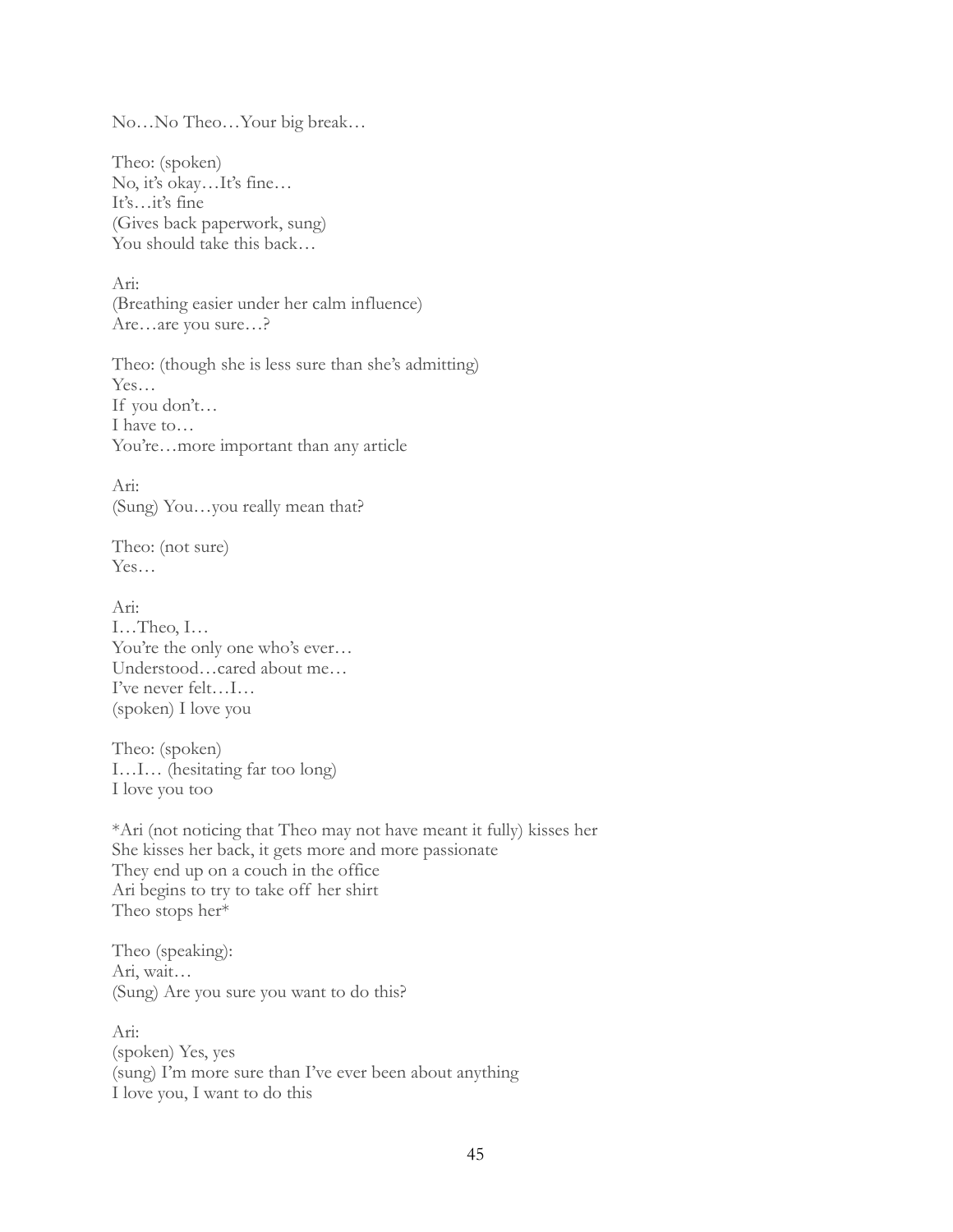\*Ari starts kissing her again, but Theo stops her\*

Theo: Wait, wait...I don't know about this... I mean, have you ever…you know… Been with a girl before?

Ari: Well, no…but so what?

Theo: Well, maybe if this is going to be a long-term thing we should wait...

Ari: No, no…I'm ready now… I want you now… I love you, Theo…

Theo: I…don't know

\*Suddenly Theo's phone rings, she looks at it quickly\*

Theo: (Speaking) It's my mom… I should…

Ari: (speaking) Theo…

\*She puts her hand on the phone before she can answer it, it's still ringing\*

Ari: (sung) If you don't want to, then we don't…

Theo: (interrupting, sung) No If you want this then… (Shuts off phone, spoken) So do I

\*Theo goes in and kisses Ari again passionately She's officially decided to sleep with her They disappear behind the couch Aegea enters sadly, doesn't see the scene, music transitions The voicemails Aegea's left for Theo start to play\*

Song: Still I'll Miss You Hon' (Reprise #2)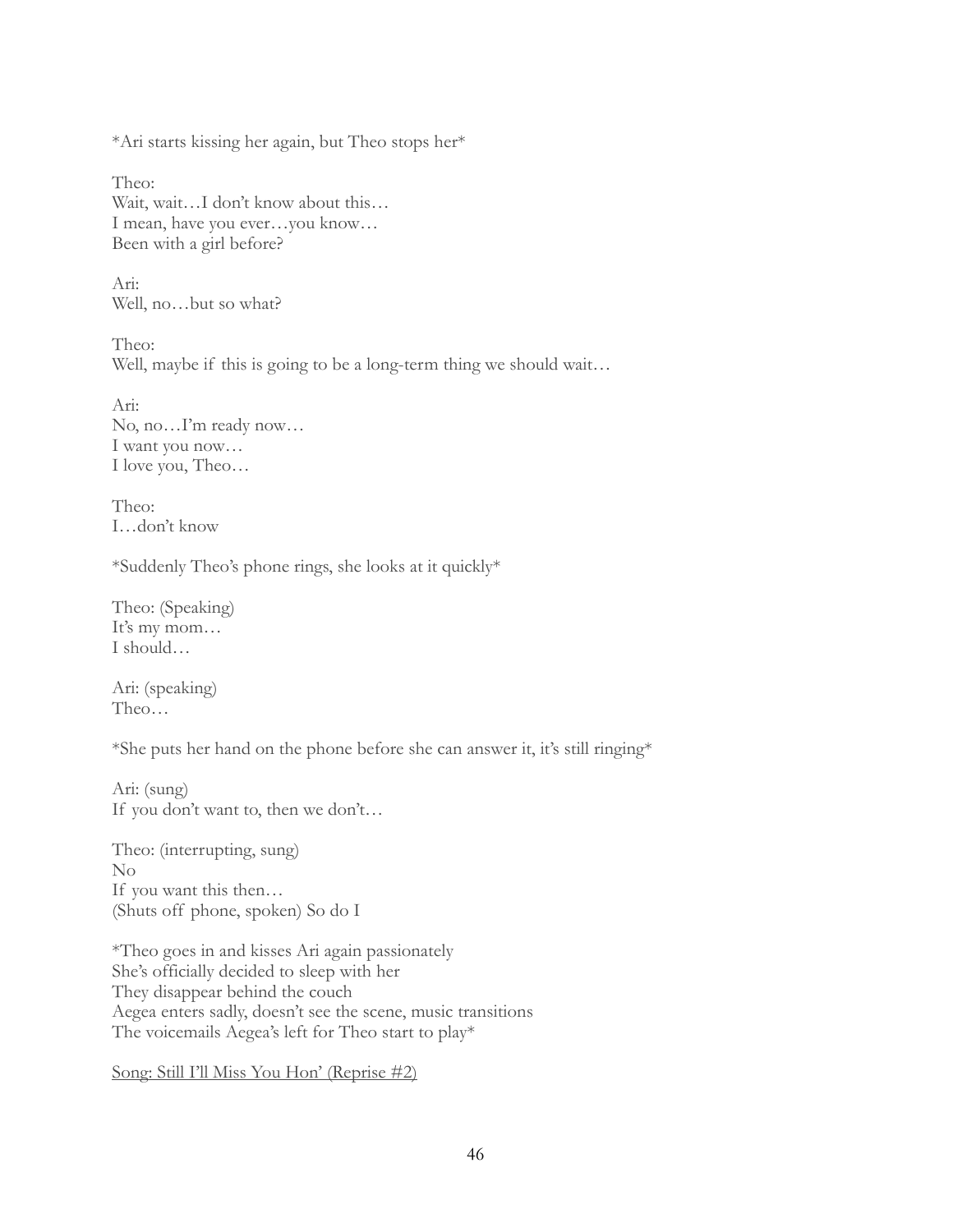Aegea: (Spoken) Hey, hon'

(sung, "Still I'll Miss You" theme) I'm sorry to bother you, hon' I know you're busy, I wanted to hear your voice I want to hear your voice

I had a hard time waking up today Sometimes it's tough When I am on my own out here I guess I'll talk to you later, hon'

\*Music underscores While Aegea was singing, Theo wakes up, gets dressed, looks at phone She plays the next voicemail\*

Aegea: (spoken) Hey, hon', it's me again

(sung) You never called me back last night And I just want to know you're fine So call your mom before she gets undone I really need you, hon'

\*Theo cuts off the voicemail, and plays another one\*

Aegea: I'm sorry to keep on calling I think I just need to talk…(realizing) you're having fun I'm sorry to interrupt

That Ari girl you mentioned She seems really nice, I hope she's nice…

\*Theo cuts off the voicemail again, plays another\*

Aegea: Theo, it's your mother here I hope I'm coming through…

\*Theo continues to do this, replaying voicemail after voicemail Music grows darker underneath\*

Aegea: I really miss you, Theo…

Aegea: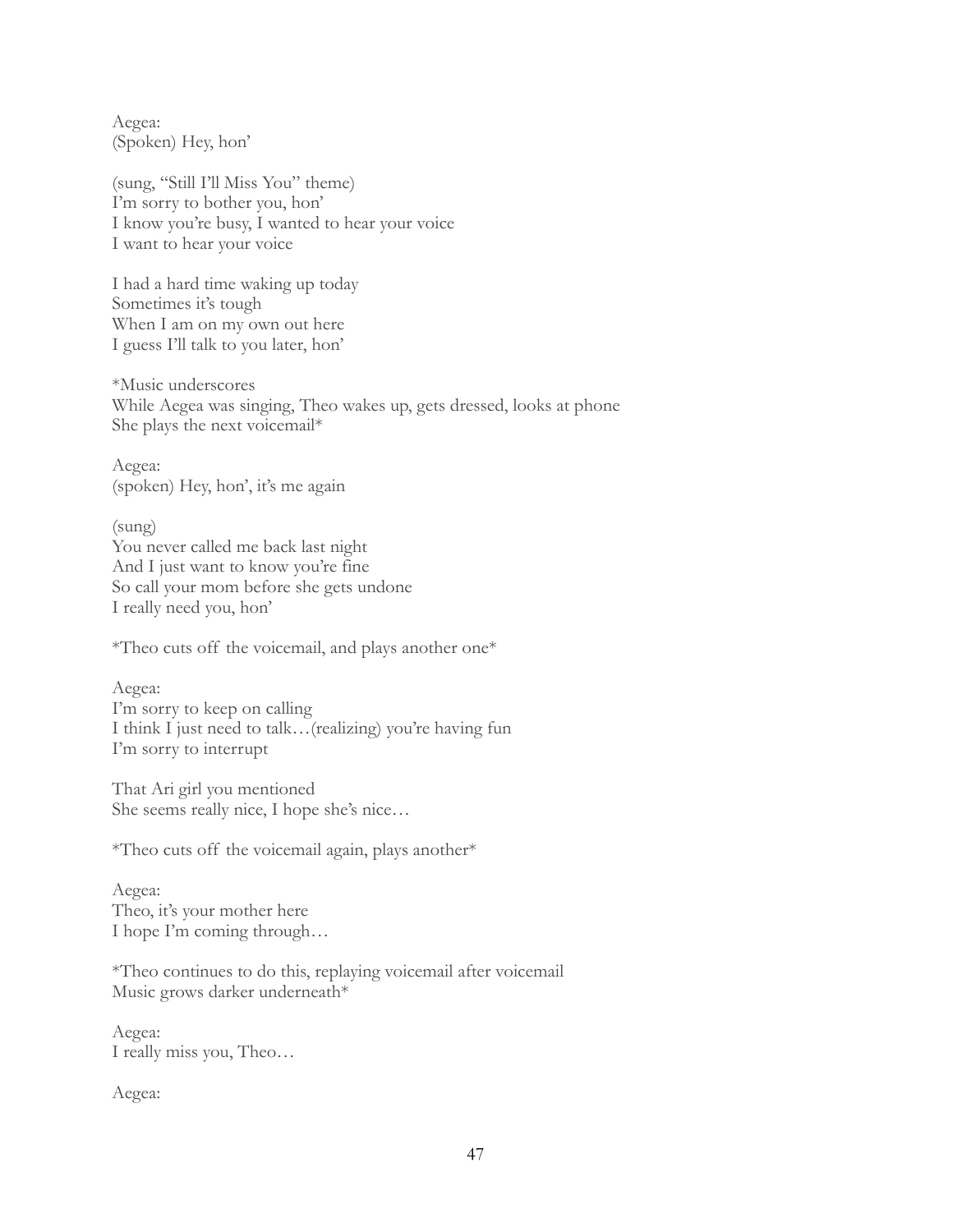I hope you get this, Theo…

Aegea: I miss you…

Aegea: I miss you…

Aegea: I miss you…

Aegea: Please call me…

Aegea: Please call me…

Aegea: I'm sorry…

\*At the height of the voicemails, Theo throws down the phone angrily Aegea leaves out the other side of the stage Theo takes a moment to compose herself, then sings\*

Song: "I Lose it All"

Theo: There are times I sit down at my desk And the page stands clean and bare And no matter how I try my mind goes white

Because all my thoughts and memories cloud My mind, there's nothing there But the things I've lost to time, try as I might

And at night I see that memory Of the day my father walked out His bags packed up, his car it drives away And I see my mother fall and cry Break down like there's nothing left And my life, it changed forever from that day

Every time I think I know my path Every time I think it's clear Every time I start to run, I lose it all

Every time I think I can prove my worth Every time I've got it made Every time I see my chance, I lose it all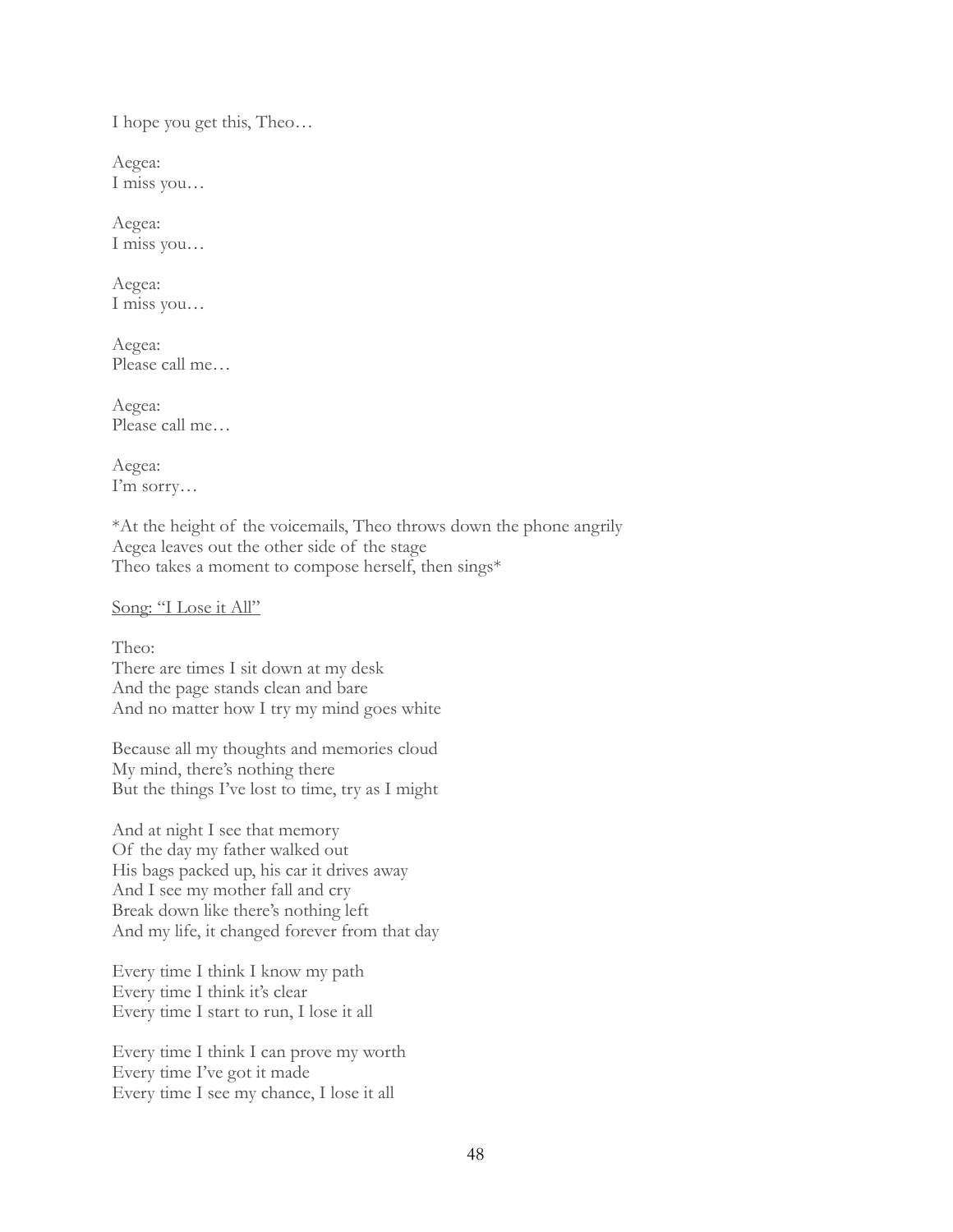And when I met her, my mind was clear But the time for choices is drawing near The things she needs are what I can't provide

When the cards are played, when the clock has struck Will my life's success be even close to enough? I tried a path, but it just doesn't feel right

Every time I live on my own terms Every time I try things out Every time I bare my heart, I lose it all

Every time I think I've found my course Every time it feels sincere Every time I do my best, I lose it all

And each stroke of my pen Weaves a story that's only for one And I'm tired of crumpling pages Until I've got none

So what do you do when that girl sleeping there's Held you back before you've begun? I promised myself, I'm for nobody else I'll do whatever I must to be someone

Every time I think the weights are gone Every time I make my choice Every time I push ahead, I lose it all

Every time I leave the past behind Every time I make the grade Every time I find myself, I lose it all

I lose it all, I lose it all I lose it all, I lose it all I lose it all But this time I'm gonna win

\*Theo grabs the paperwork about Ari's dad And leaves The song ends, underscoring continues, string tremolos After a few moments Ari wakes up alone, half-dressed, silently at first\*

Ari: (speaking) Theo?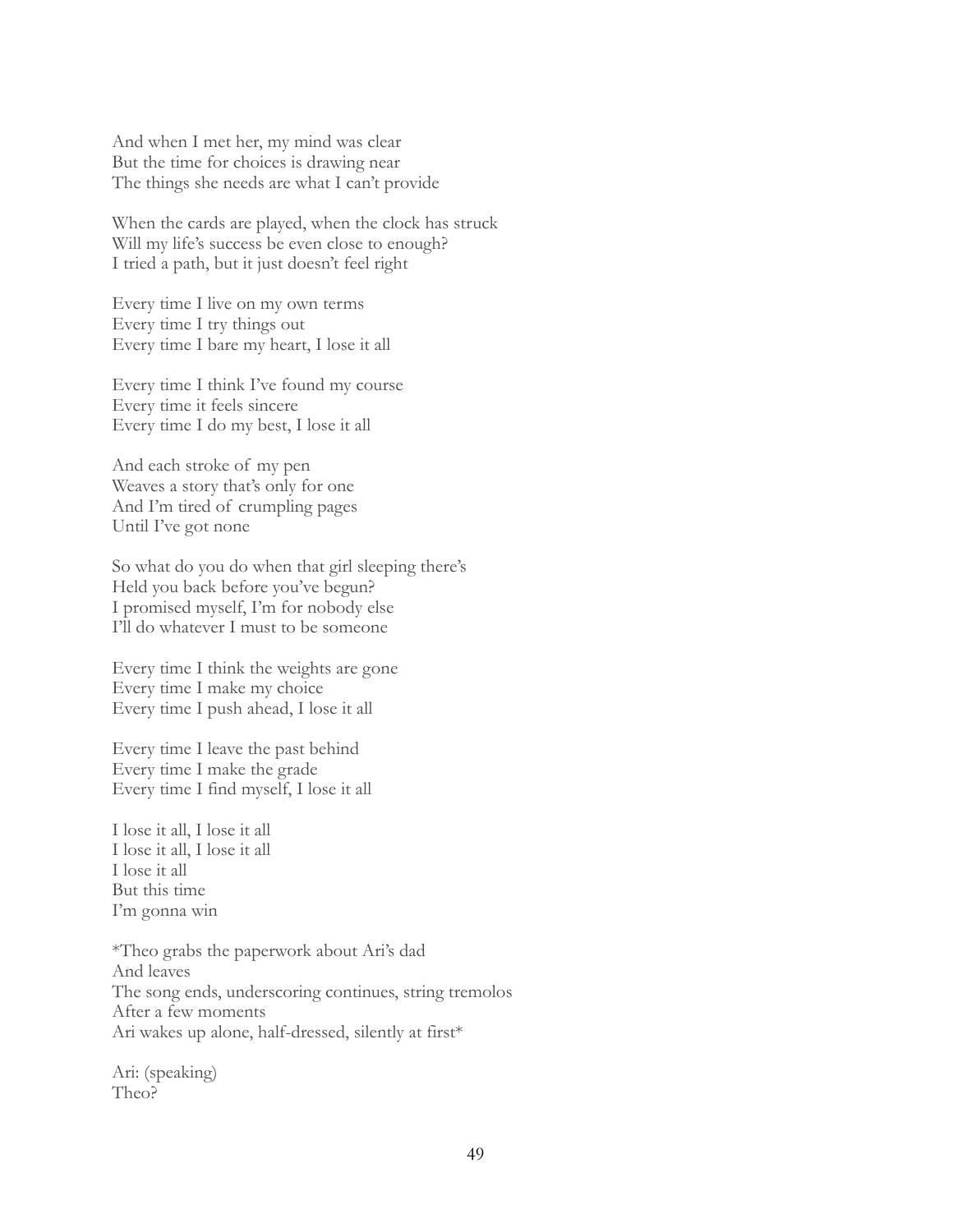Theo? …Theo?

\*She tries texting her, waits for a little bit, no answer Slowly, the background noise starts to increase Overtime it gets louder and louder\*

\*Ari tries calling Theo Still no answer Ari looks around for the paperwork, and suddenly realizes it's not there\*

\*Ari searches around as the sound gets louder Her pace gets more and more frantic She calls Theo again, texts again There's still no answer The truth of what's going on begins to dawn on her Theo's ghosted her, abandoned her, betrayed her\*

\*The chorus returns, and echoes the beginning Giving us a full sense of "in medias res" Returning back to where we were Everything full begins to build When not speaking, the other chorus members sing "Ariadne"\*

#### Song: Sing in Me Muse (Reprise)

Chorus/Phoebe (dialogue): Sing in me, Muse And tell the story of that girl Abandoned on a beach long ago By her forgetful lover So tied up in *her* own ambition That she threw away the only thing she ever loved

Chorus/Minos (spoken): Say how at the moment That lover could see her success ahead Could feel it burning, almost taste it She made a promise To give it all up For love

Chorus/Aegea (sung): Tell us how even so, one betrayal was exchanged for another A promise broken long ago By a thoughtless, faithless man Now a promise broken by a young woman Ripping into the heart of yet another Solitary, lonely little girl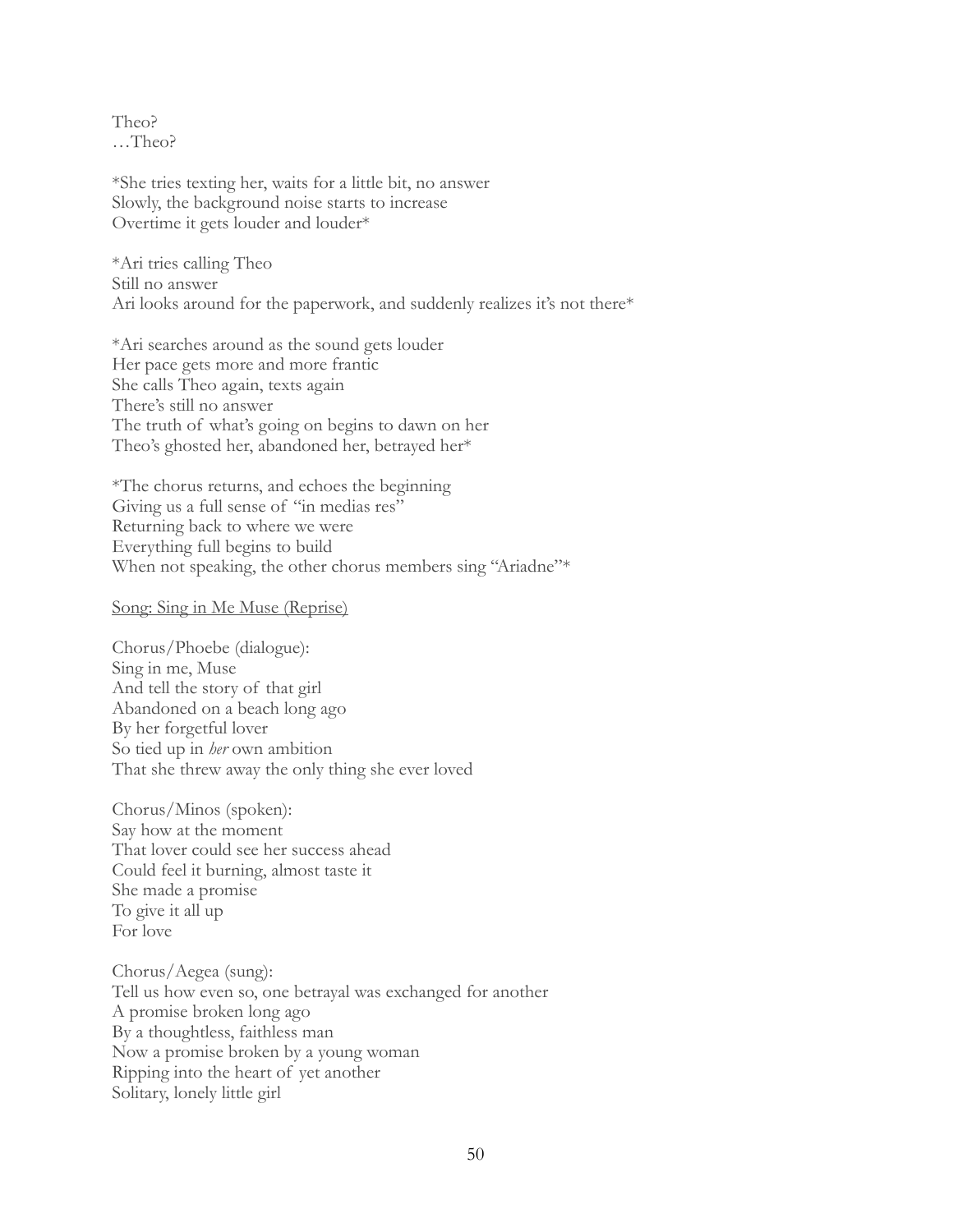Chorus/Dion (sung): And so, past becomes present Man becomes woman And time after time The same old story Echoes on into the future Unchanging, unflinching Unbearable to hear

Chorus: (sung, trading off) Ariadne…Ariadne… Ariadne…Ariadne… Ariadne…Ariadne… Ariadne…Ariadne…

\*Sudden moment of silence\*

Ari: (screams at the top of her lungs into a pillow, completely losing it)

\*The music stops for several moments Ari stands still, in tears, until she too is silent Eventually, the piano picks up, playing Ariadne's Theme Transition into Act I Finale Ari stands still, unbelieving\*

Song: An Endless War

Ari: (sung) There's an island out across the sea With a bare deserted shore A land untouched by mortal life No one dared go there before

And the waves, they crash upon the sand With an unrelenting roar The horizon sets the empty scene The shrouding on the tapestry A ship is calmly woven there Against Dawn's gentle gleam

And a girl stands upon that shore With her clothes and hair gone wild Her bare feet buried in the sand Her ecstasy exiled

And the girl stares across the sea As the ship sails out the isle Her eyes must lie at what they see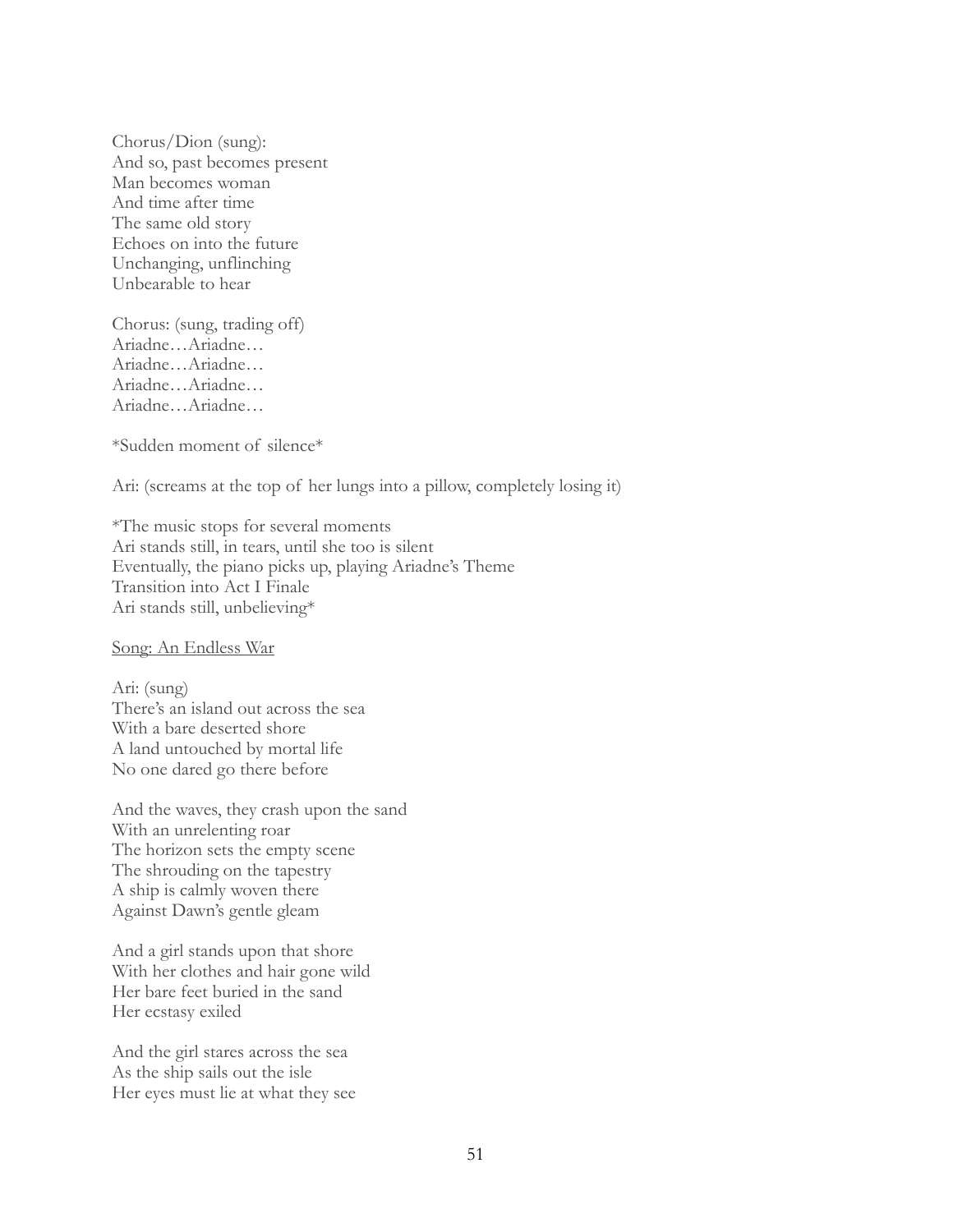Her heart's desire, what she needs It drifts away, her destiny It's taken back the key

It's happened a thousand times before The woman left alone on a distant shore You'd think she would learn to shut the door On everyone who wins her trust And satisfy her own heart first To wait until she was sure She's another casualty of an endless war

And the girl thinks of what she's left The family left behind The flame that burns within her breast In her soul and in her mind

And she thinks of what she promised her When she spoke to her so kind A shimmering kind of fantasy A mythic, twisted memory It shatters with reality When she sails across the sea

It's happened a thousand times before The woman left alone on a distant shore You'd think she would learn to shut the door On everyone who wins her trust And satisfy her own heart first To wait until she was sure She's another casualty of an endless war

\*During the last chorus, Dion enters They see her moment of pain, feel for her They begin to express their feelings, but Ari doesn't notice them\*

Dion: I hear the drums sound through the night

Ari: She stands there in the morning light

Dion: I hear the shouts, the song takes flight

Ari: Her heart races, tears leave their traces, and nothing is right

Dion: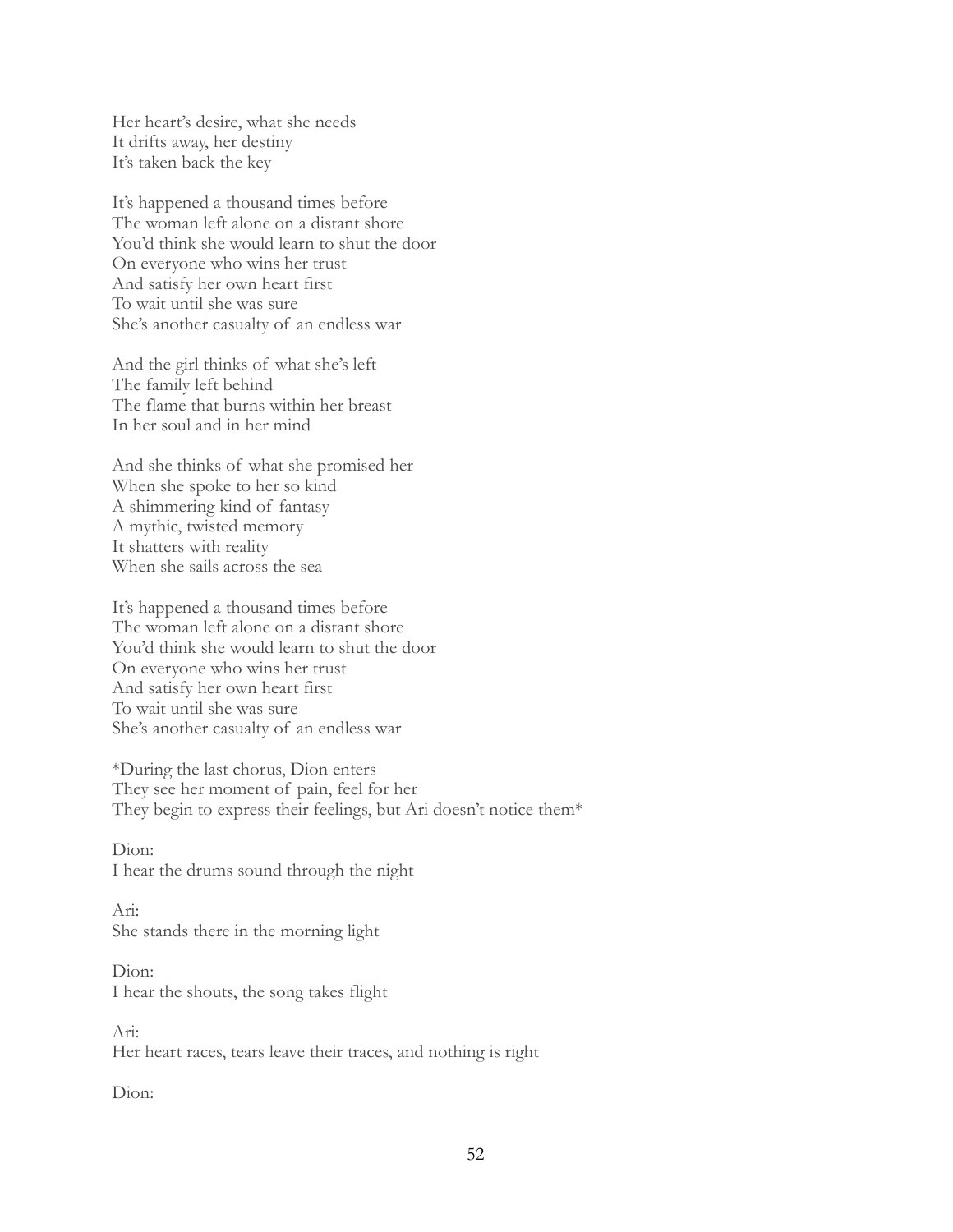Her face, her body take their toll

Ari: She's left alone with no control

Dion: She overwhelms my total soul

Ari: Her gaping chest, an empty hole

D<sub>ion</sub>: She's unlike anyone I've met

Ari: She gave her a night that they'd never forget

Dion: She might be the best thing that I'll ever get

Ari: The only promise that she kept

D<sub>ion</sub>: The time has come to pass the test

Ari: And she cries here for her, who broke the rest

Dion: I'll leave behind any regret

Ari: For the girl who said, "I love you," and then, left

And the girl there upon that shore With no help or hope in sight Though she's weak and worn and out of breath She won't give up the fight

And she sends a prayer up to the sky That rings across the sea: That the same things here which she can flee Every pain and promise equally May curse her, strike her endlessly As she sails away from me

\*As the final chorus plays out Ari finally begins to notice Dion\*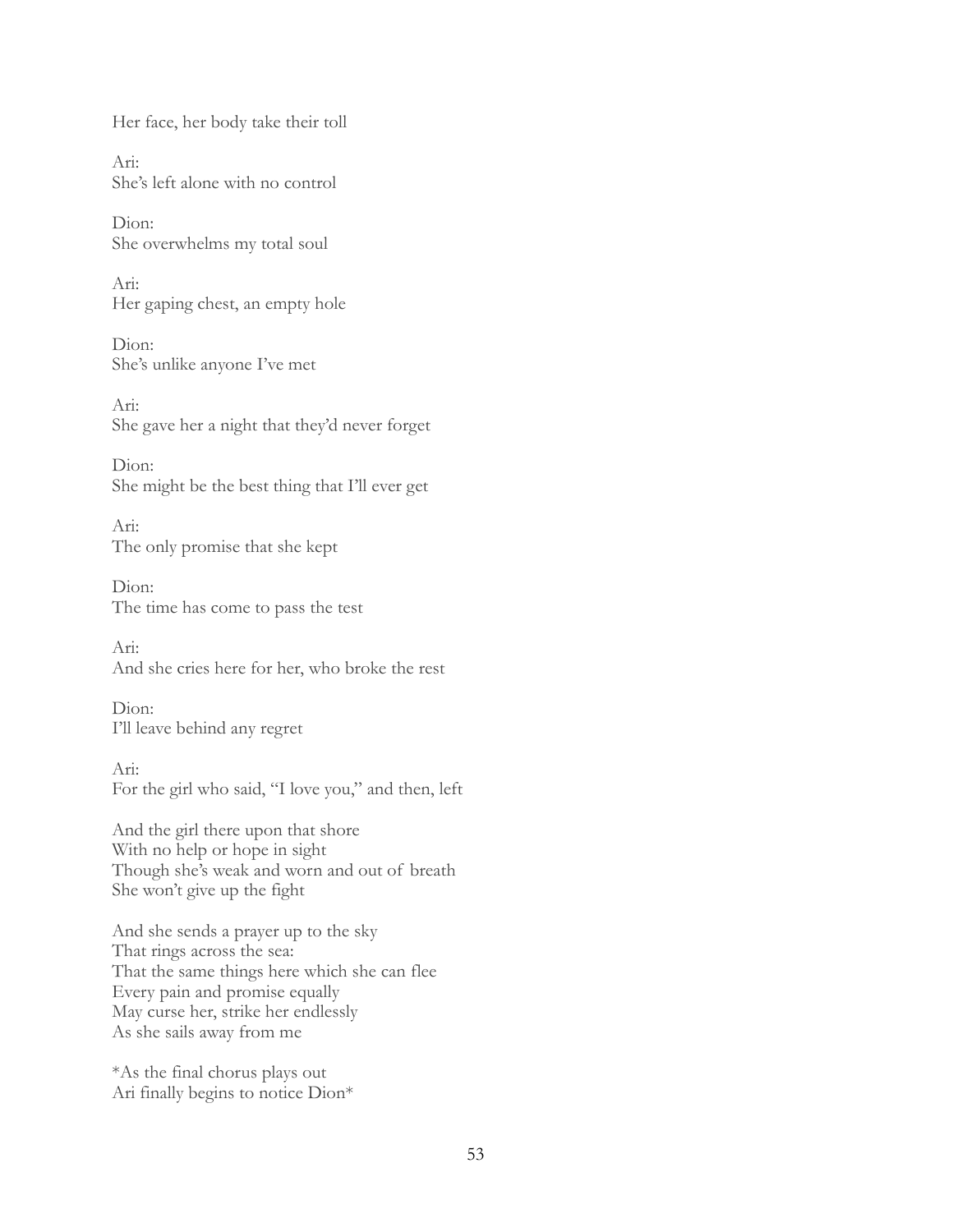It's happened a thousand times before

Dion: (simultaneously) I long for adventure, a place to be free A place to exist on the open sea and be me

Ari: I've been here alone on a distant shore

Dion: (simultaneously) It's here standing next to me Open the gates to my heart, and then I will see

Ari: I've finally learned to shut the door

Dion: (simultaneously) No next escape, I'm finally free I feel it whenever I look in her eyes, I can breathe

Ari: No one will ever win my trust I'll satisfy my own heart first I feel it here deep in my core

D<sub>ion</sub>: I am finally sure

Ari: I'm finally getting out

Dion: This is what it's about

Ari: I'm finally getting out of this endless war

Dion: (simultaneously) I'll take her far away from this endless war

\*In the last line, Ari finally approaches Dion They look at each other, and there is a moment of possibility The song ends, lights out End Act I\*

# **ACT II**

# **SCENE 1 - Ari's dorm room (Ari, Chorus: Aegea/Minos/Dion/Theo/Phoebe)**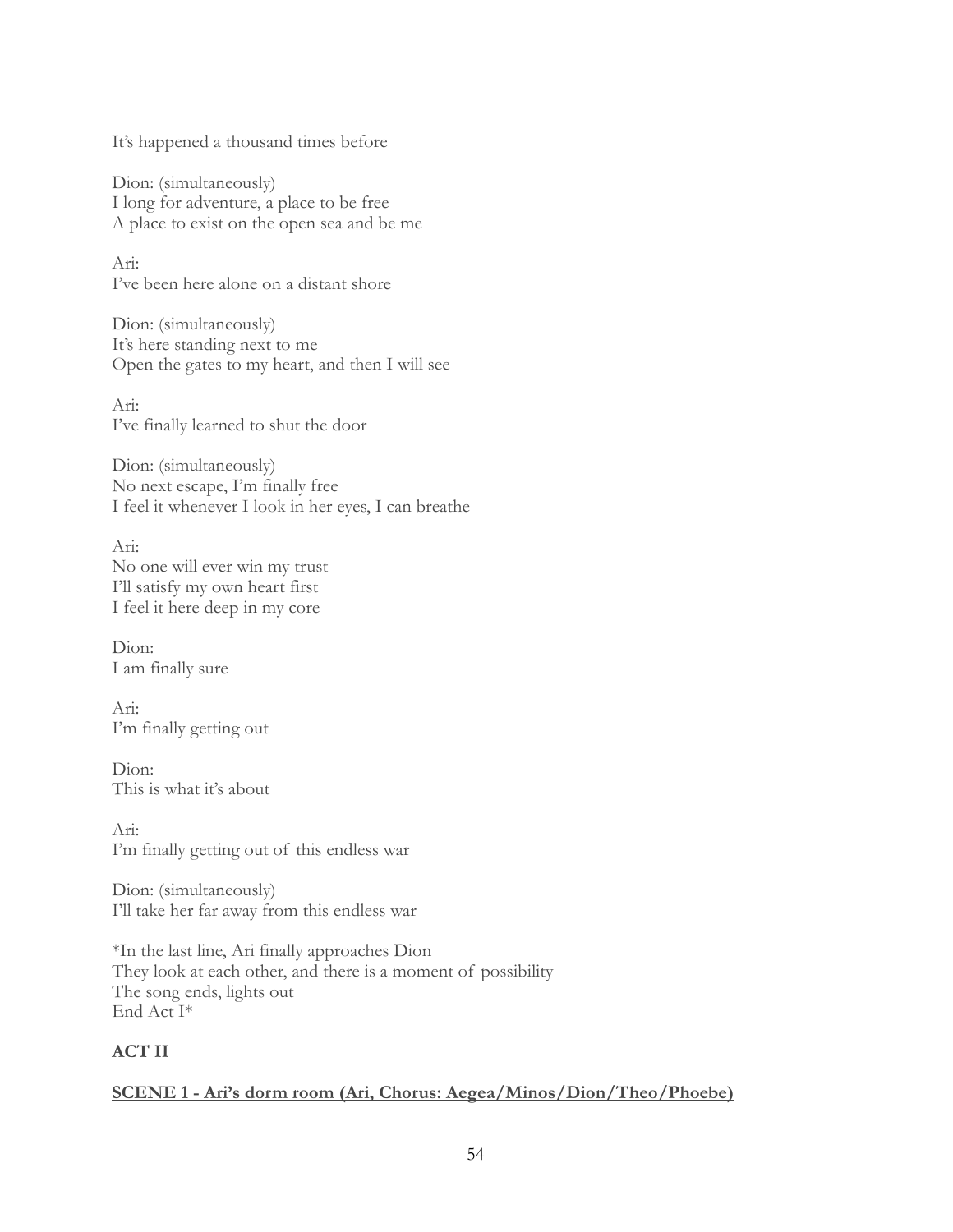#### \*Chorus enters\*

Chorus/Theo: What do you say When all the words have already been said? When the text leaves off And all that's left is a blank page As empty as the open sea?

Chorus/Phoebe: Do you have a chance at freedom? To write your own words there Just as you want them? Or do you slip back into old patterns Let someone else take the pen And lose yourself In the bounds of the narrative They have written?

Chorus/Dion: And what do you feel When the story plays out Just as it always has? All your life Your role cinched in place You speak your lines Even though they were written by someone else For someone else And never for you

Chorus/Minos: And what do you do When even so, you're forced to carry out This duty? This commitment to something, someone That you never even asked for? Just because the story said it should be so?

Chorus/Aegea: And when it all comes down to it I suppose there's only one question left to ask: What comes next?

\*There is a moment of silence as Ari enters She carries and places her computer in front of her She sings into a recording of herself, which sings back to her in harmonies She loops and echoes over herself\*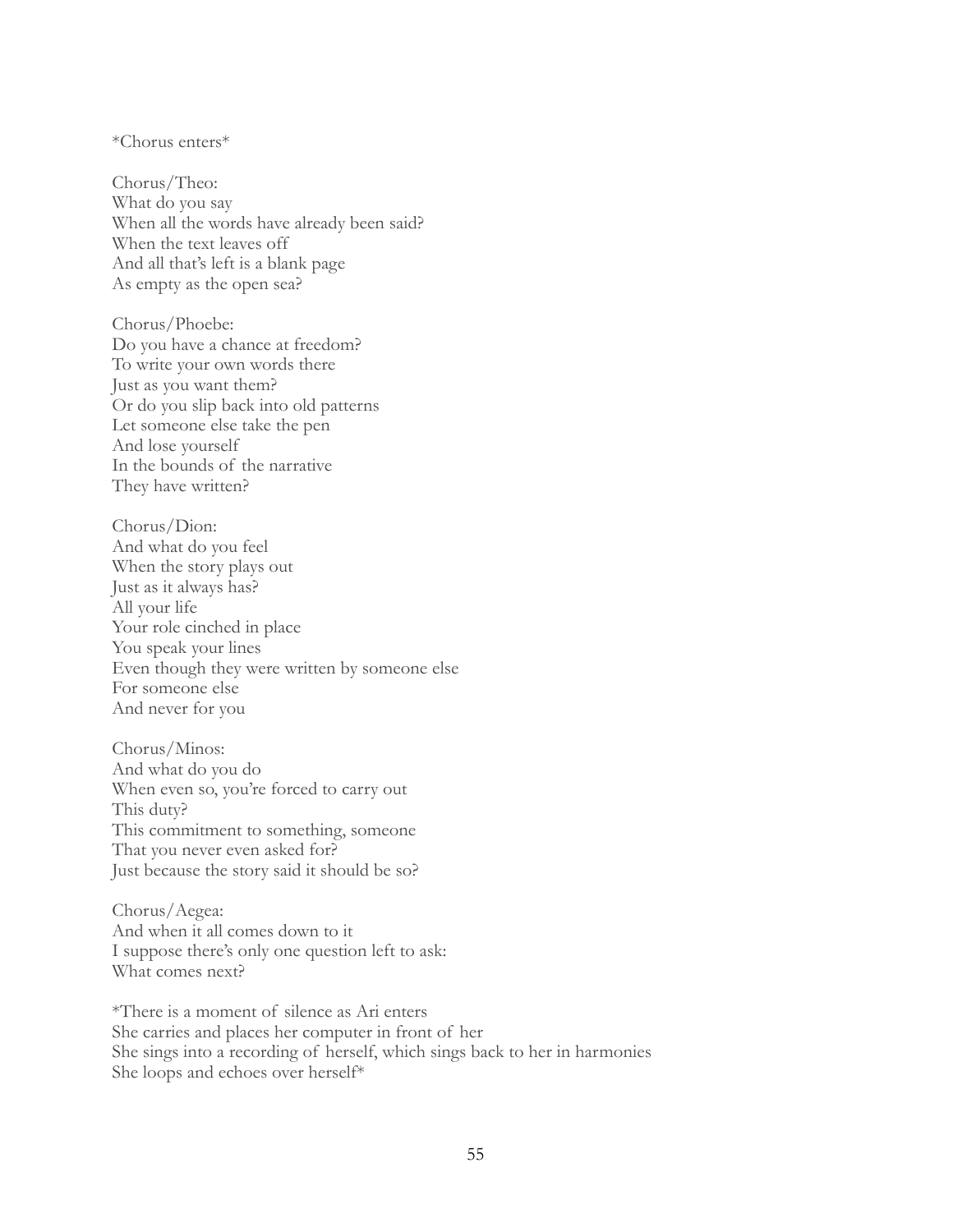Ari: Lonely, lonely

Recording: Lonely, lonely Lonely, lonely Lonely, lonely…

Ari: (simultaneously) Who am I? I am that girl who's left behind Who am I? Who has been trapped here in her mind Who am I? I am a spring you can't unwind

I…I…I am

Recording: Lonely, lonely

Ari: (simultaneously, as the band comes in in the recording) Where am I? I cannot recognize this place Where am I? I've lost myself inside this space Where am I? I've disappeared without a trace

I…I…I am

Ari (in harmony): Sometimes there are moments I forget When I move on from the things that I regret But those times last only for the blink of an eye Because I see your face inside my mind And I remember why I am…

Recording Lonely, lonely (Add Ari) Lonely, lonely Lonely, lonely

Ari: (alone, cutting out recording, band stops) Lonely, lonely

### **SCENE 2 - College hallway (Dion, Ari, Friend: Aegea)**

\*Chorus exits, Ari exits with her computer, scene transitions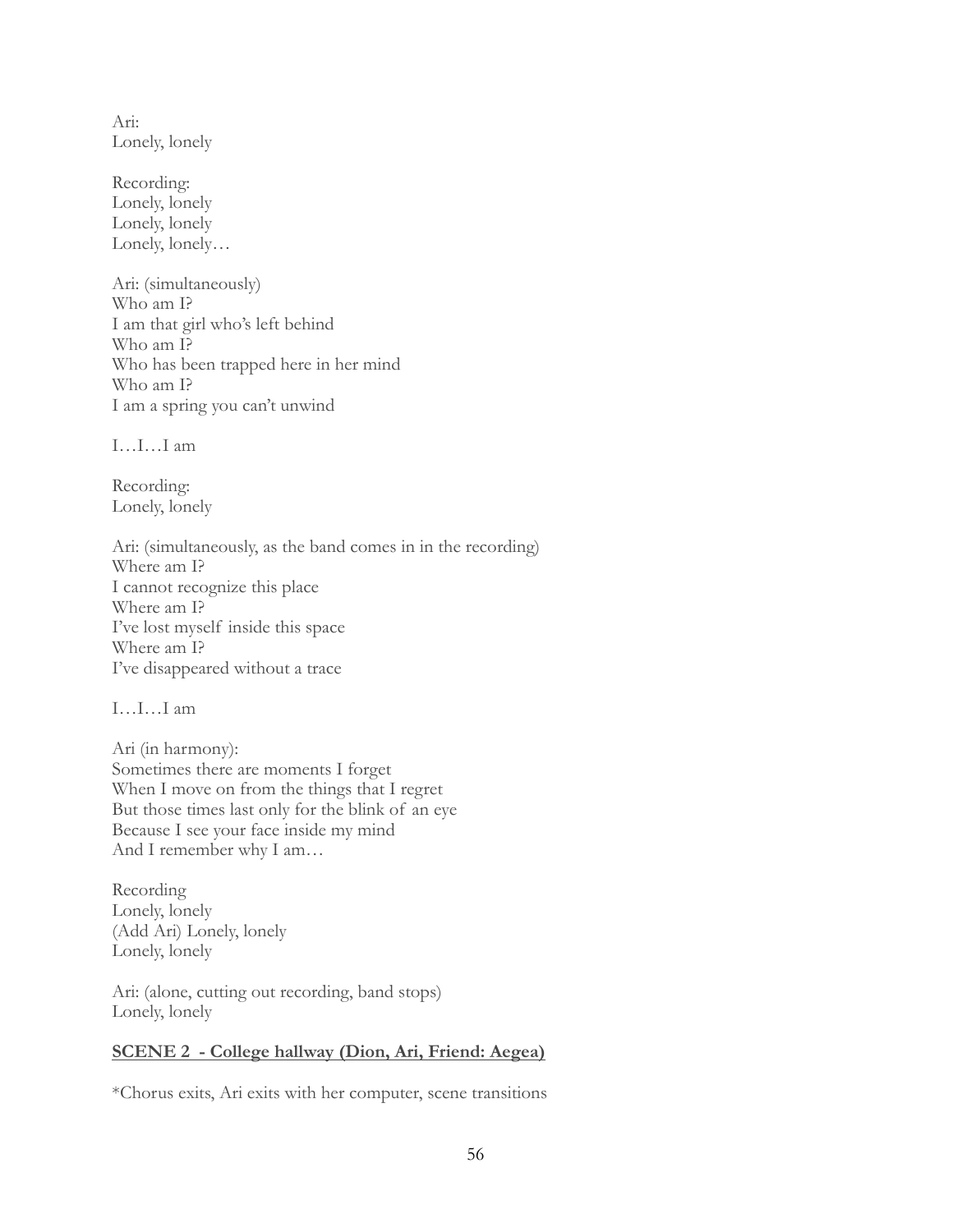Dion enters, sees their friend across the way, they approach each other and embrace\*

Dion: (speaking) Hey! How it's going?

Friend/Aegea: (speaking) Hey, hey! I haven't seen you since last semester. (sung) So, how's the new year going so far?

Dion<sup>.</sup> Not bad, not bad I've got a bunch of club meetings this week A couple of activism conferences to prep for A few essays I'm procrastinating on, stuff like that Oh, and I've got the second half of this Gen Ed journalism class too

Friend/Aegea: Oh yeah, that's right How's it going?

Dion: (spoken) It's going well, actually (sung) I passed last semester Thanks to Ari, anyway

Friend/Aegea: (Spoken) Hey, yeah (Sung) That's the freshman you've been seeing, right? The one who was your project partner?

Dion<sup>.</sup> Yeah, that's her

Friend/Aegea: Awesome, how's that been going?

Dion: (spoken) Great, great (sung) She's really awesome She's super nice, super sweet I've never really dated anyone like her before But I really like her She just got out of this relationship though, apparently She won't tell me a lot about it

Friend/Aegea: Oh, that's not great No one wants to be the rebound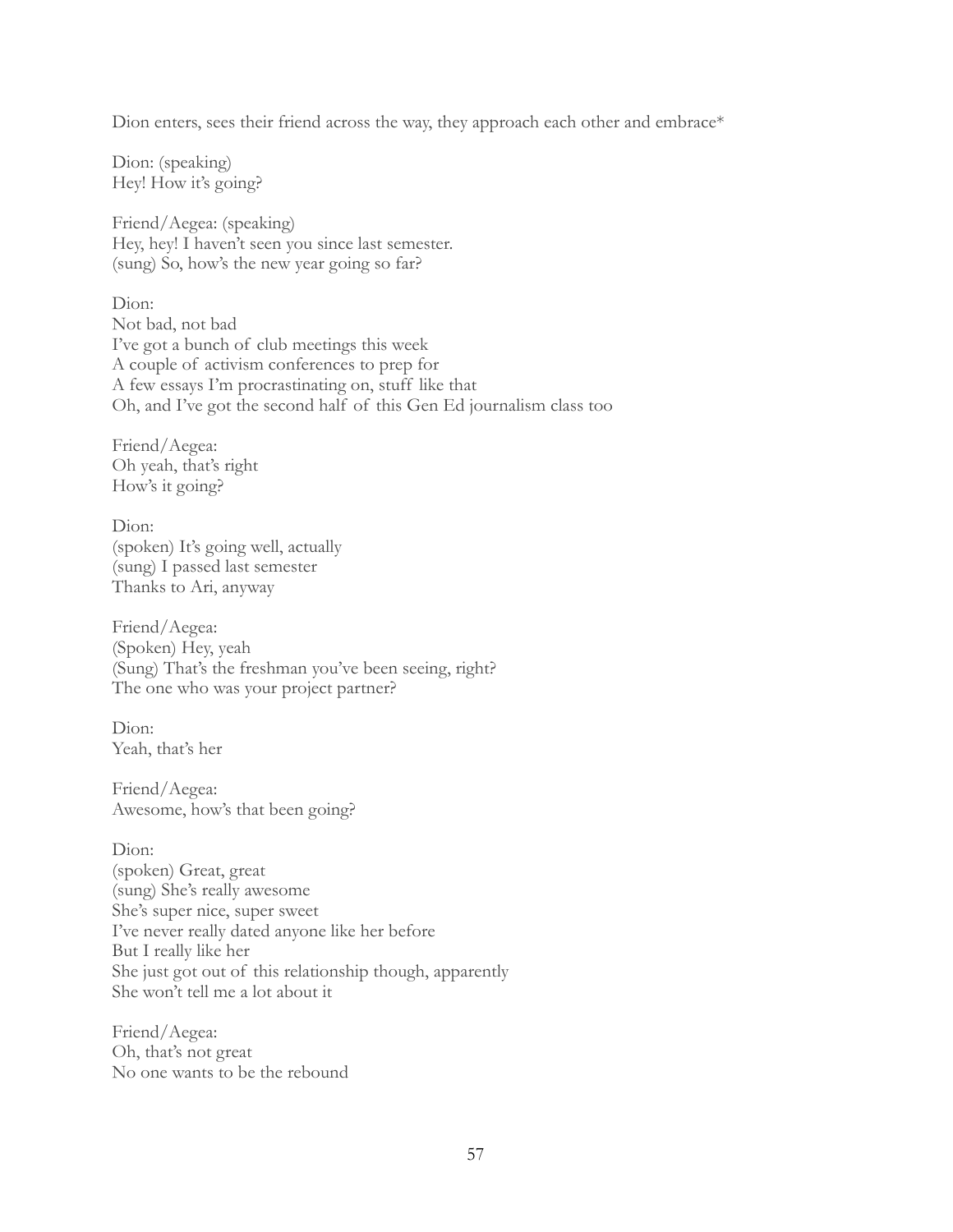Dion: Ah, it's fine I can handle it Besides, she's super into me, I can tell

\*Ari enters on the other side of the room She's talking on the phone with her dad\*

Ari: (Faking excitement) Yeah, Dad, I'm really excited about the event I know, this is the biggest event of your career It's really important to you Yes, Father, I know I know Yes, I'm going to study now Bye…Father

\*Ari hangs up, sees Dion and Friend\*

Dion: Hey, Ari You still on to come to my apartment for that party this weekend?

Ari: (unenthused) Um, actually, I don't think I can come (spoken) I have a big test to study for

Dion: (spoken) Aw, I'm sorry (sung) For what class?

Ari: (trying to get away, sung) For, um, Physics…

Dion: (Interrupting) Oh, well, what about Valentine's Day next week? I was thinking we could go to this protest down by the campus library Then stop for some pizza at this place down the street Maybe go on a walk through Central…

Ari: (interrupting) Yeah, um, maybe Depends on if I have class the next morning Look, I've got to go (spoken) But, um, I'll see you at your room tomorrow night, OK?

Dion: OK, see you then Cant wait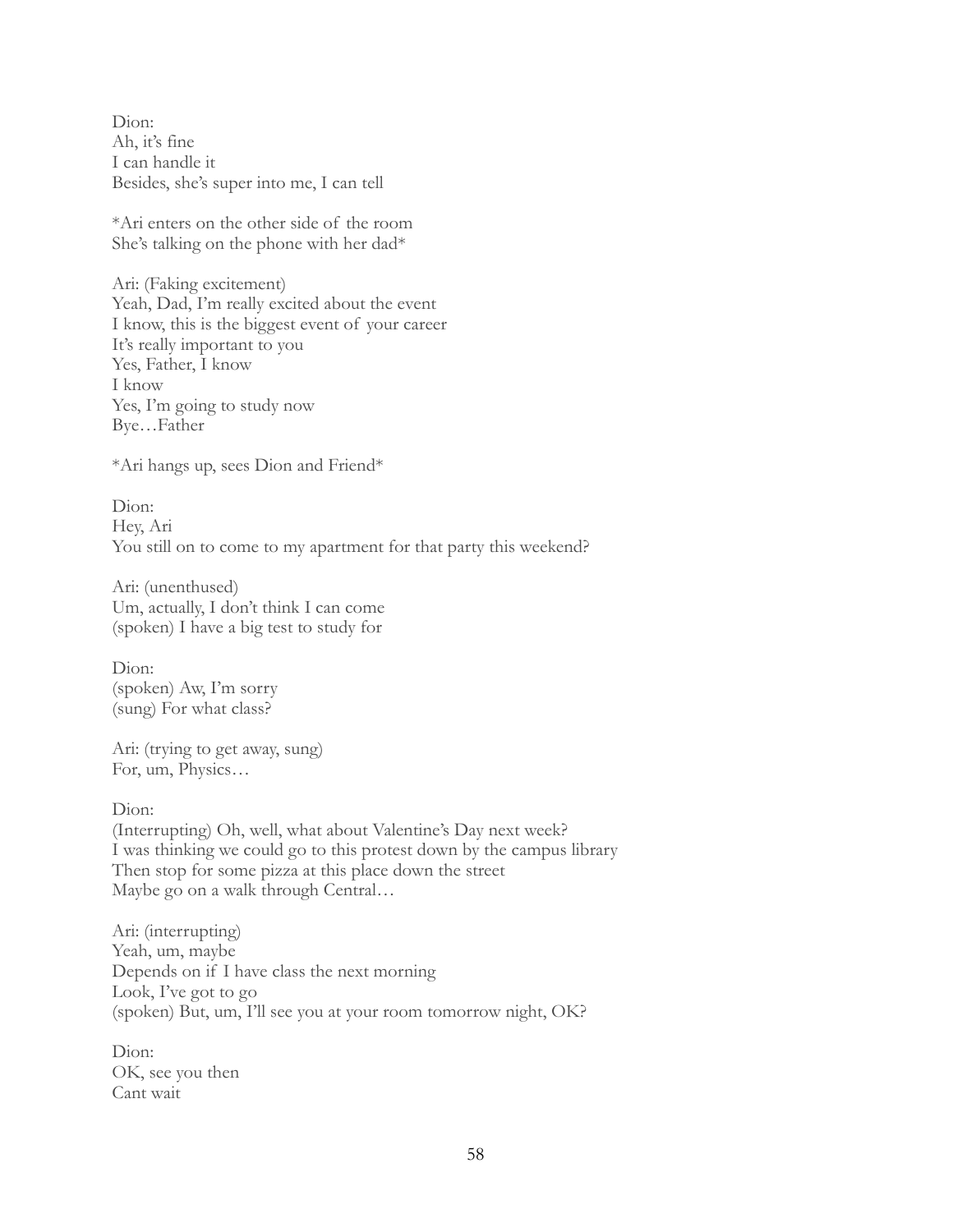Have a great…day

\*Ari hurries away before Dion can finish, friend is confused\*

Friend: Hey, uh, are you sure she likes you?

Dion: (spoken) Oh yeah, completely, completely (sung) Completely…

\*Although they're not really that sure, they try to hide it Friend and Dion walk off together\*

### **SCENE 3 - Ari/Phoebe's dorm room (Ari, Phoebe)**

Scene transitions to Phoebe and Ari's room Phoebe enters, pacing around, waiting for Ari to return Eventually Ari comes in Phoebe launches into conversation Music throughout the scene builds up faster and faster as they argue\*

Phoebe: Ari, where have you been? I've been trying to get a hold of you

Ari: (putting things away, not paying attention, spoken) Sorry, I've been busy

Phoebe: (sung) Look, I heard you've been dating this senior Dion, that girl who throws all those off-campus parties?

Ari: (not paying attention still, sung) They use they, them, theirs pronouns, actually

Phoebe: Fine, they But is it true?

Ari: Yes, okay, I am (spoken) What's the big deal?

Phoebe: (sung) Well, what happened to that other girl you were into? The one who was your TA?

Ari: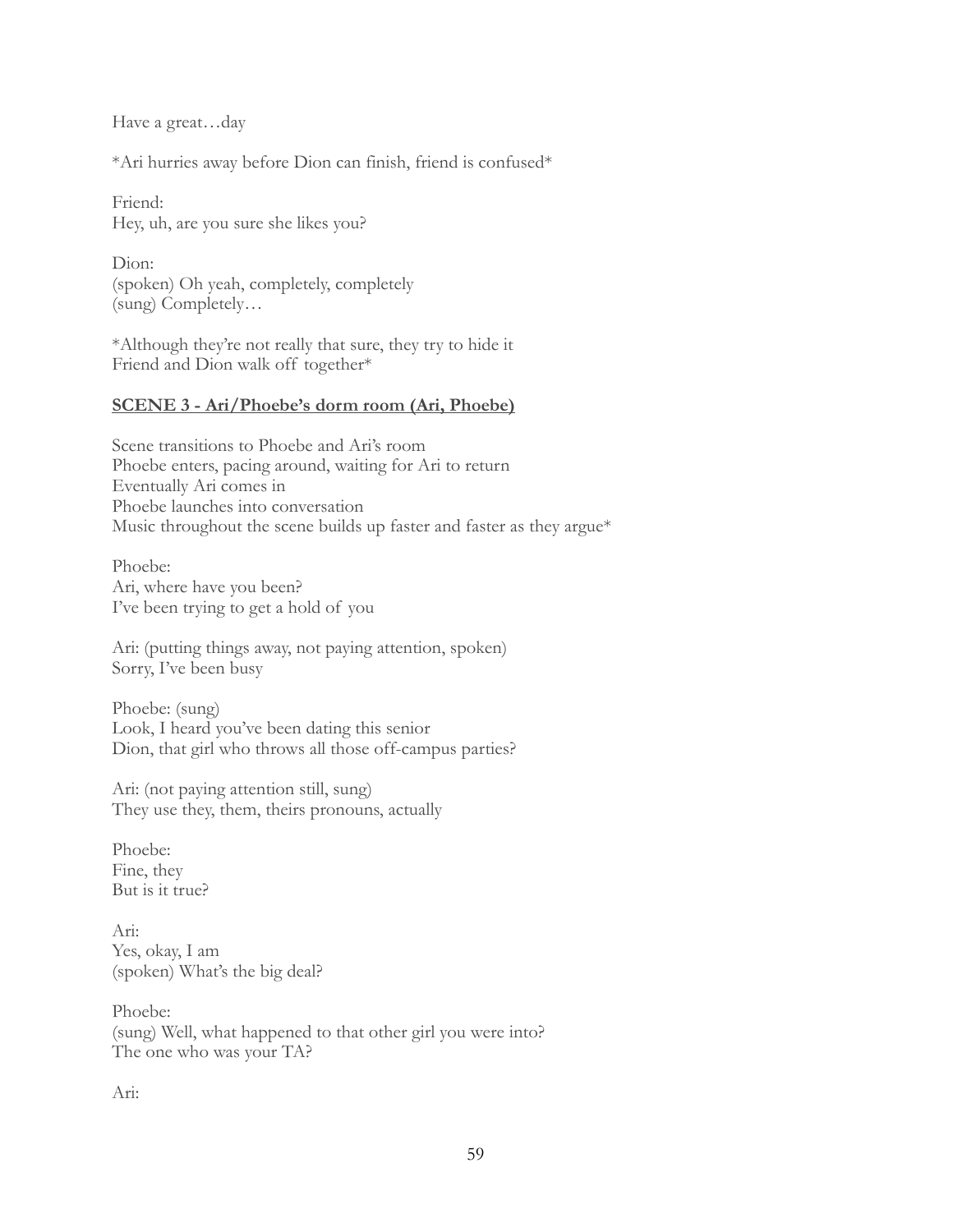Well, she quit being the TA And she's probably busy writing her big break article for the school newspaper And I haven't seen her in a month, so…

Phoebe: (pause) (spoken) I'm sorry, that's really shitty… (sung) I thought you really liked her

Ari:

(spoken) Hey, you were the one who told me I shouldn't be dating her if she was my TA, right? (sung) So I stopped, okay? Happy now?

Phoebe: Well, do you think that dating some party-crazy loudmouth That's graduating in a month is a better idea?

Ari:

They're not a…I mean, I… Who said you had the right to tell me who I should date anyway? Why do you care so much?

Phoebe: (interrupting, spoken) Hey, I'm just trying to be a friend (sung) I mean, you're jumping into dating this random person after a big breakup…

Ari: (interrupting) They're not some random person And it wasn't a big breakup I didn't really care about her, okay?

Phoebe: Really, because that's not what you told me last semester…

Ari: (interrupting) Well, maybe I lied, okay?

Phoebe: Why would you lie about that? Ari, are you sure you're okay?

Ari: (spoken) Yes, I'm fine…

Phoebe: (interrupting, sung) Are you sure, because…

Ari: (interrupting)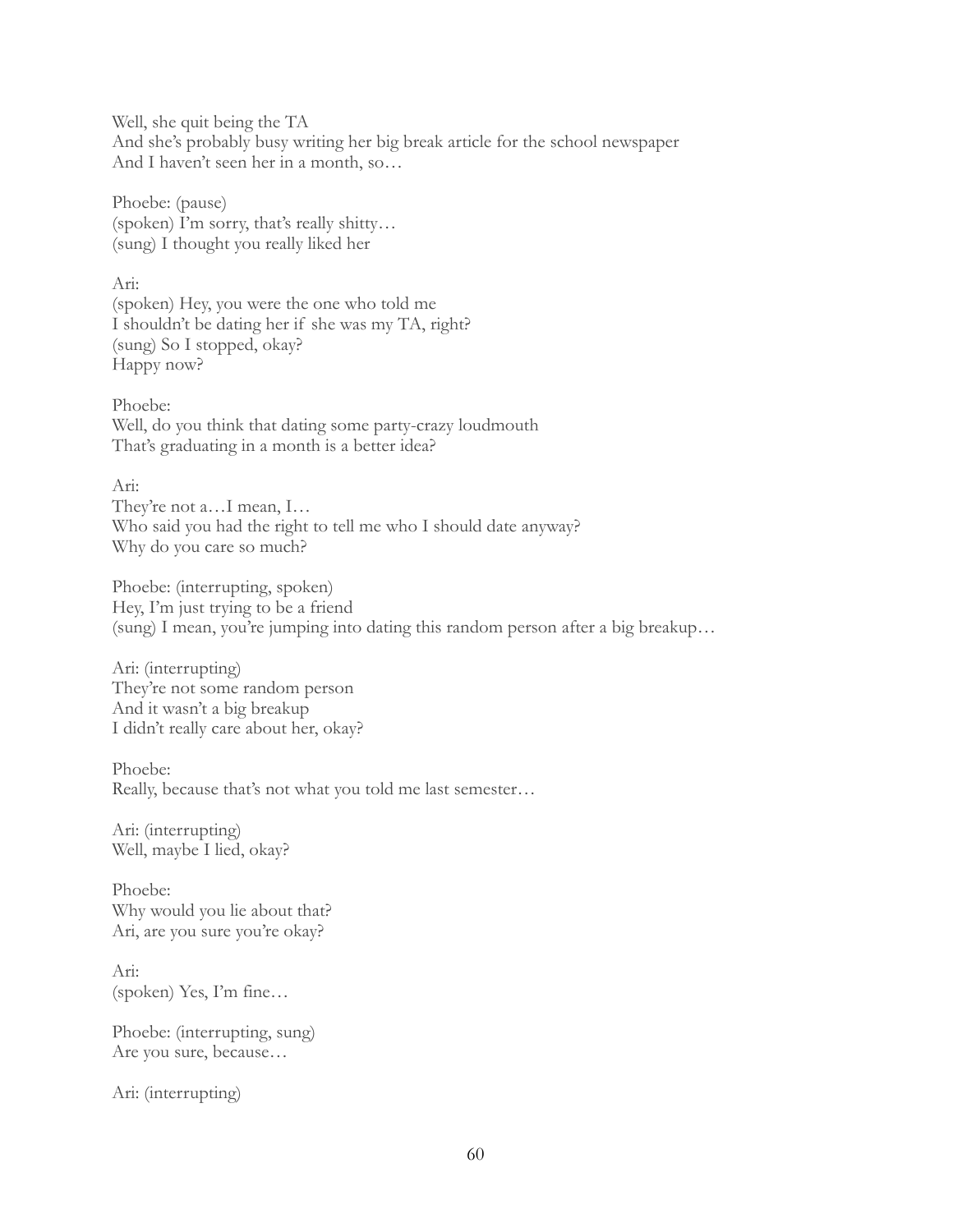Yes, I'm fine, would you…?

Phoebe: (interrupting) Because I'm trying to help you as a friend…

Ari: (interrupting, loudest, shouting) Stop! Stop saying you're trying to be my friend! You're not my friend! (music holds, after a moment of pause, spoken) Fuck you, Phoebe! (sung) You don't know anything about me Just…fuck you

Phoebe: (shocked, music back after a moment, theme "I Lose It All," sung) Every time I think we're getting close Every time I reach on out Every time I try to help, you run away

Every time I think I've made a friend Every time I start to hope Every time I start to care, you run away And I'm done today

\*Phoebe walks around, starts packing up stuff\*

Ari: (spoken) What are you doing?

Phoebe: (spoken) I'm leaving

Ari: (spoken) What?

Phoebe: (spoken) I'm going to the RA Asking for a roommate transfer

Ari: (sung) Wait, Phoebe, I…

Phoebe: (continuing packing, sung) No, fuck you, Ari Fuck you All I've ever tried to do is… All I've ever wanted is… (spoken) Fuck you

Ari: (sung) Phoebe…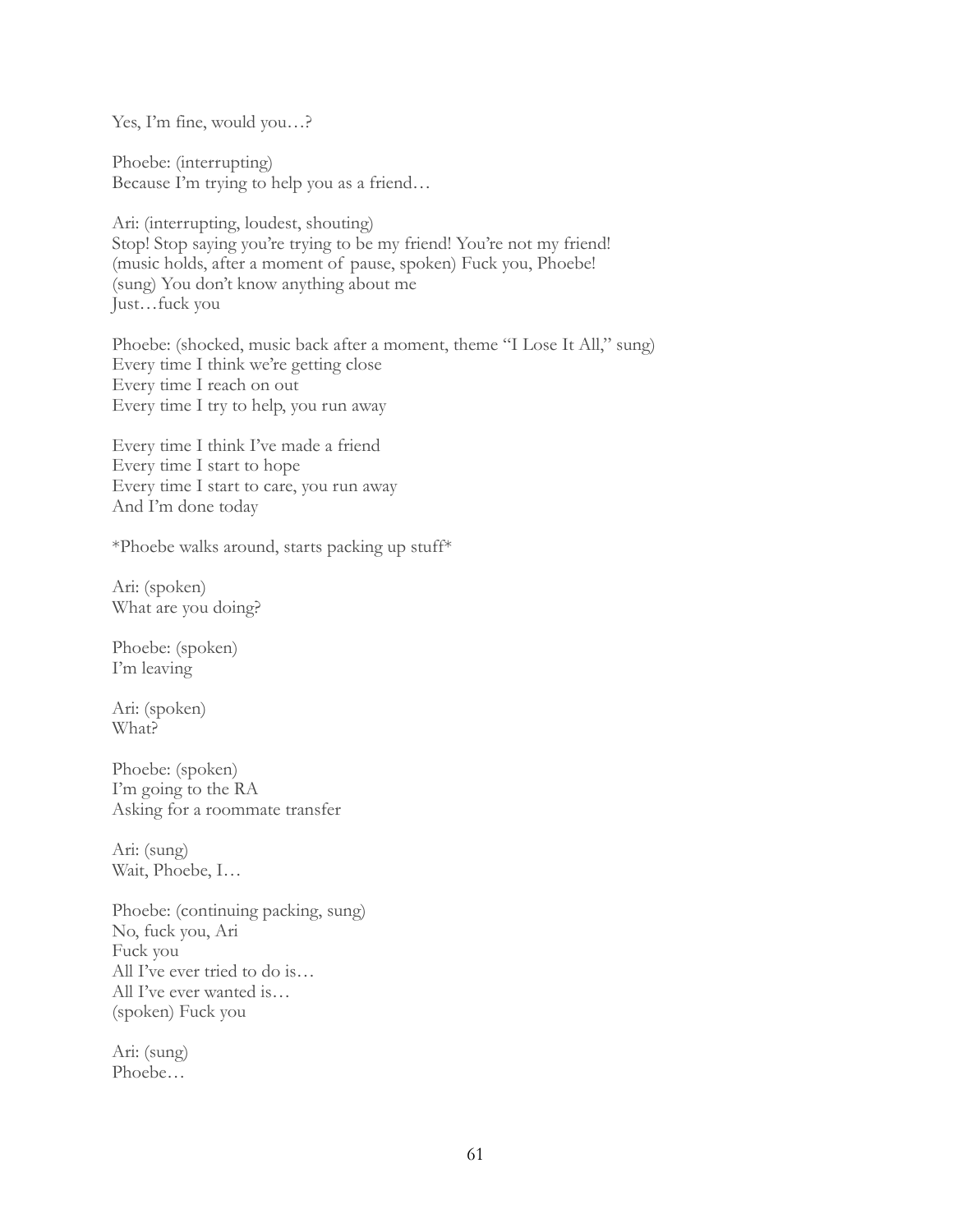Phoebe: (shouting) Fuck you!

\*Phoebe slams the door and leaves There is a moment of silence\*

Ari: Lonely, lonely…

\*Ari bursts into tears and leaves\*

## **SCENE 4 - City Hall press room (Ari, Minos, Staffer: Phoebe, Reporter: Theo)**

\*Minos enters, getting ready for his campaign announcement event He is giving directions to a staffer, played by Phoebe, as Ari slinks in sadly\*

Minos: (Spoken) Make sure the cameras are positioned So they can get both wide shots and close-ups And make sure the lights cover either side of the podium (Sung) I want this moment to be perfect

(Noticing Ari, spoken) Ah, Ari (Sung) I'm so glad you're here

Ari: (trying to get out of it) Dad, look, I…

Minos (not noticing, directing her): You will stand Behind me, at the podium You'll be right there on camera Proving I have the support of my family That we're creating our legacy together...

Ari: (interrupting) Dad, I don't know if I can do this after all…

Minos: (interrupting) Of course you can Just stand there and look pretty That's all you have to do

Ari: Dad, I…Father…

Staffer: You're on in fifteen seconds, sir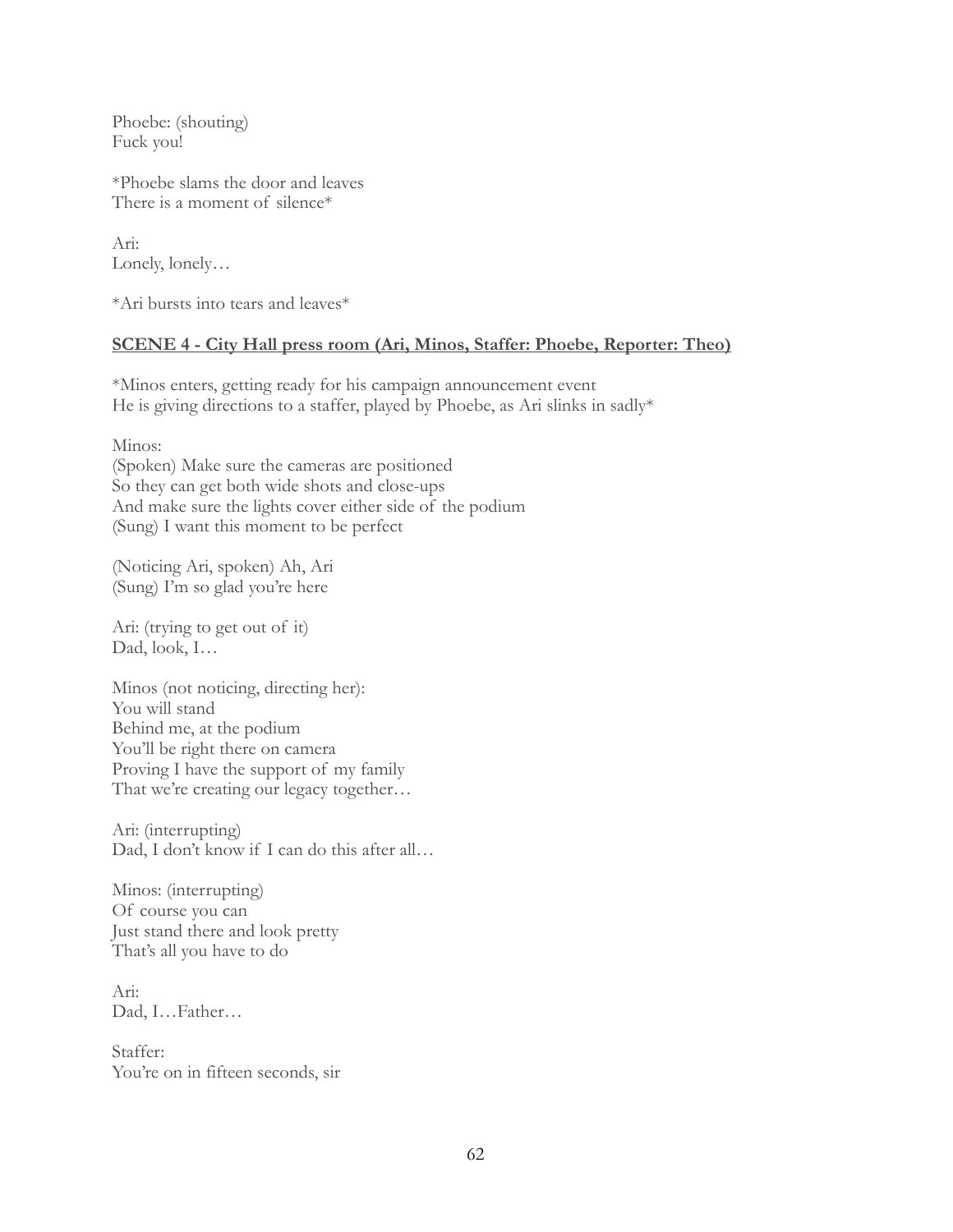Minos: (Spoken) Thank you Are you ready, Ari?

Ari: No…

Minos: (interrupting) Fantastic Let's show the world who we are

\*Minos shoves Ari out in front of him and they walk to the podium The hall is filled with excited applause Excited campaign music plays It continues as a theme underneath Minos' recit speech Minos takes the podium and stations Ari behind him\*

Minos: (shouting) Thank you Thank you all

(Applause dying down, sung) You know It's moments like this that make me proud to be a New Yorker I look out into this crowd I see so many dedicated Americans Striving to be their best selves Not taking what is handed them But lifting themselves up by their bootstraps Living the epitome of the American dream New York is a symbol of that dream And I have been proud to represent that dream On City Council for the past 11 years

But it's time to take our dreams further Therefore, I am thrilled today To announce my candidacy For Congressional Representative of the 17th District of New York

I believe that as your voice in Congress I can make a real difference in the lives of everyday New Yorkers like…

Journalist in crowd: (interrupting) Sir, sir, sir An important question, sir

Minos: (irritated but trying to calm himself) Yes, I'll take your question when the time comes…

Journalist: (waving phone, interrupting)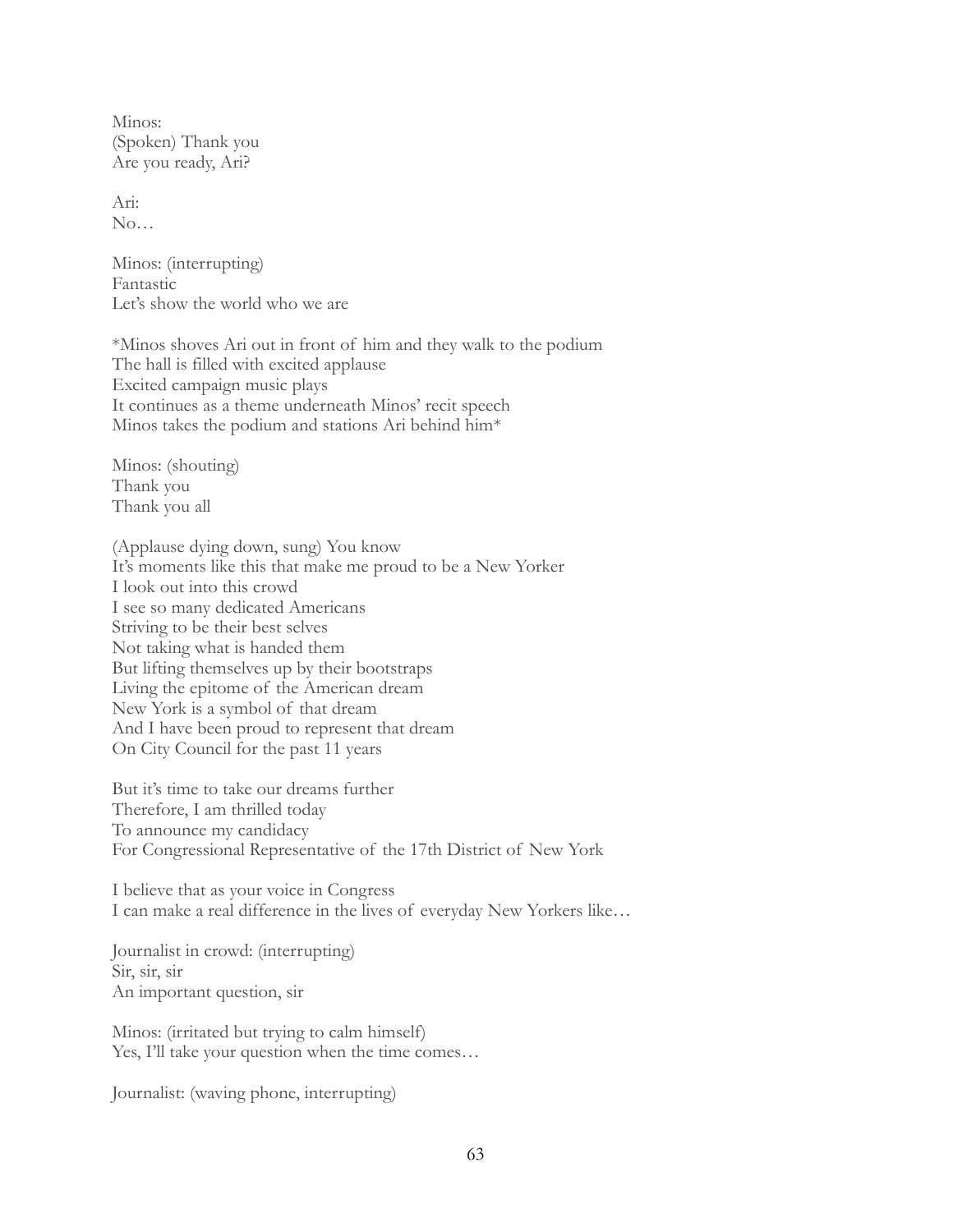Sir, but would you be willing to respond to a breaking story About your commitment to family values?

Staffer (rushing over, trying to stop him, waving phone): Sir, don't answer that

Minos: (interrupting) Well, absolutely I am the most committed candidate of anyone in this race To restoring the important values of traditional families into our society…

Staffer: (simultaneously) Sir, sir, we need to take a break and go over…

Minos: (ignoring and continuing) I believe firmly in limiting those who would Stand against the rights of unborn children…

Journalist: (interrupting) Well, sir Then how would you respond to allegations That 12 years ago You forced your late wife to have an abortion Would you consider that an example of your commitment to family values?

Staffer: (interrupting) The councilman is no longer taking questions…

Minos: (interrupting, confused, shocked as the noise of the crowd builds) What…what…that's preposterous, I… Who would dare make such an accusation…?

Journalist: (interrupting) There is a breaking story in a local university paper Which cites a paper trail of evidence from your own files That proves your wife Terminated the pregnancy of a fetus that displayed birth defects Haven't you always spoken out against pro-choice advocates, sir?

Staffer: (underneath) Sir, please… Everyone, please calm down… The councilman will release a statement at a rescheduled rally…

Minos: (as the voices grow louder in the crowd) I, I…how is that possible, I… It's not true, I… How could anyone know… That was all kept in my…home office…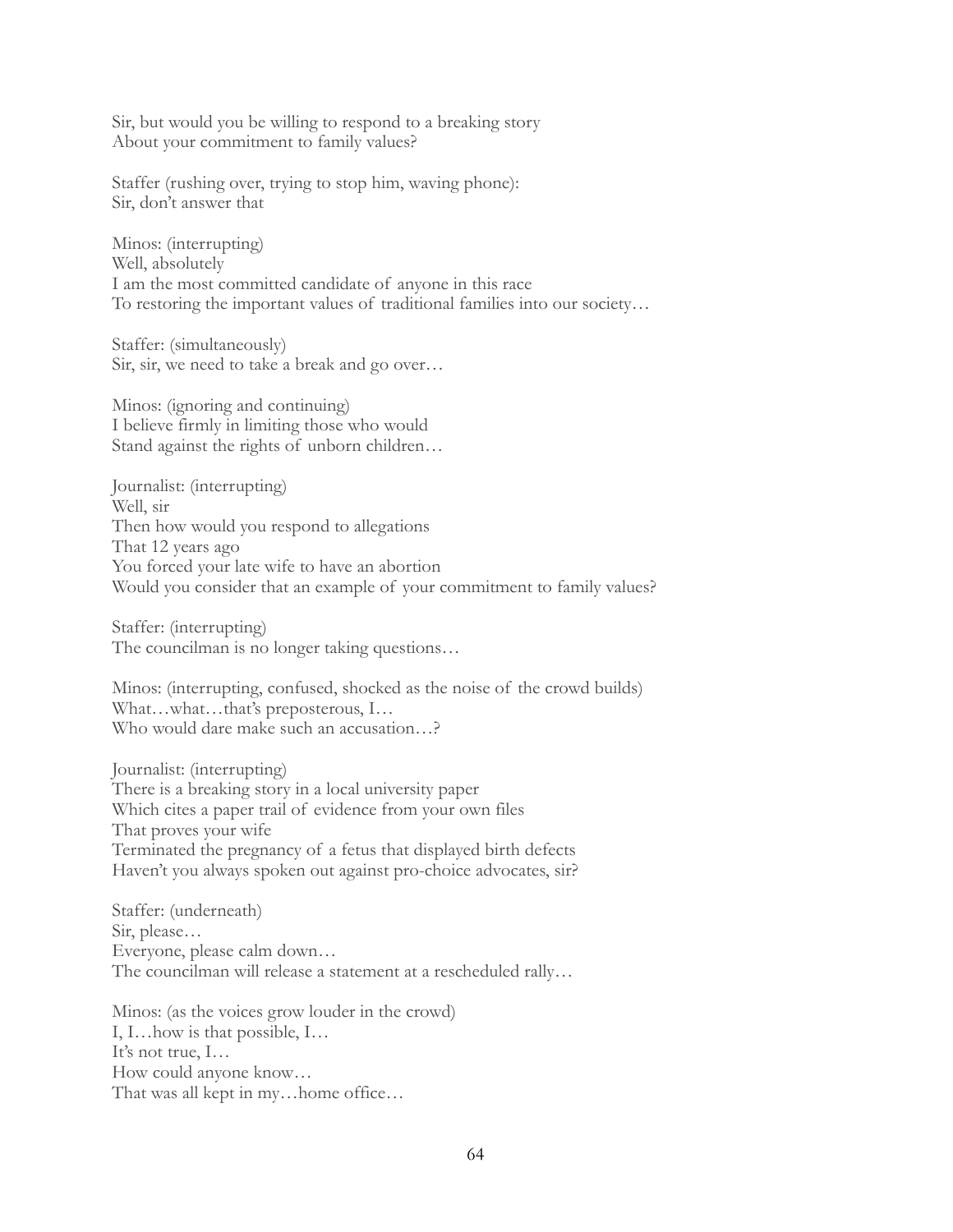\*Noise slows down and stops at the last sentence Realization dawns on him of what Ari did, he whips around and turns on her Noise builds again slowly as he speaks\*

Minos: Ari, that night when I caught you in my office What were you doing there?

Ari: (Panicking) (spoken) Father, I told you I was looking at your calendar…

Minos: (spoken) Lies! (sung) You stole from me… You gave it to the university So they could publish it!

Ari: No! No, I swear… Maybe it was the nurse, or the clinic, or…

Minos: (interrupting) No, I silenced them! You did this to me!

Ari: (interrupting) Dad, no, no…

Minos: (interrupting) You've ruined my career

Song: Play Your Cards Right (Reprise 2)

Minos: (interrupting) You've stolen my legacy With every choice that you've made

Ari: (spoken) Dad, I didn't, I swear, I didn't I…

Minos (interrupting, sung): You've shattered the things that I've built All to take your own gain

Ari: (spoken) No, no, no, it wasn't that, I promise…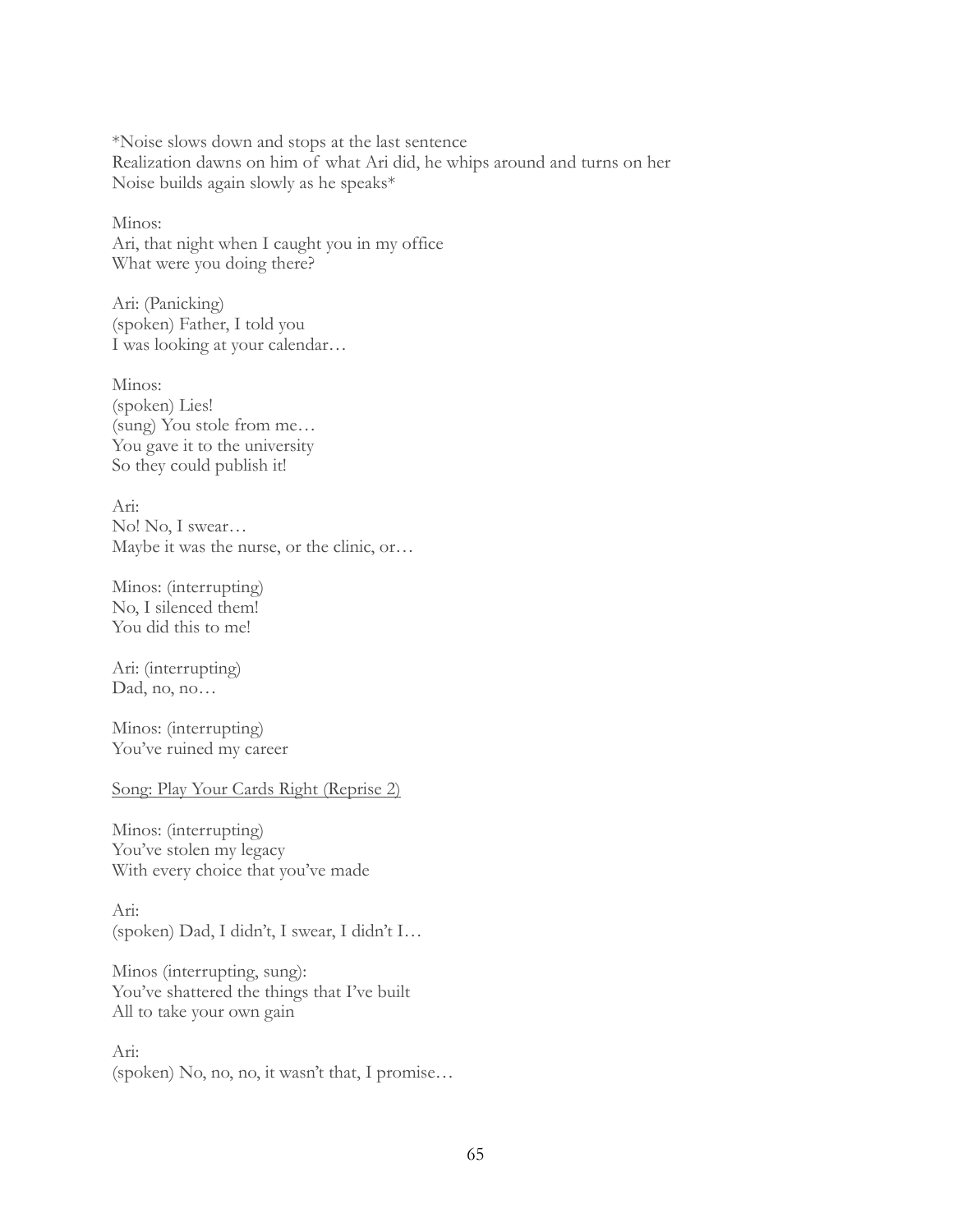Minos: (interrupting, sung) My history's nothing, this dynasty's Been made worthless in yourself

Ari: (spoken) No, I told her not to, but…

Minos: (interrupting, hearing the "her," sung) Get out of my sight! I don't know you! Get away from me! (Shouting as the music stops, the crowd hushes) You are not my daughter!

Ari: (speaking, backed into a corner, in tears) Dad, I…I'm sorry, I…

Minos: (shouting) GET OUT!

\*Ari bursts into tears and runs away Minos looks out at the crowd Has a short moment of realization about what he's done\*

Minos: (speaking) I…I…

\*Minos doesn't finish speaking and hurries off, his staffer follows The reporter tries to follow after him\*

Journalist (spoken): Sir, sir, a few more questions, sir…

\*All exit The music transitions and dies down as Ari comes back onstage alone\*

### **SCENE 5 - Dion's apartment (Dion, Ari, Phoebe)**

Ari: (trembling, sung) Lonely, lonely…

\*Ari finds herself at Dion's door and knocks They open it, surprised\*

Dion: Ari? What are you doing here? I thought you said you were busy until Tuesday…

Ari: I…I don't even know why I'm here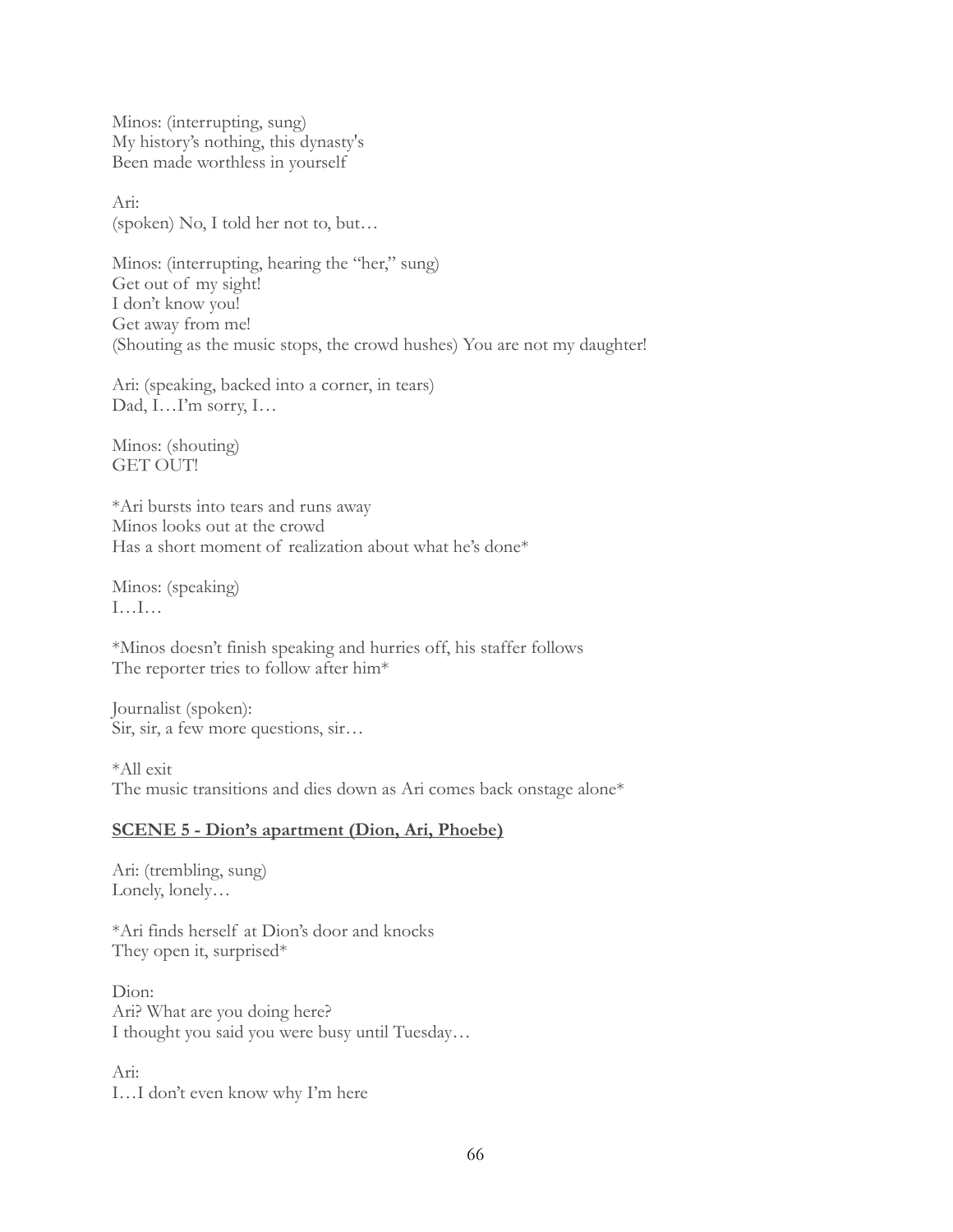(spoken) I'm sorry…I'll go…

Dion: No, hey, wait It's okay, come in

\*Dion ushers her inside\*

Dion: What's going on?

Ari: I…I…

\*Ari can't even finish and bursts into tears Dion rushes to cuddle and comfort her\*

Dion: Hey, hey, it's okay

Ari: No, it's not I…I…ruined everything…

Dion: (spoken) No you haven't…

Ari (waking up a bit, sung): Yes I have! I've ruined my dad's career He's disowned me He'll never talk to me again… (pause) I got everything I wanted I showed up my dad I've gotten him out of my life… And I feel terrible… I…don't deserve anything

Dion: Shh, shh, yes you do Of course you do…

\*Ari cries for a little while Dion continues to comfort her\*

Ari: Why are you being so nice to me?

Dion: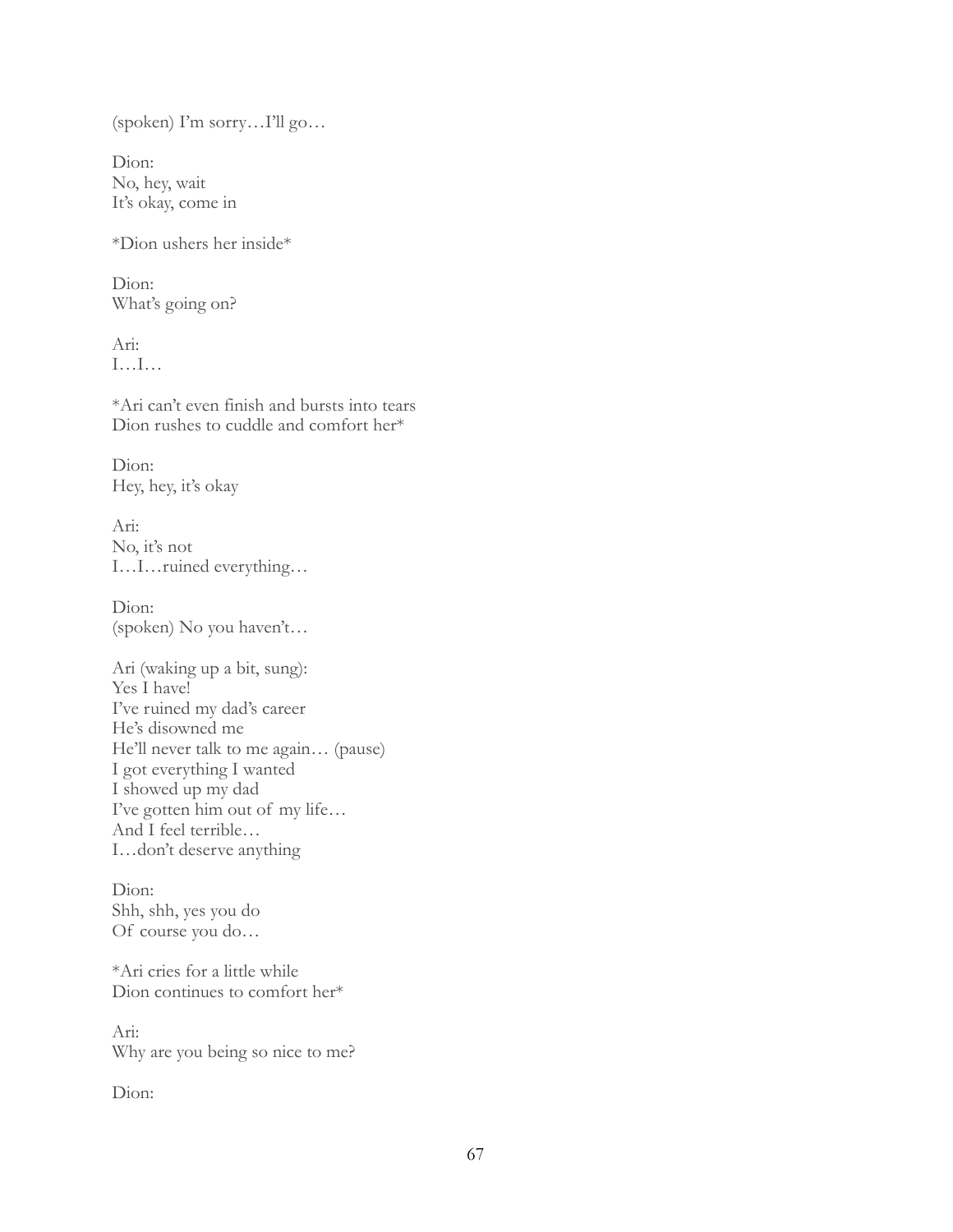(spoken) What do you mean?

Ari: All I…all I've done is…used you…

Dion: No you haven't…

Ari: Yes I have… (spoken) I'm awful…

Dion: No you're not, Ari You're something special

Ari: (spoken) How?

Dion: You're the first person To make me look at myself differently Make me question who I am Why I fill my life with things That aren't even important to me Why I behave like this person that I'm not

Ari: (spoken) Really?

Dion: Really You're special, Ari You're…you

Song: I've Been Thinking (full)

Dion: (band cuts out, Dion starts a cappella) I've been thinking about the place I am And who I'm meant to be I've been thinking about the time I've spent so far

I've been thinking about the role I play And the way life's set the scene And the one who makes me feel it doesn't matter at all

\*Dion continues as the band enters slowly\*

And I've been thinking about what might be next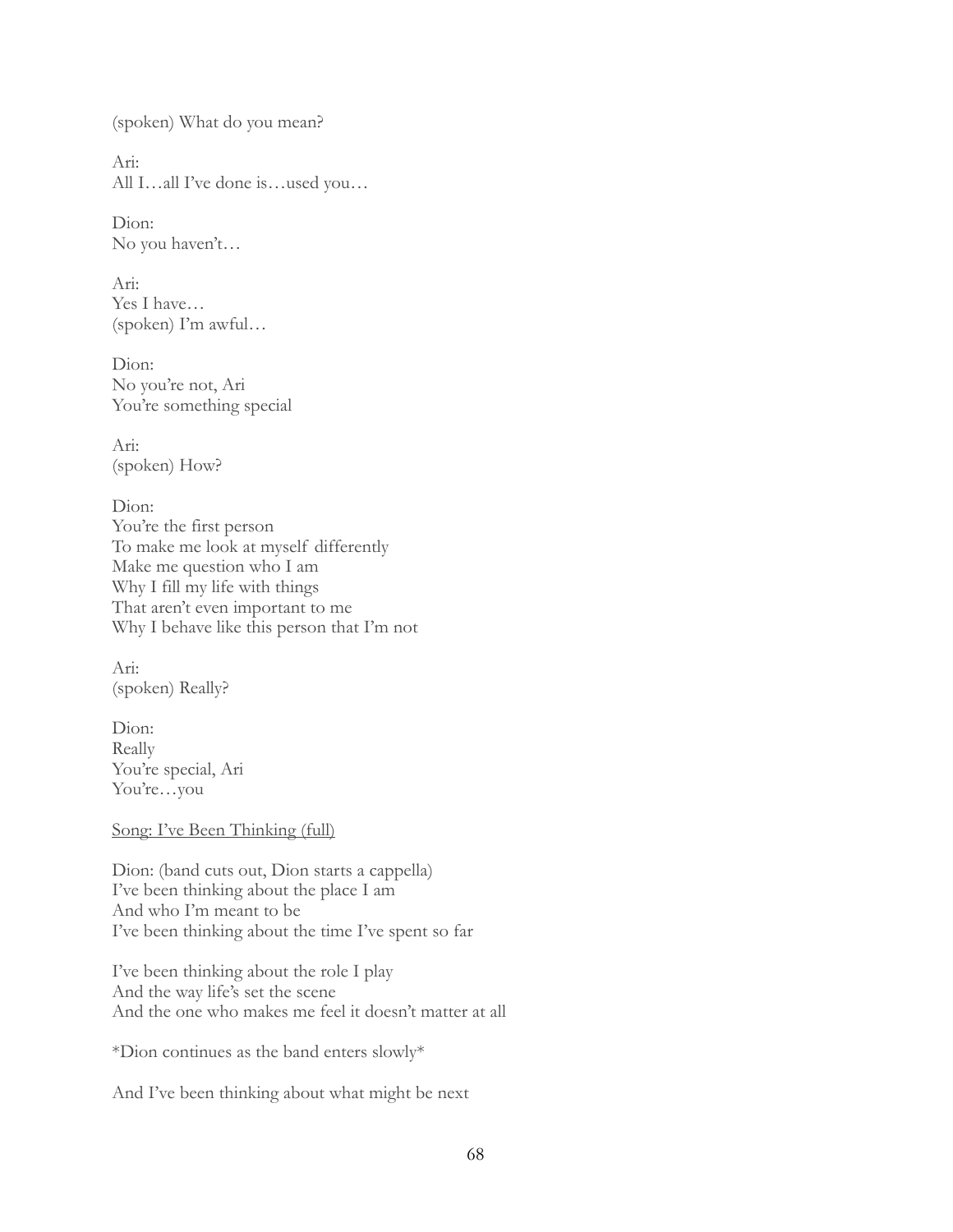In this circle here of life and death And of all the things I know that still ring true I've been thinking I might spend it all with you I've been thinking I might spend it all with you

I've been thinking about how far we've come From the place we started out I've been thinking how you've stayed here by my side

I've been thinking how you gave me a chance And the times you've let things slide And you're the one who makes me feel that I matter most of all

And in this endless, churning whirl of time Your face is all that comes to mind And even through the dark, it still rings true I've been thinking I might spend it all with you And no matter what, I'll always see you through I hope you'll let me spend it all with you

\*As Dion finishes, Ari embraces them, moved\*

Ari: (sung) You learned my song But…how?

D<sub>ion</sub>: I may have gone through your phone And sent myself some recordings So I could learn it (spoken) …But I didn't look at anything else, I swear!

Ari: (sung) It's okay I'm…I'm glad you liked it

Dion: Of course I liked it You're an amazing singer (spoken) You should sing your songs more often (sung) For other people besides me

Ari: I don't know…

Dion<sup>-</sup> I promise People would love you And I think you'd have a lot of fun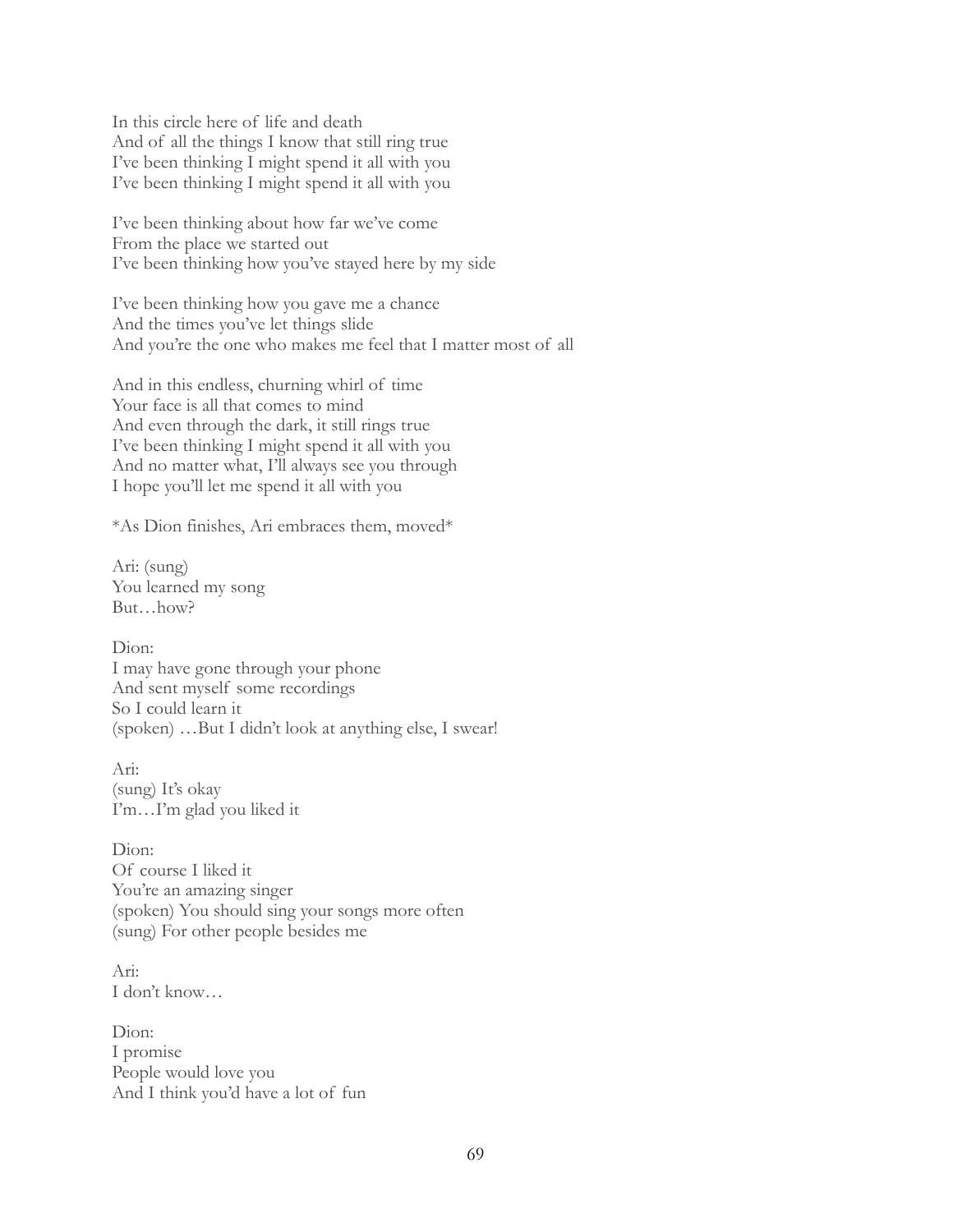Ari: (meaning it) Okay, I'll think about it

\*Suddenly, there's a knock on the door And Phoebe peeks her head in\*

Phoebe: (speaking) Knock knock… (sung) Hey, can I come in?

Ari: (sung, drying tears) Phoebe? What are you doing here?

Phoebe: (sung) Dion messaged me They said you were upset And needed a friend

Ari: And you came? Even after…I mean, after…

Phoebe: Yes, of course I came (Pause) What else are friends for?

\*After a moment, Ari bursts into tears again Phoebe comforts her along with Dion\*

Ari:

I'm so sorry for all the things I said, Phoebe I've completely ignored you all this time I've been a horrible friend

Phoebe: It's okay, Ari, it's okay I'm sorry too… I think I misjudged Dion here… They're not so bad They really care about you That's all I was worried about

Ari (to Dion): You do?

Dion: I do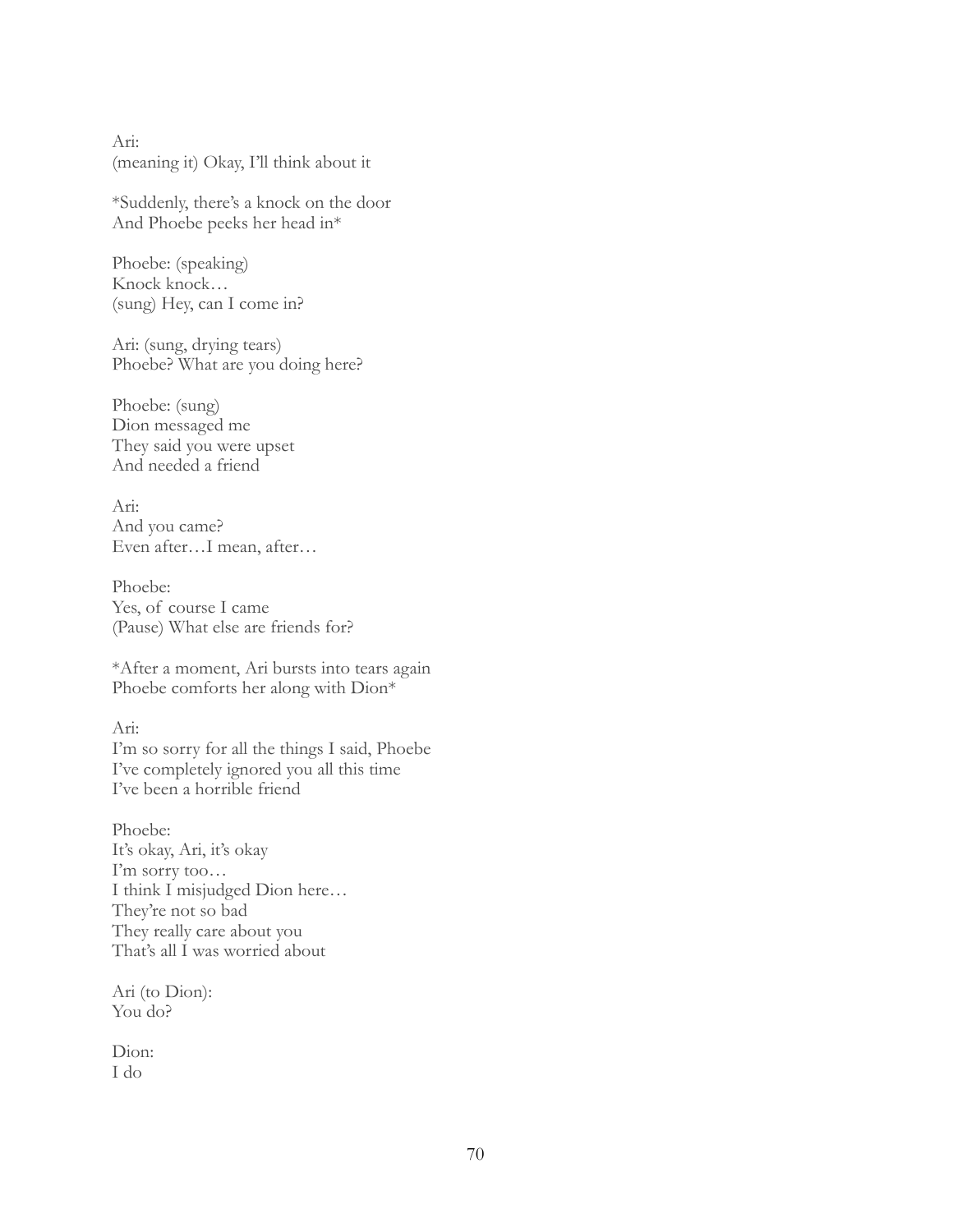\*In response, Ari cries a little more and hugs them both closer After slowing down a little, they continue\*

Ari:

I don't know what to do about the article, guys I gave Theo everything she needed to write it I asked her not to…and she wrote it anyway (spoken) And now I don't know what to do

Dion<sup>.</sup> Well, can I give you a piece of advice?

Ari: Okay

Dion: I think you should try everything you can To get some closure with Theo

Ari: (spoken) But how?

Phoebe: You should talk to her See if you can get her to retract it, take it down

Ari: She hasn't talked to me for over a month… What would she even say?

Phoebe: Who cares what she'll say? She supposedly cared about you And then completely ghosted you out of the blue She doesn't deserve your consideration What you deserve is answers A bit of respect

Ari: I don't know… What if it's too late?

Dion: Well, maybe it is too late But it can't hurt to try

Ari: …You're right, I… I'll try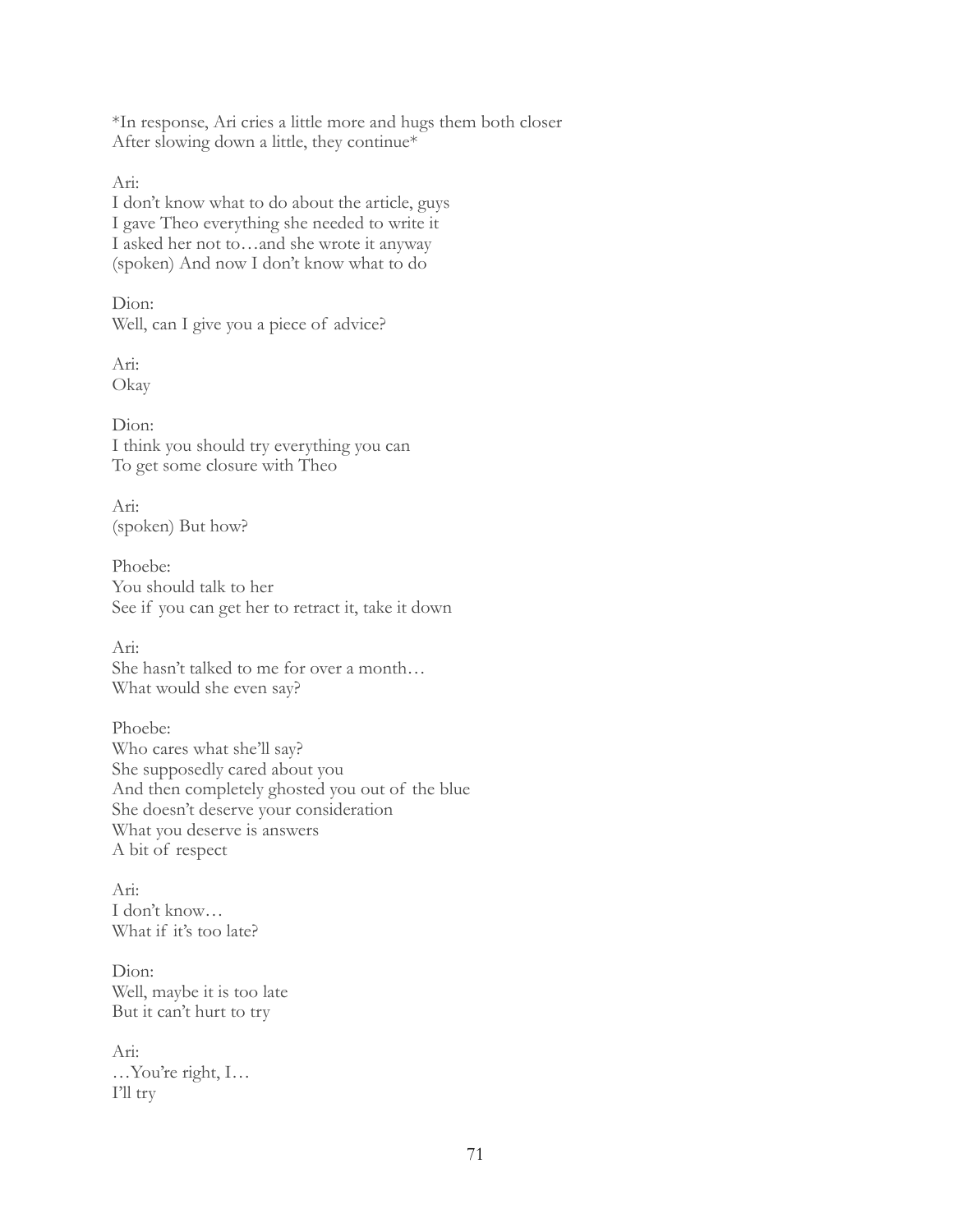\*Ari gets up, and is about to leave She comes back and kisses Dion suddenly\*

Ari: (speaking) Thank you…Dion

Dion: (speaking) Anytime

Ari: (to Phoebe, sung) Phoebe…is there any chance the RA will let you switch back roommates?

Phoebe: Definitely You go, I'll see you when you get back tonight

Ari: Thanks…thank you both

### **SCENE 6 - College hallway (Ari, Aegea, Friend: Minos)**

\*Ari run out, Aegea enters, standing on her own to the side Music raises slowly in tension Dion and Phoebe exit\*

Aegea: I've missed you while you're gone, hon' Things here are not the same Things here just aren't the same

\*Ari searches around for Theo She's calling her, texting her, to no avail\*

Ari: (simultaneously, on phone, spoken) Theo…Theo…pick up the phone…

Aegea: I promise I still love you It's just I'm feeling…it's all too much I need to set me free I'm going to miss you, hon'

\*Ari notices one of Theo's friends, played by Minos She runs up to them Music continues underneath\*

Ari: (spoken) Hey, hey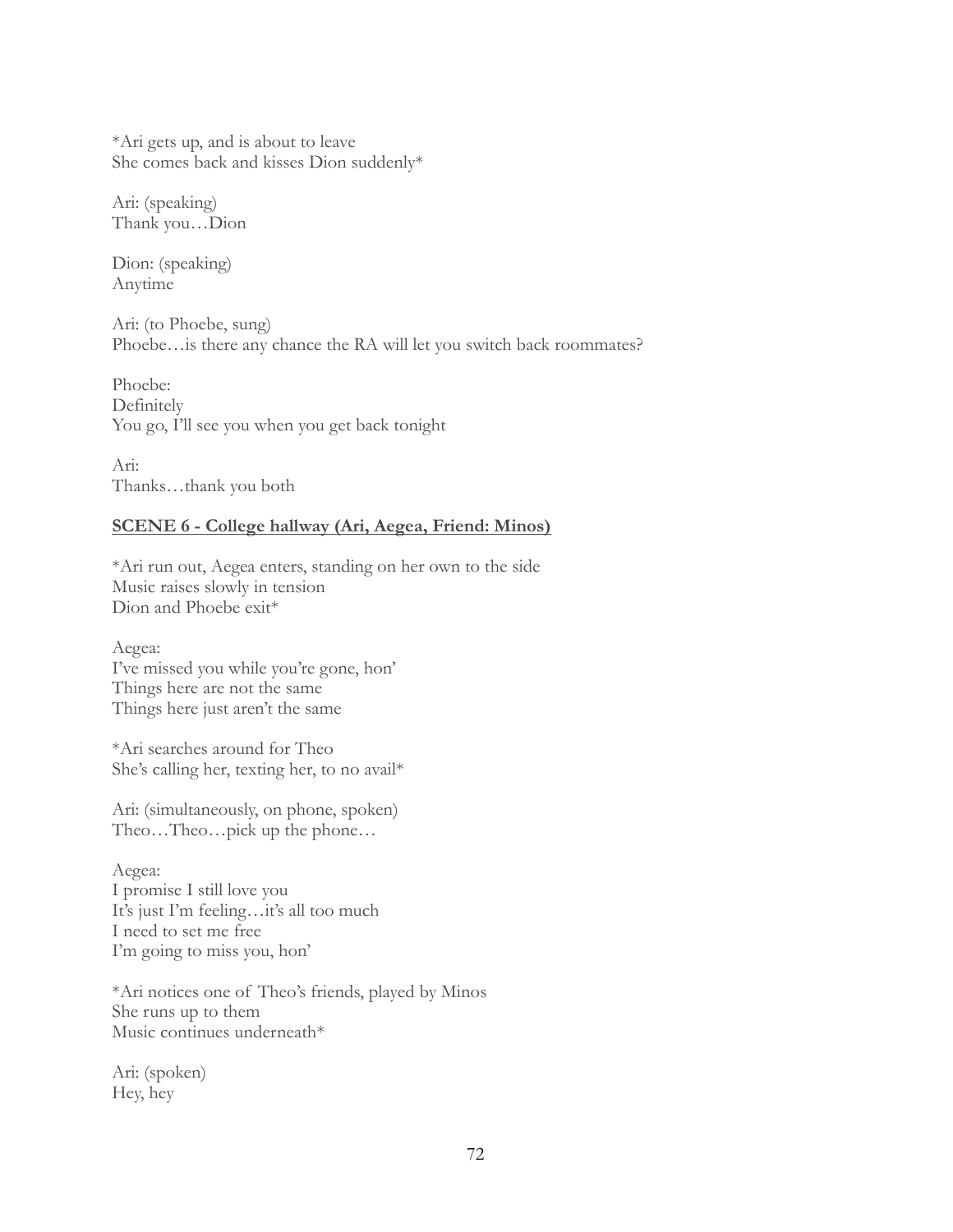You're friends with Theo, right? Do you know where I can find her?

Friend/Minos: (spoken) You mean, you don't know?

Aegea (sung): You're on the path, the light's ahead So don't worry for me

Ari: (irritated, spoken, simultaneously) No, I don't know, that's why I'm asking you Look, this is really important I have to talk to her as soon as possible

Friend/Minos: (simultaneously, spoken) Well, that might be a little hard...

Ari: (irritated even more, interrupting, simultaneous with Aegea) Why? What could possibly be so important That after she ghosts me out of the blue And ignores me for a month and a half She can't even pick up the goddamn phone When I have to talk to her about...

Aegea: (simultaneously) I'm headed to someplace where I can run You'll outshine everyone…

Friend/Minos (interrupting): Her mom died last week, okay?

\*Aegea stops singing The music stops\*

Ari: (spoken, after a shocked pause) What?

Friend/Minos: (After Ari pauses, shocked, speaking) Her mom died

Aegea: (a cappella) But still, I'll miss you, hon'

\*Aegea slowly exits Ari pauses for a minute, suddenly runs off, trying to get there\*

# **SCENE 7 - Graveyard (Chorus: Minos/Phoebe/Dion; Ari, Theo)**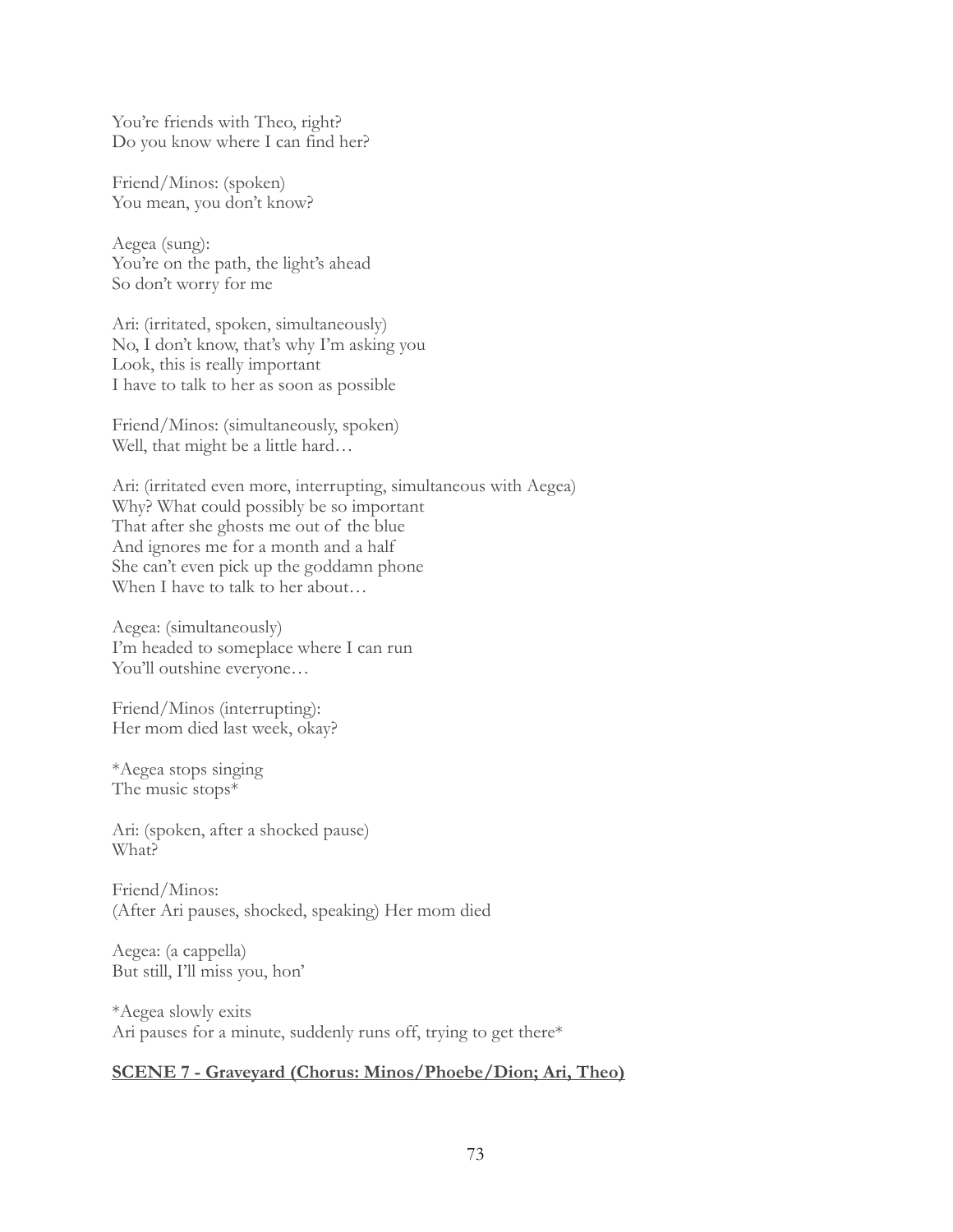\*Ari and friend exit while talking Chorus enters, underscoring happens beneath\*

#### Song: Sing in Me, Muse (Reprise 2)

Chorus/Phoebe (speaking): Sing in me, Muse Of that ancient hero Who, after betraying his lover Had one betrayal exchanged for another And lost again the only thing he ever loved

Chorus/Minos (sung): Say how he, in his mindlessness Moved by the will of the gods Forgot to raise the white sails As he entered his harbor at home And his parent, thinking that all was lost Jumped into the sea And was gone

Chorus/Dion (sung): Tell us, explain to us mere mortals What to do when we lose someone When a character is lost to time Struck from the story Where does it end? Tell us when it stops mattering When do you get to give up?

Chorus/Phoebe: Sing in me, Muse, again

\*Chorus disappears Theo is standing alone at her mother's grave Ari runs on, Theo doesn't turn around This whole next section is SILENT AND SPOKEN\*

Theo: I saw your missed calls I'm sorry I didn't answer

Ari: No, no, it's okay I didn't realize that…that you were here

Theo: How did you find me?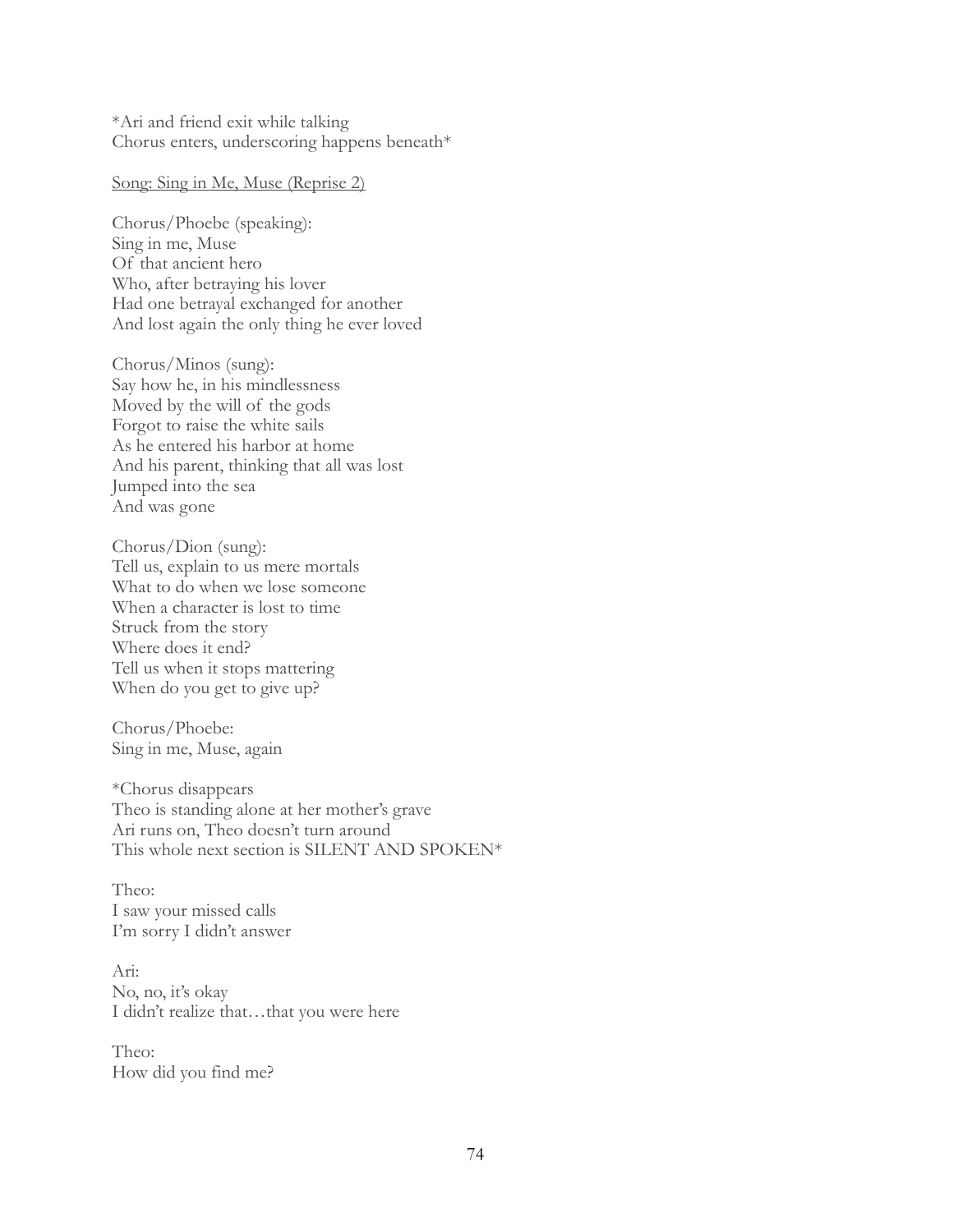Ari: I…I asked one of your friends I borrowed their car And drove three hours to get here (Pause) What…what happened?

Theo: (Pause) Mom killed herself last week

Ari: (Pause) Theo…I'm so sorry…

Theo: (interrupting) That night The night you and I slept together I kept ignoring all of her phone calls

And afterwards I was so wrapped up in myself Writing the article It was all I could focus on I kept writing and writing and writing And she kept calling And I wouldn't answer I barely talked to her for a month

Because I knew I knew she would be so disappointed in me That I stole those papers from you That I wasn't everything she thought I was The ethical journalist, who would never steal, or lie, or abandon anyone Who she could always rely on Who was trying to be just like her I knew…she would hate me

And so I kept not answering the phone I just kept writing and writing and writing And I never thought About how she would feel When her husband left her And now her daughter Wouldn't even talk to her anymore And she didn't know why

So last week, she took some pills…and she never woke up

Ari: Theo…I'm so sorry… Why didn't you tell me?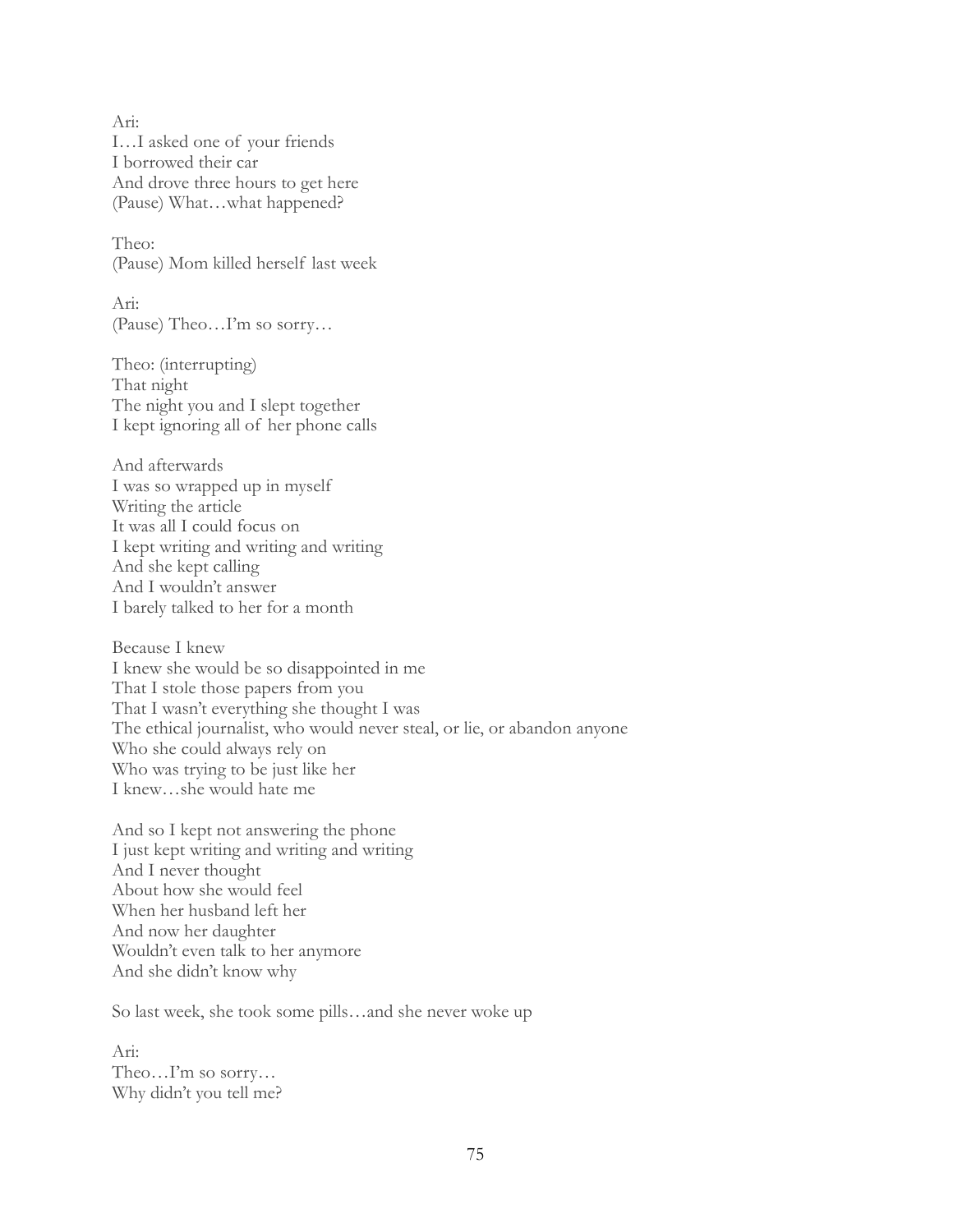I could've helped Or talked you through it Done something…

Theo: (whirling around, interrupting, shouting) Don't you think you've done enough?

Sorry…I…I didn't mean that This…this isn't your fault It's mine

Ari: No, Theo, no Of course it's not your fault You did everything you could for your mom You always took such good care of her...

Theo: (interrupting) I got a job offer at the New York Times

Ari: What?

Theo: They read the article They said it was a caliber of investigative journalism That they had never seen outside a professional news organization

Ari: Theo, that's…that's incredible…

Theo: (interrupting) I'm going to turn them down

Ari: What? No, Theo…

Theo: (interrupting) There's too much…too much associated with it I don't want it anymore

Ari: No, Theo, this is huge You have to take it Offers like this only come around once in a lifetime…

Theo: (interrupting, shouting) Didn't you hear me? I don't want it anymore! (Pause) I'm sorry…I…I don't want it anymore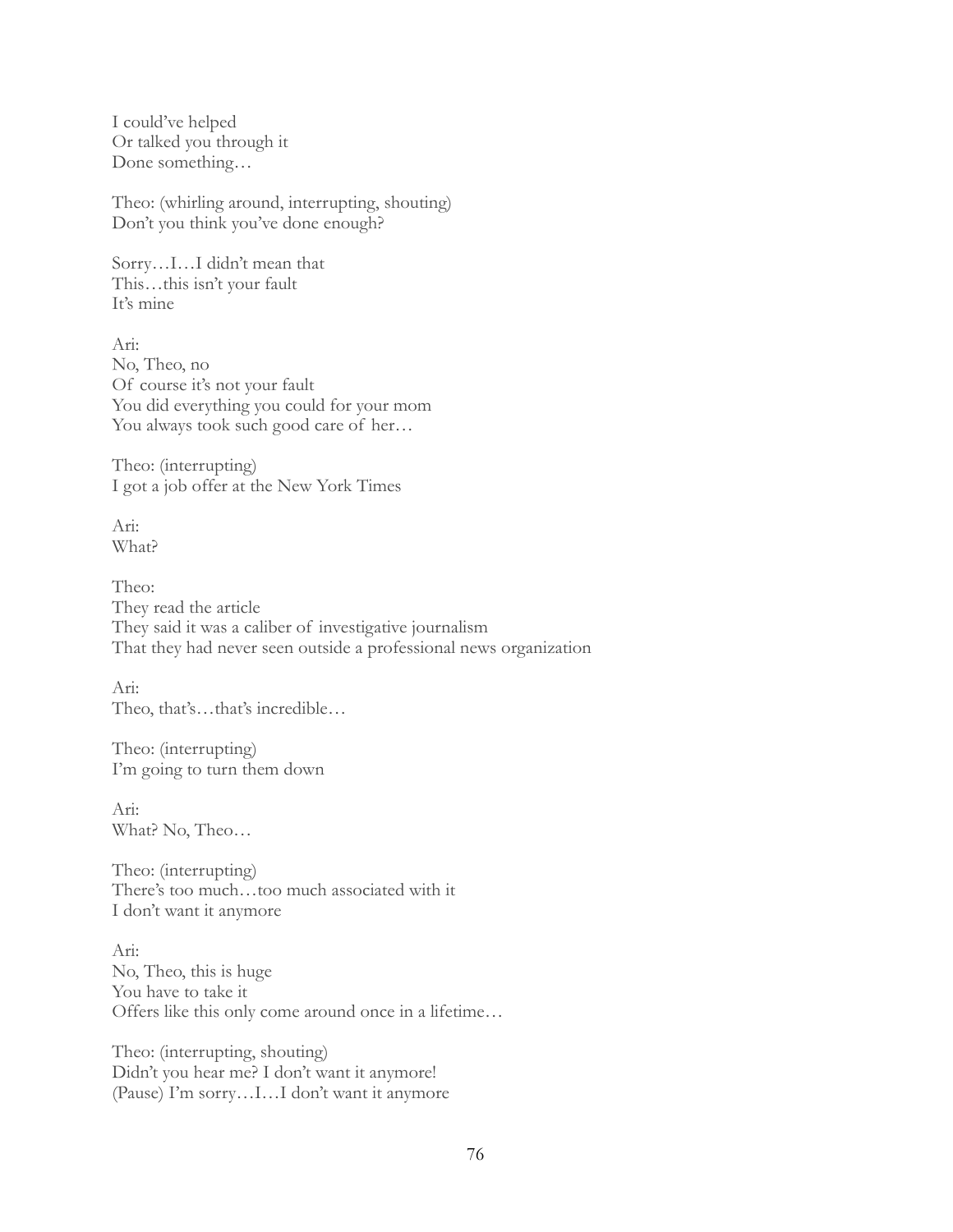Ari: (Pause) Theo…think of what you're giving up It's what you've always wanted

Theo (pause): No more… No more guilt, no more ruining lives No more hurting anyone… No more…I don't want it anymore

Ari: Theo, you were just trying to follow your dream…

Theo (interrupting): And look what good it's done me My mom's dead My dad's got another family My ex-girlfriend hates me…

Ari: (interrupting) I don't hate you…

Theo: (interrupting) Yes you do …I don't have anyone anymore

#### Ari:

Theo, there are so many people who care about you… Who want you help you...Who love you... Who…still love you…no matter what you've done

(After a long pause) Theo, why… Why did you leave that night? Why did you ignore me all this time?

Theo: Would you believe me if I said I don't know? (Pause) …Yeah, I wouldn't believe me either

I guess I…I was just so afraid Confused… Lost in my own problems… I think I slept with you because…

You were this symbol of...freedom Or someplace new and unexplored Or just something that I could finally choose for myself for once And I didn't have to explain it, or justify it, or feel guilty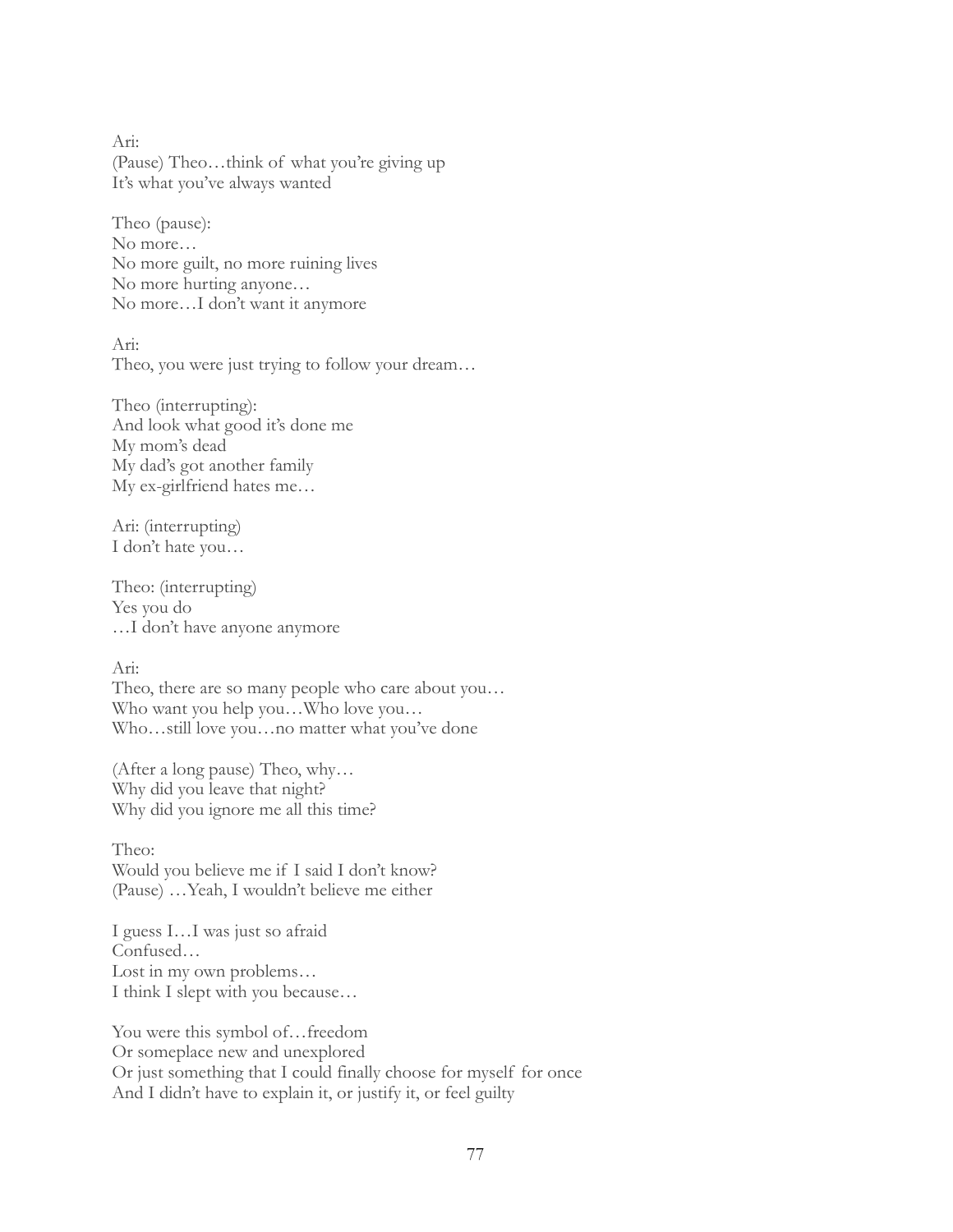For doing something I wanted for once And…I forgot that you wanted things too Things I…couldn't give you

There was something between us But…I don't think it was…love I think it was…we wanted the same thing To…break free

(Pause) But I made a fool of myself And I broke free the wrong way And after all this time, everything I tried I fucking lost it all…again

Ari: Theo…

Theo: (starts to walk away, pause, turns back) One thing, Ari

Ari: What, Theo?

Theo: Do me a favor and fix things with your dad

Ari: Theo, I…

Theo: (interrupting) Just do it Family…family is all anyone has (Pause) And you never know when you're going to lose it

\*Theo leaves Ari stands a moment alone in silence, then exits herself\*

### **SCENE 8 - Minos' office in City Hall (Ari, Minos, Chorus: Aegea, Theo, Phoebe, Dion)**

\*Scene transitions to City Hall Minos enters, he is packing up his office Ari enters cautiously\*

Ari: (spoken) Hi, Dad

\*Minos pauses to look at her, before going back to packing up boxes\*

Minos: (spoken)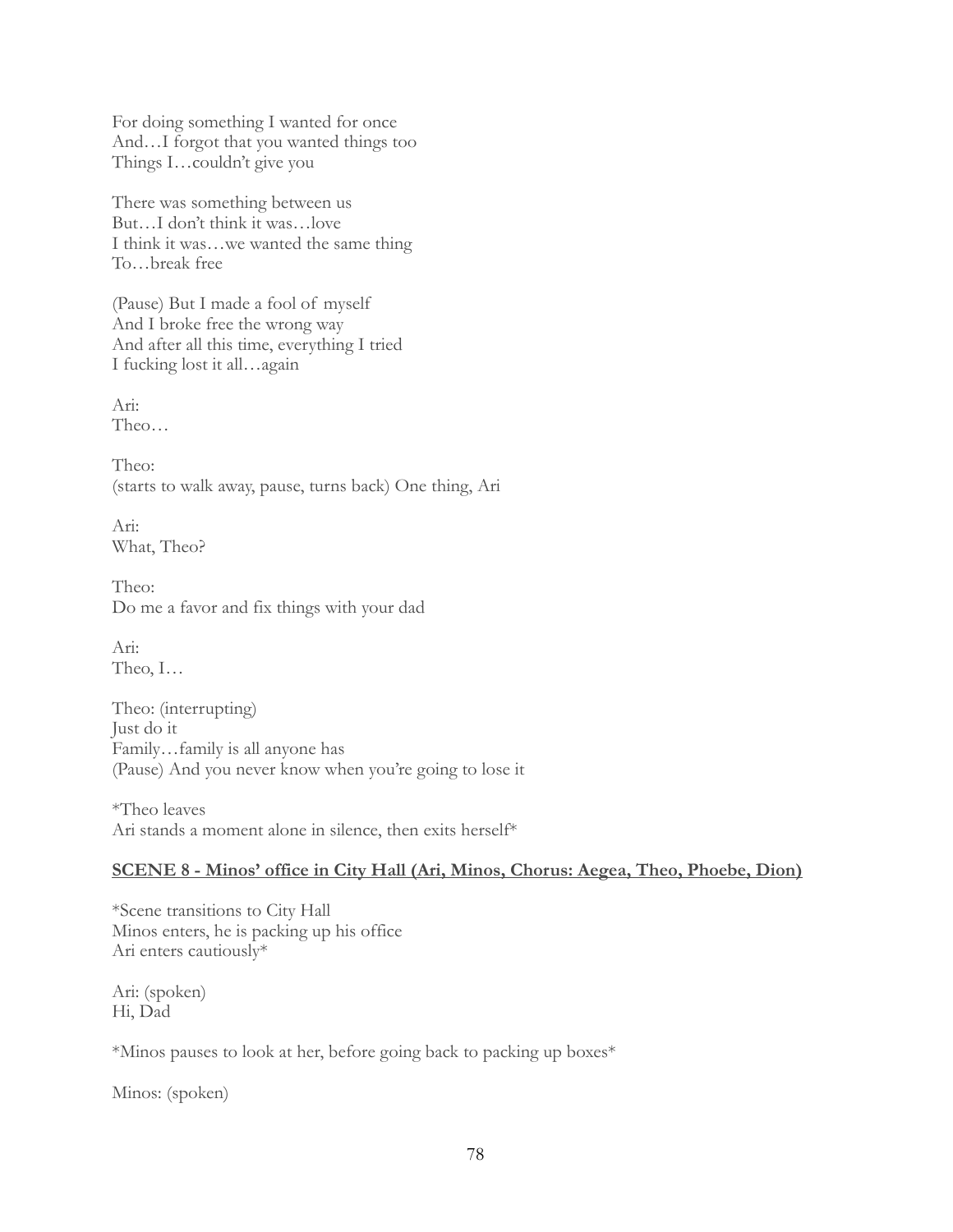Hello, Ari (pause, sung) Well, you'll be happy to know I've just sent in my letter of resignation to the committee, effective immediately

Ari: (spoken) You resigned?

Minos: (spoken) Yes (Pausing, sung) It's…it's time I was done here I've failed as a politician (Not looking at Ari, spoken) I've…failed as a father

Ari: (spoken) Dad, I…

Minos: (sung, interrupting) I've failed (spoken) I…I owe you the truth, Ari

Ari: (sung) Dad, you don't have to…

\*As Minos speaks, chorus enters, watching\*

Minos: (interrupting, spoken) When your mother was pregnant with your younger brother She had so many health problems… She'd had them for years We were worried the baby wouldn't be healthy But your mother, she…she was so brave She wanted to have him anyway I loved her so much…I told her I'd do whatever she wanted I'd love my son…no matter what

But she was afraid to get tests We waited too long…he…your brother…had defects But that wasn't the worst of it We found out that if she were to carry to term…because of her health… The birth could kill her

I tried to tell her it wasn't worth it That she had her whole life ahead of her That we could try to conceive again She was distraught I told her that even our son…wasn't worth losing her She eventually agreed to get the procedure

And then she got that infection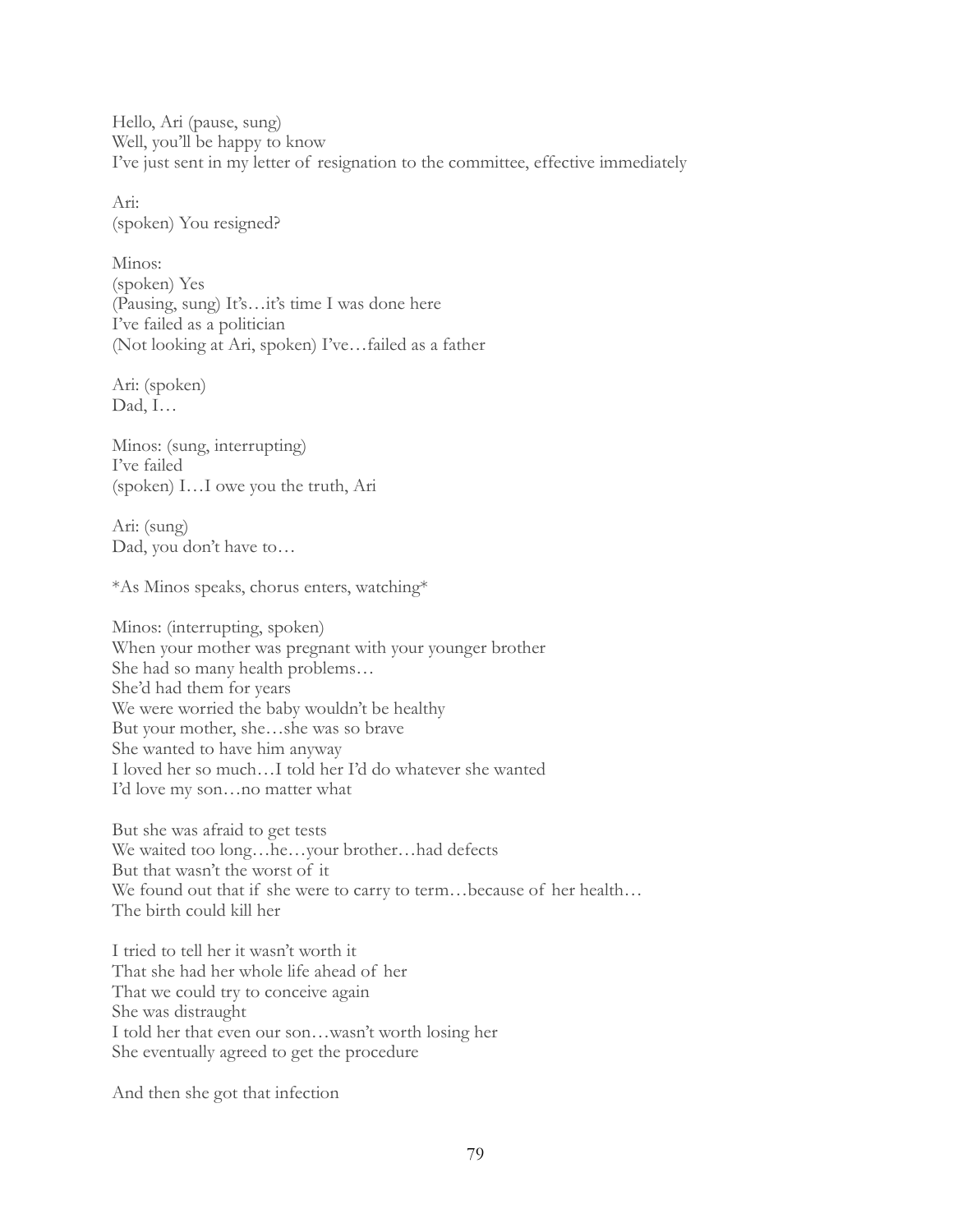It wasn't anyone's fault She wouldn't let me blame the doctors She was…so kind…so understanding… And it happened, six months later (sung) I lost her

I'm sorry…I hid it from you all these years That I never told you the truth I…I am so deeply ashamed of myself

I was arrogant…selfish…I wouldn't listen… It was the height of hubris I thought I could change Fate… And Fate found me anyway (spoken) I was so wrong Because of me…I…we…lost her We lost them both

(sung) And I covered it up I hid my shame And every time I see you, Ari…I… I see your mother (spoken) I see her strength, her resolve (sung) And it's been a reminder ever since Of how wrong I was

I've let my shame…my guilt…hurt you Tear us apart all these years I…I have failed (spoken) And I am so…so…sorry, Ariadne (sung) I am so sorry

\*Minos cries and Ari hugs and comforts him This whole time, the chorus has come up and approached Ari/Minos slowly Doing background oohs/aahs\*

Ari: (spoken) It's okay…it's okay, Father…Dad… It's okay… (sung) There's something you should know…

\*The chorus stops, and slowly, over the course of the song, they exit\*

Song: Taking Back My Story

Ari: Sometimes it feels like the wheels of time Have spun out of my control Like the threads of Fate weave me out and then back in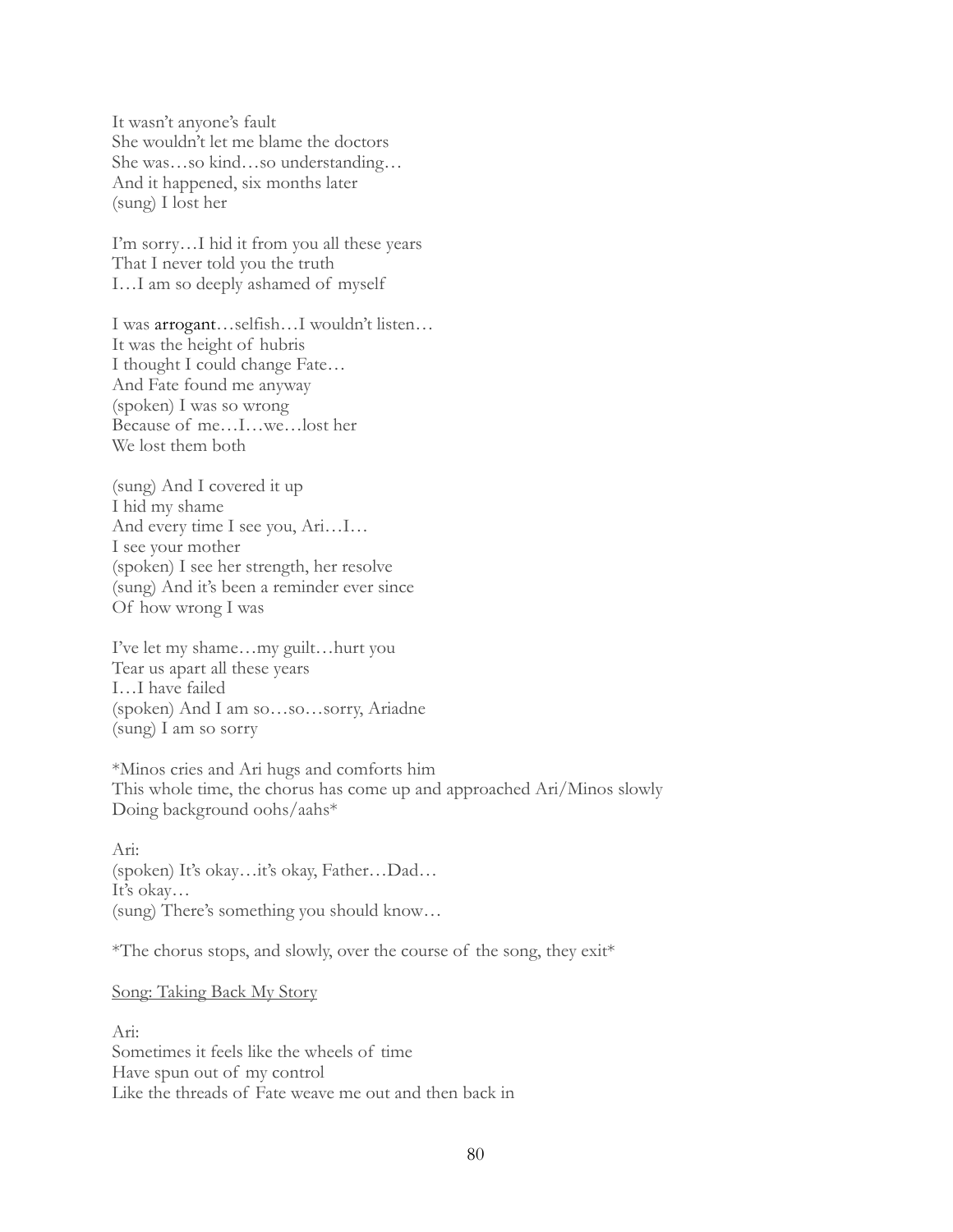My mistakes surround me, tear me apart There's times they've swallowed me whole Sometimes it feels like there's no way I can win

But so what if the wheels of time keep turning? So what if there's destiny? So what if our legacy's predetermined? I'm standing here anyway, I'm finding me

No matter what my story says I've decided I'm here now The legends might speak different words But I'll choose my own anyhow I'll play my role, I'll act my part But it's time I found my own true art No matter what has been, or what will be I'm taking back my story

Minos: Sometimes it feels like throughout my life I have failed at every turn And each time it's gotten further beneath my skin

When I've done my best to shape a new world I've forgotten to stop and learn I've lost the reasons why I even wanted to begin

Ari: But so what if the past has been imperfect?

Minos: So what if it's out to sea?

Ari: There's a new chance every minute, take it Seize the moment here and just break free

Minos: I'll live a new life on forward and now I can see

### Ari:

And of course there will always be things in life That are out of our control The twists we don't see coming, we can't contain

Minos:

But we control what we can, we forgive what we can't We let go, but don't fall in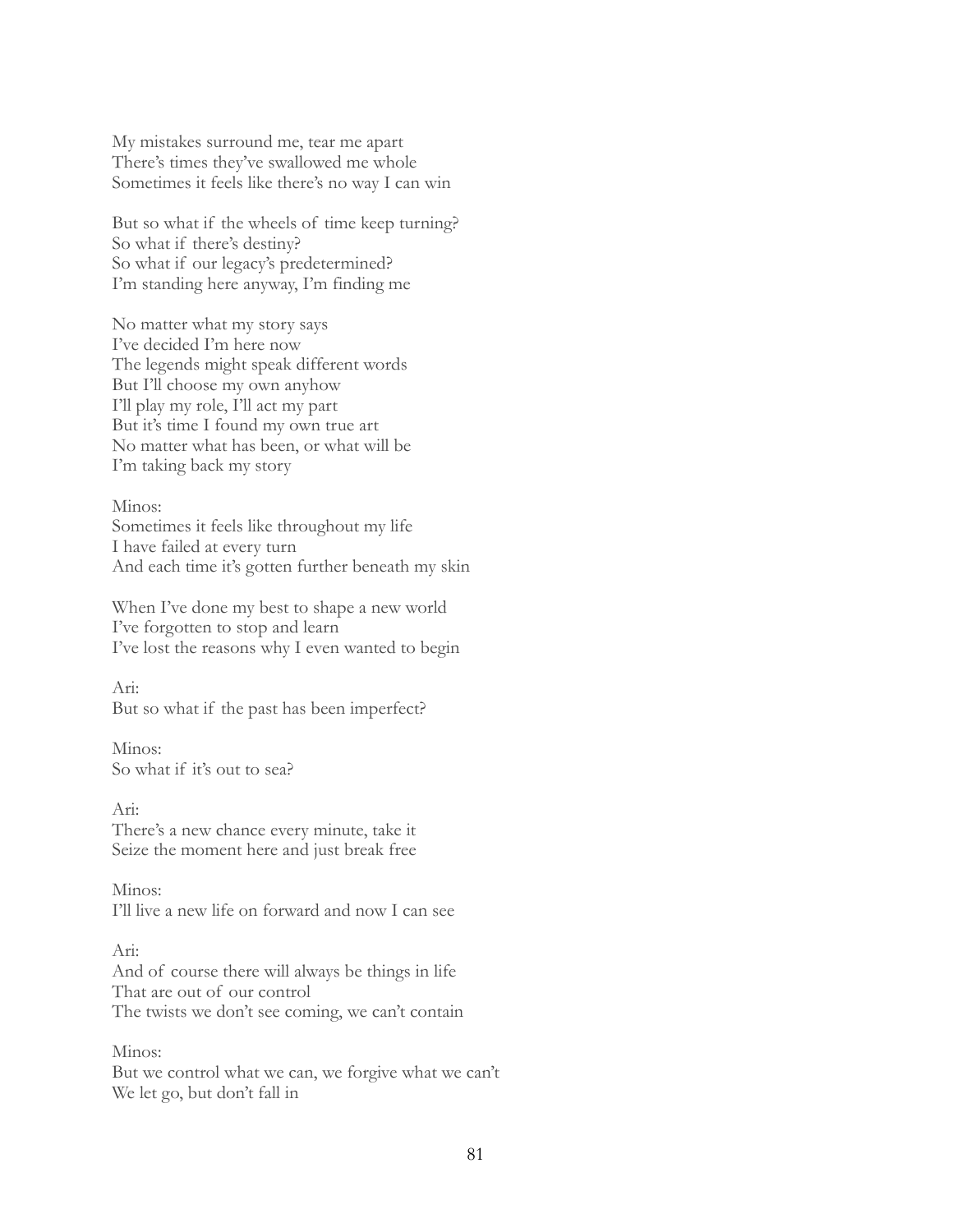Ari: And what we know is true, we let remain

Minos: I'll let go of the pain

Ari and Minos together: No matter what our story says I've decided I'm here now The legends might speak different words But we'll choose our own anyhow I'll play my role, I'll act my part But it's time we found our own true art No matter what has been, or what will be No matter what has been, or what will be

Ari: No matter what has been, I'm going to see

Minos: It's up to you to tell what your future will be

Ari and Minos: Let's take back our story

\*The chorus recedes all the way now Minos and Ari finally cry together, embrace, and reconcile\*

Ari: (spoken) Dad, there's something else you should know… I'm… I'm gay I think I've known…I've known for a long time I just have never known how to say it But I want to tell you now

Minos: (pause, sung) Ari, I support you I will always support you Thank you for telling me (pause) I love you, Ari

Ari: (spoken) I love you too, Dad

\*They tear up and embrace again\*

Ari: (speaking, both of them standing and beginning to walk to door) You know, Dad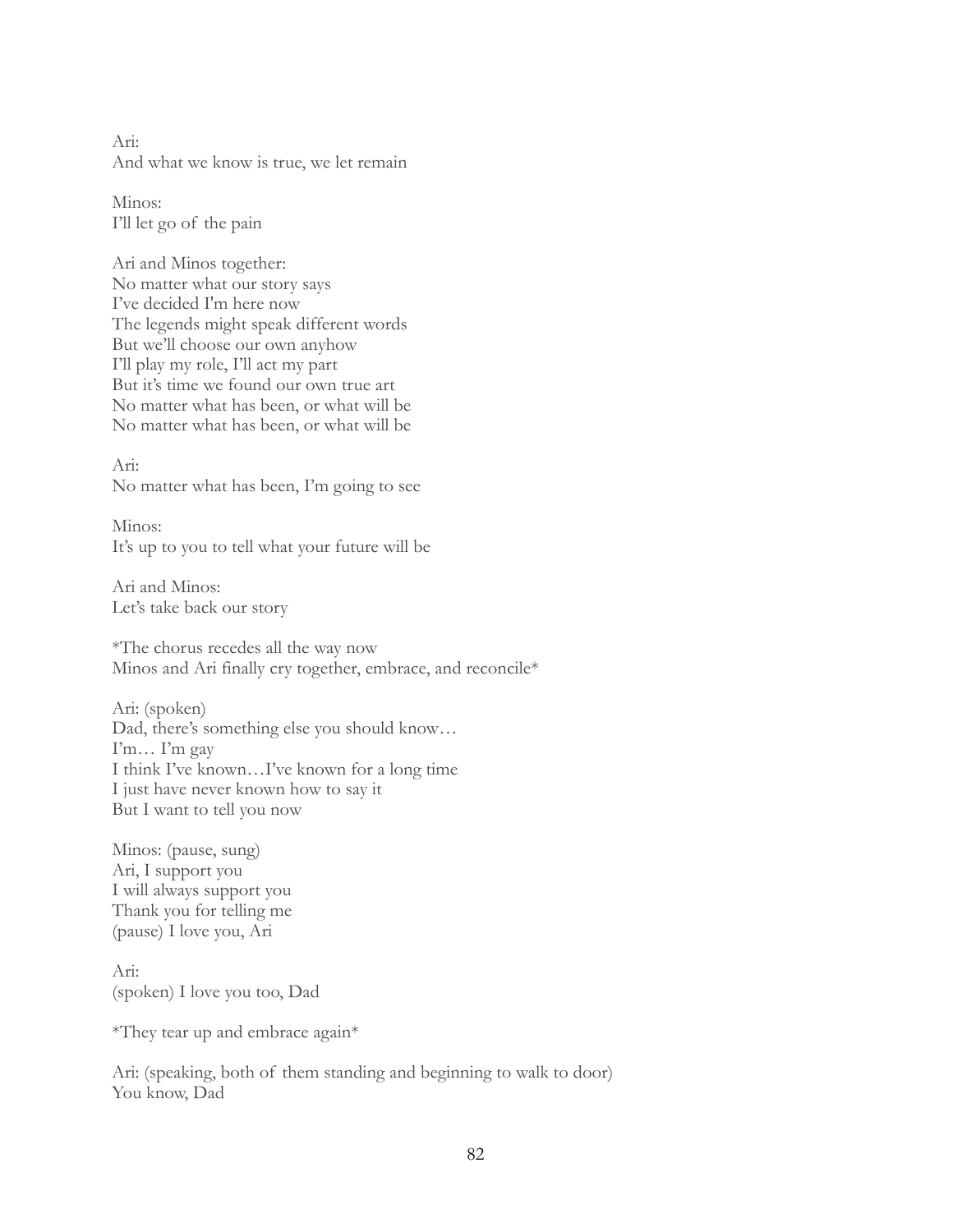Now that you're resigning You're going to need a job

Minos: (speaking) Yes, that's true

Ari: (speaking) You know, I hear there's an open position In my college's Political Science Department Might be worth looking into…

\*Minos and Ari laugh together as they walk off stage\*

### **SCENE 9 - College graduation reception hall (Ari, Theo, Dion, Phoebe, Minos, Friend: Aegea; Chorus: Theo, Dion, Phoebe, Minos, Aegea)**

\*The chorus comes back onstage, but becomes university students Graduation has arrived, celebratory music Dion and his friends are celebrating together\*

Friend/Aegea: (shouting over music) Hey Dion, we did it! Congrats on passing all your Gen Eds

Dion: (shouting over music) Thanks!

Friend (shouting): Hey, want a beer?

Dion: (shouting, almost grabs it then thinks better of it) No thanks, trying to stay away from alcohol for a bit (Ari and Phoebe enter on the other side of the room) I'll catch up with you later

\*Dion goes over to talk with Ari, they kiss\*

Ari: (sung) Hey, graduate, congrats You looked good up there

Dion: (sung) Thanks I couldn't have done it without you (spoken) There's no way I would've passed Bernstein's class If you hadn't helped me study for all those hours

Ari:

(sung) Well, you probably would've done even better If we'd done a little more studying during those hours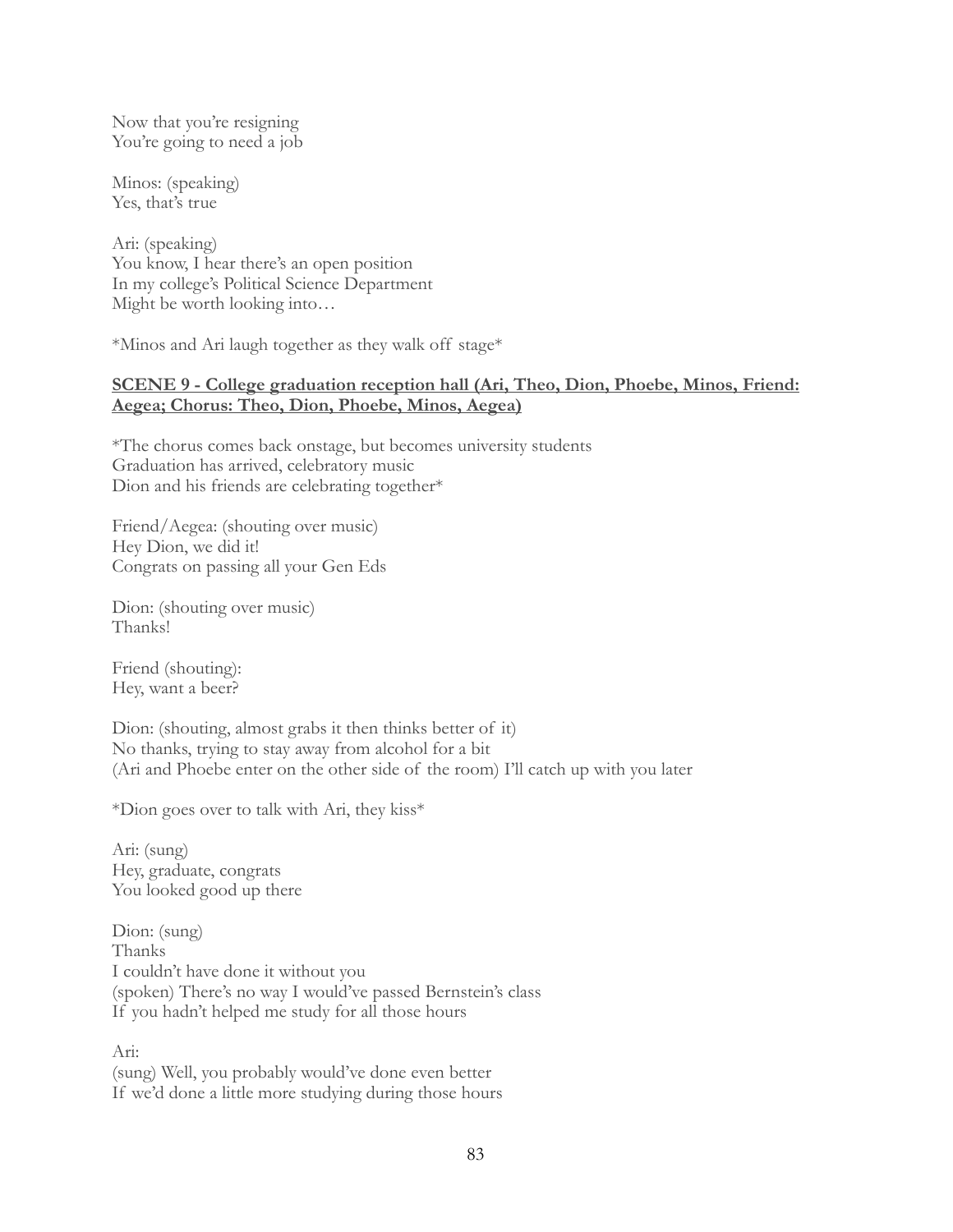Dion: (spoken) Ah, live and learn

\*They kiss again, but Ari pulls away\*

Ari: (sung) Dion…there's something I want to talk to you about

Dion: Oh boy, here it comes…

Ari: It doesn't have to be right now…

Dion: (spoken) No, no, it's okay, I knew it was coming (sung) You're breaking up with me

Ari: (spoken) No! No, no, no… (sung) Well…yes It's not that I don't…

Dion: (interrupting) Shh, shh…Ari, it's okay I get it (spoken) You don't want to deal with long distance (sung) It's all good

Ari: Well, it's not just that It's just…you're moving to a new phase in your life You have that job in California...

Dion: (interrupting, spoken) Which I wouldn't have without your help, by the way...

Ari: (interrupting) And I just…I just have so much more to do here at school I just wouldn't…want to hold you back

Dion: (spoken) I get it Really, I do It's okay (sung) I always knew we had an expiration date It's not like I was going to be able to write your name in the sky or anything But at least we had some fun, though, right?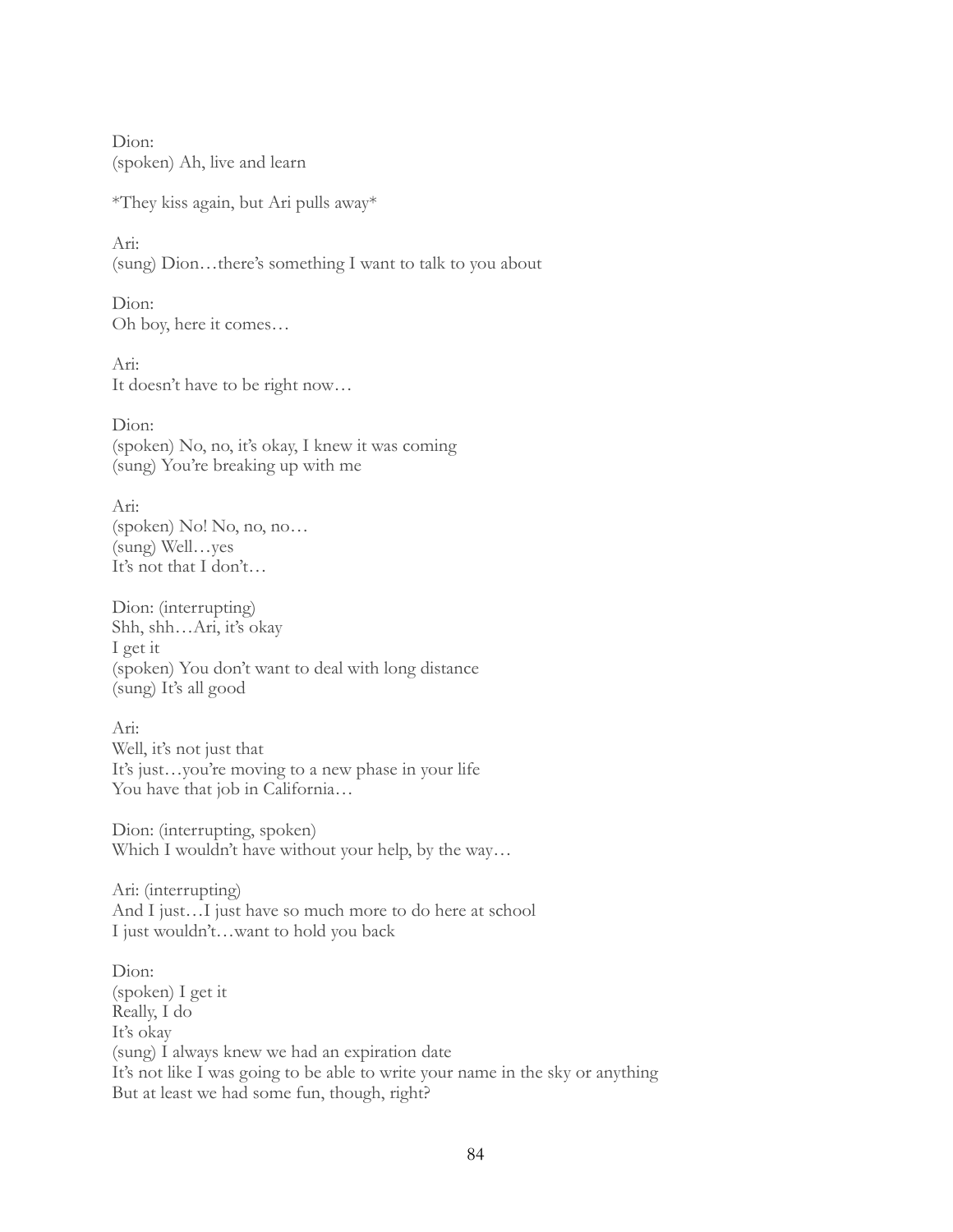Ari: (spoken) It was more than that, really I…I learned a lot from you (sung) You're a great person, Dion You're going to make someone really happy someday Thank you…for everything Keep in touch, Dion

Dion<sup>-</sup> I will, I promise Thank you…for letting me into your life (spoken) And hey, if we're both single in 20 years, h-m-u

\*Ari laughs as Dion walks out, Phoebe approaches her\*

Phoebe: (spoken) Hey girl, I'm proud of you It was hard, but you did the right thing

Ari: (spoken) I know Thanks for helping me through it all I'm…really lucky to have a friend like you, Phoebe

Phoebe: (spoken) You and me both

\*They embrace Ari sees Theo standing behind Phoebe\*

Ari: (pulling back, surprised, spoken) Theo!…Hi

Theo: (not sure what to say, spoken) Hi

Phoebe: (after a moment of awkward silence, spoken) I'll give you guys a moment

Theo: (sung) Ari…I… I want to tell you…

Minos (suddenly, having entered from behind, sung): How sorry you are for ending her father's political career?

Theo (whirling around, spoken): Sir! I…I…sir, I…didn't know…didn't…sir…I…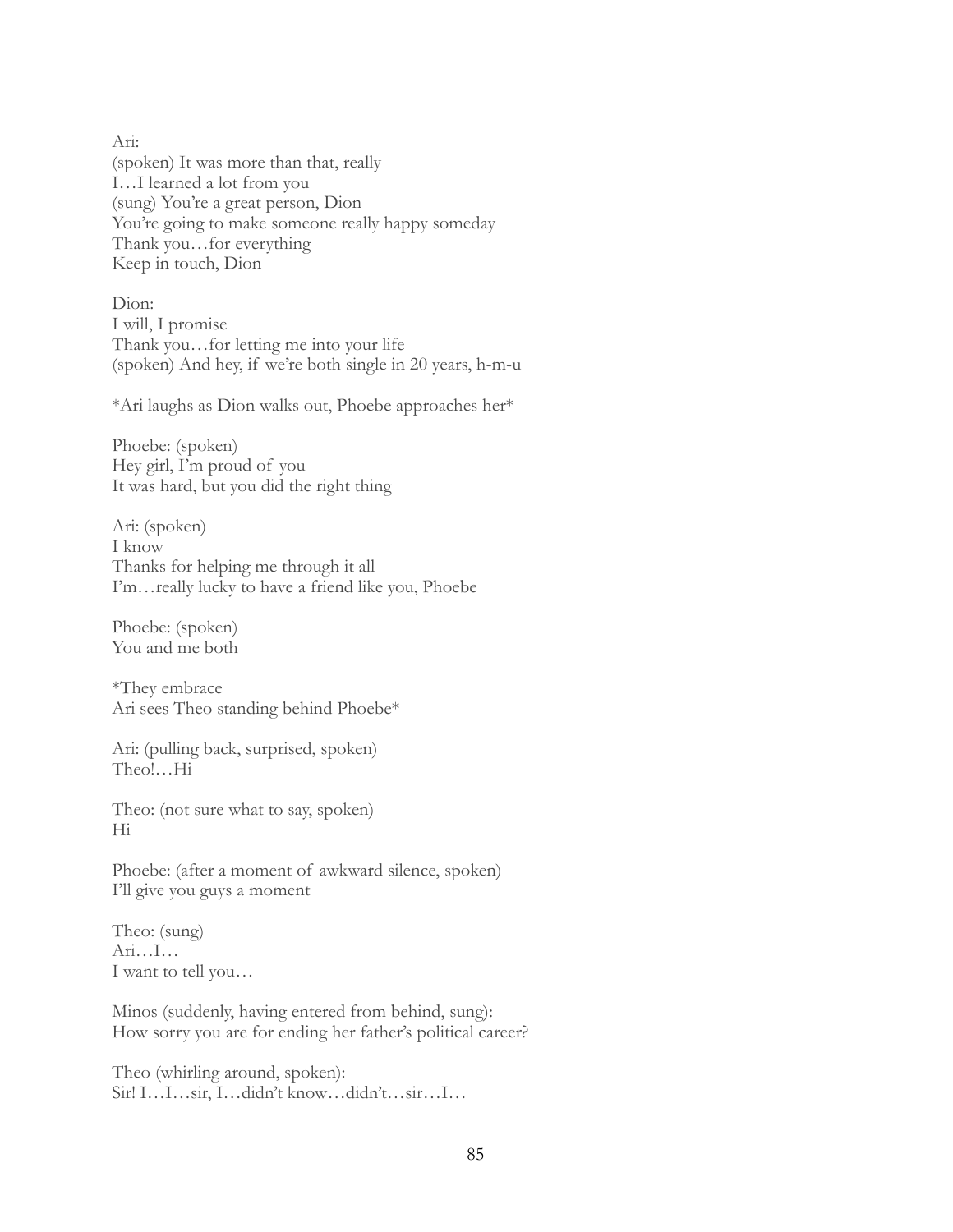\*Minos cuts her off, and after a moment reaches out to grab her hand and shake it Theo is confused and amazed\*

Minos: I owe you a debt, Theo For saving my relationship with my daughter Which means more to me than any political race in the world If it hadn't had been for your article I would never have gotten the shock I needed To remember what's important in life

Plus, you also proved that I would've been a terrible congressman So for that, I am forever thankful

\*Minos laughs and shakes Theo's hand again\*

Theo: (spoken) I…I…thank you, sir

Minos: (spoken) No, Theo, thank you (Looking at Ari, sung) Now pardon me for interrupting I'll give you a moment alone

\*Theo and Ari look at each other awkwardly for a minute, laugh\*

Theo: (After pause) So, I never asked you… Have you decided what to major in? Journalism? (spoken) You did great in that class

Ari: No… Actually…I'm thinking music A couple of wise people have told me I should get out there and sing more So, I'm taking some lessons…writing some more songs… I'm giving it a shot

Theo: I'm really glad to hear that I'm…glad you're putting yourself out there (spoken) You'll be great

Ari: (spoken) Thanks

Theo: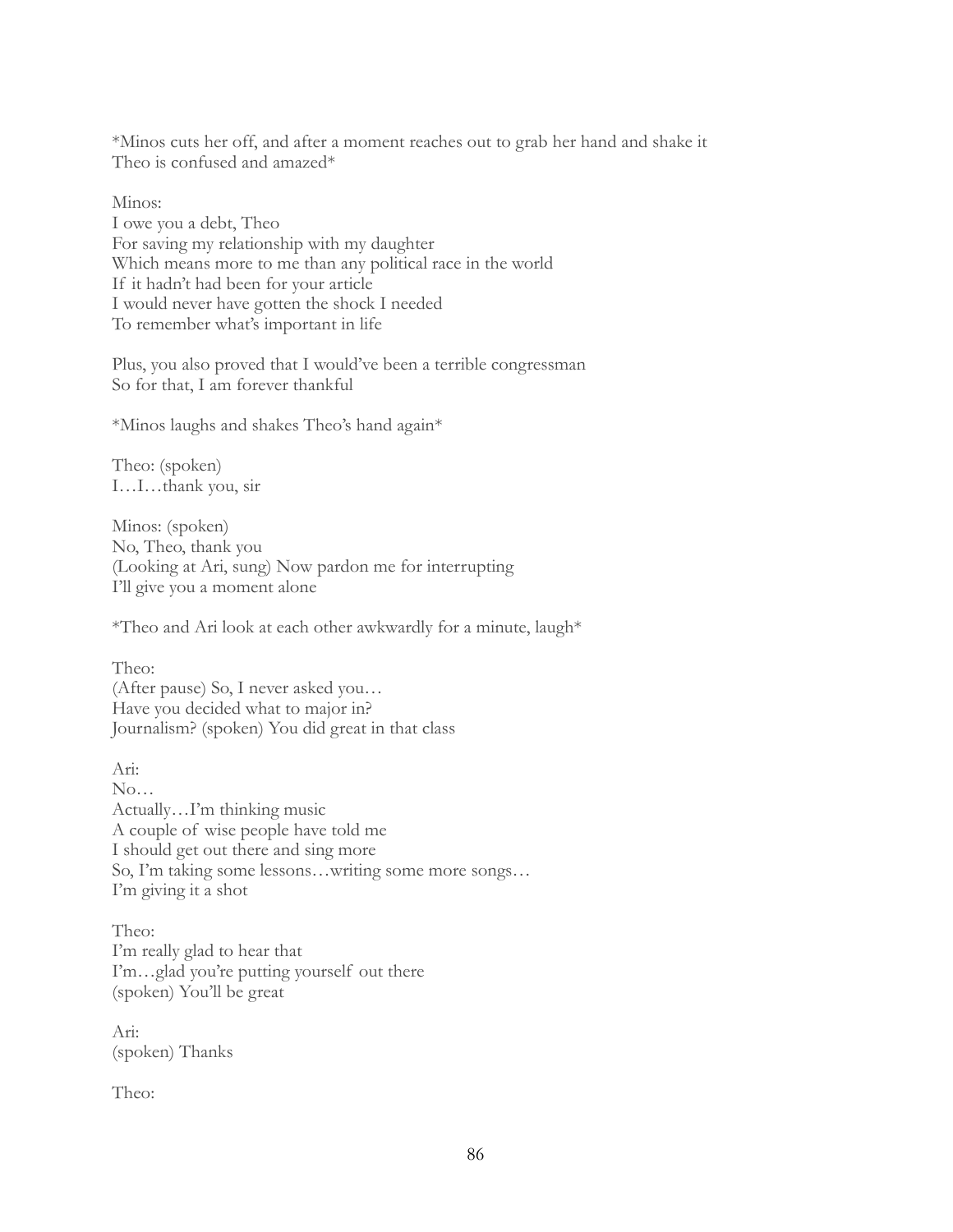(Pause) Look, there's something I wanted to tell you

Ari: Okay

Theo: (After a pause) When you came to see me At my mom's grave I…I was in a dark place I didn't think…I didn't think I'd ever get out

Ari: Theo…

Theo: (interrupting) But you…you stopped me You…reminded me there's more in life to look forward to There's…other people out there who care about me There's something worth living for…something bigger I went straight to the mental health office I've been having weekly therapy sessions since then They put me on some medication And…it's really been helping

Ari: Theo, I… You have no idea How relieved it makes me to hear that

Theo: (After a pause) And…I decided to take the job at the New York Times after all

Ari: You did?

Theo: (spoken) Yeah… (sung) I've thought a lot About those moments when my mother was happiest And it was always when I told her (spoken) That I had written an article Or was studying for an exam or something

(sung) She was really happy when she saw me striving When she saw me Trying to make a difference in the world (spoken) One article at a time

Ari: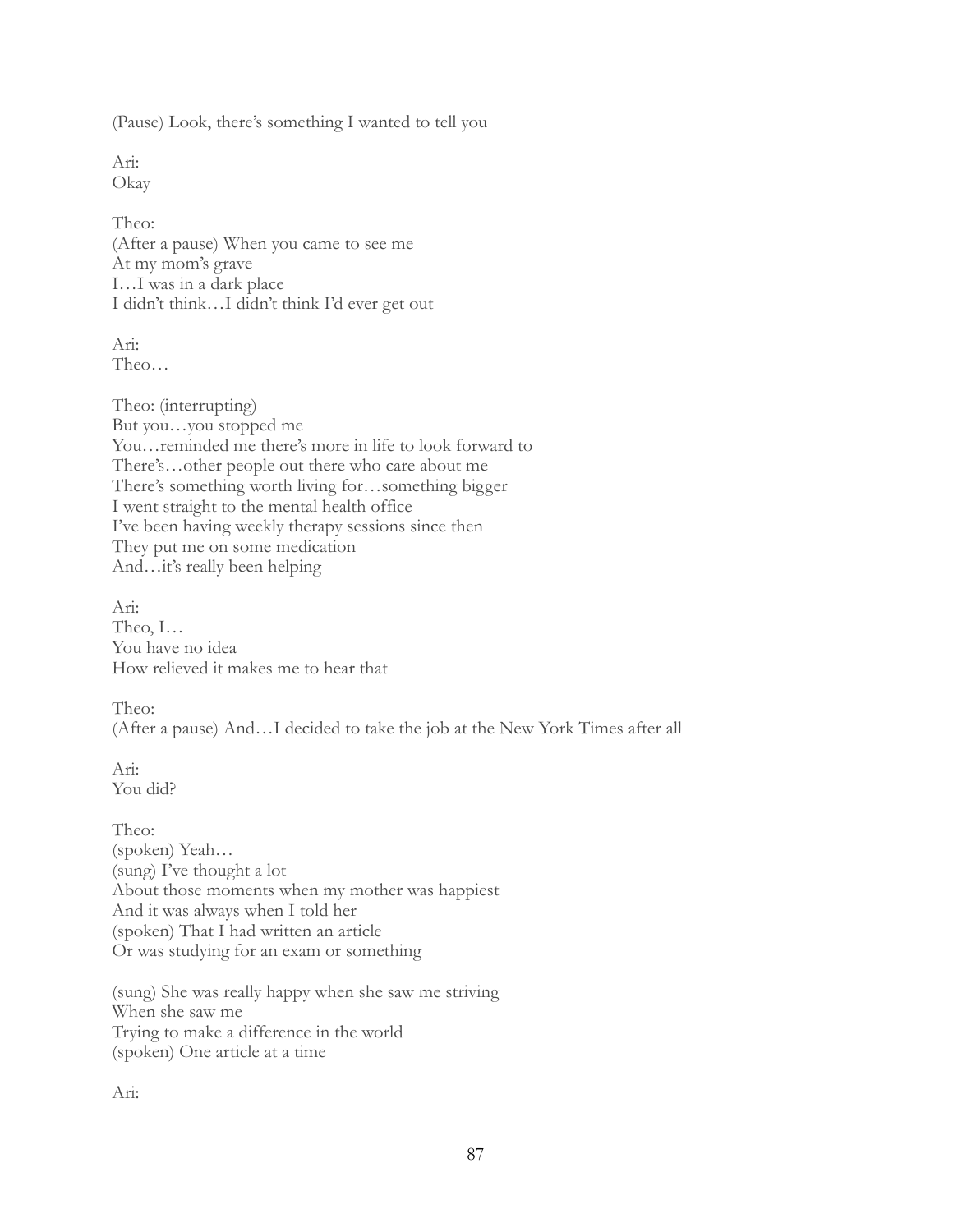I'm really happy for you, Theo You're going to do great

Theo: (spoken) Thanks (Pause, sung) I also just wanted to… I don't really know how to say this, but… I'm really sorry… For everything I put you through I should've been honest with you from the start Told you what I was really feeling… (spoken) or what I wasn't (sung) I messed up I…I know I hurt you (spoken) And…I'm so…so sorry

Ari: (spoken) Theo… (sung) I forgive you

Theo: (spoken) Really? Ari, that means so much I can't believe you'd do that for me…

Ari: (interrupting) (sung) Oh, no I'm not forgiving you for you You ghosting me was heartless (spoken) One of the worst things that's ever happened to me I don't know if I'll ever be able to forget it

Theo: I…I…

Ari: But…I've lived with being angry for a long time (spoken) I've been stuck in the past my whole life (sung) I can't live like that anymore I need to move on So, I forgive you For me

Theo: (spoken) I…I understand Thank you…for your forgiveness (pause) (sung) Do…do you ever think we might be friends again? (pause) More than friends?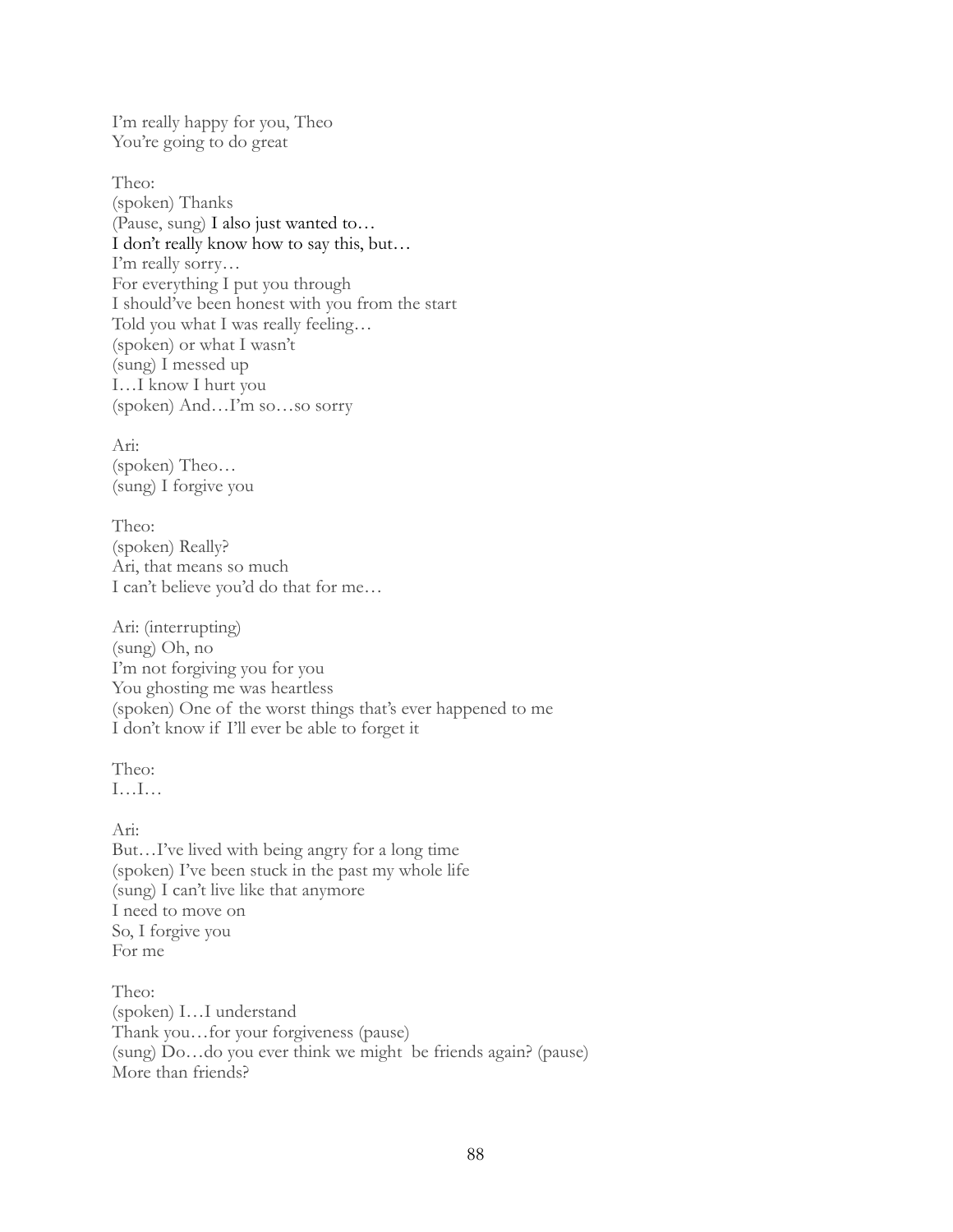Ari: Maybe…one day

Ari: There's so much more to you Than what meets the eye

There's…something…something…

\*There is a pause, and Ari almost kisses Theo But then holds back at the last minute\*

Theo: I'm sorry…I…

Ari: No…I'm sorry

Even after everything I still care about you, though I still want the best for you But…I think we need to take things slow Maybe wait a while Before we can be…friends again Time will tell

Theo: I understand You're right (spoken) Well, here… (Theo takes out a notebook, jots down a number, gives it to her) I have a new phone number now… Just in case you want to…get together sometime I'm looking at renting this apartment in Brooklyn So I won't be too far away

Ari: (spoken) Thanks (sung) I should say…I don't know if I'll call this number just yet But one day… Maybe one day I will College is another three years after all…

Theo: Well, I guess I'll see you around Ariadne…

\*Theo walks off Chorus gathers together as Ari stands alone Looks at Theo's phone number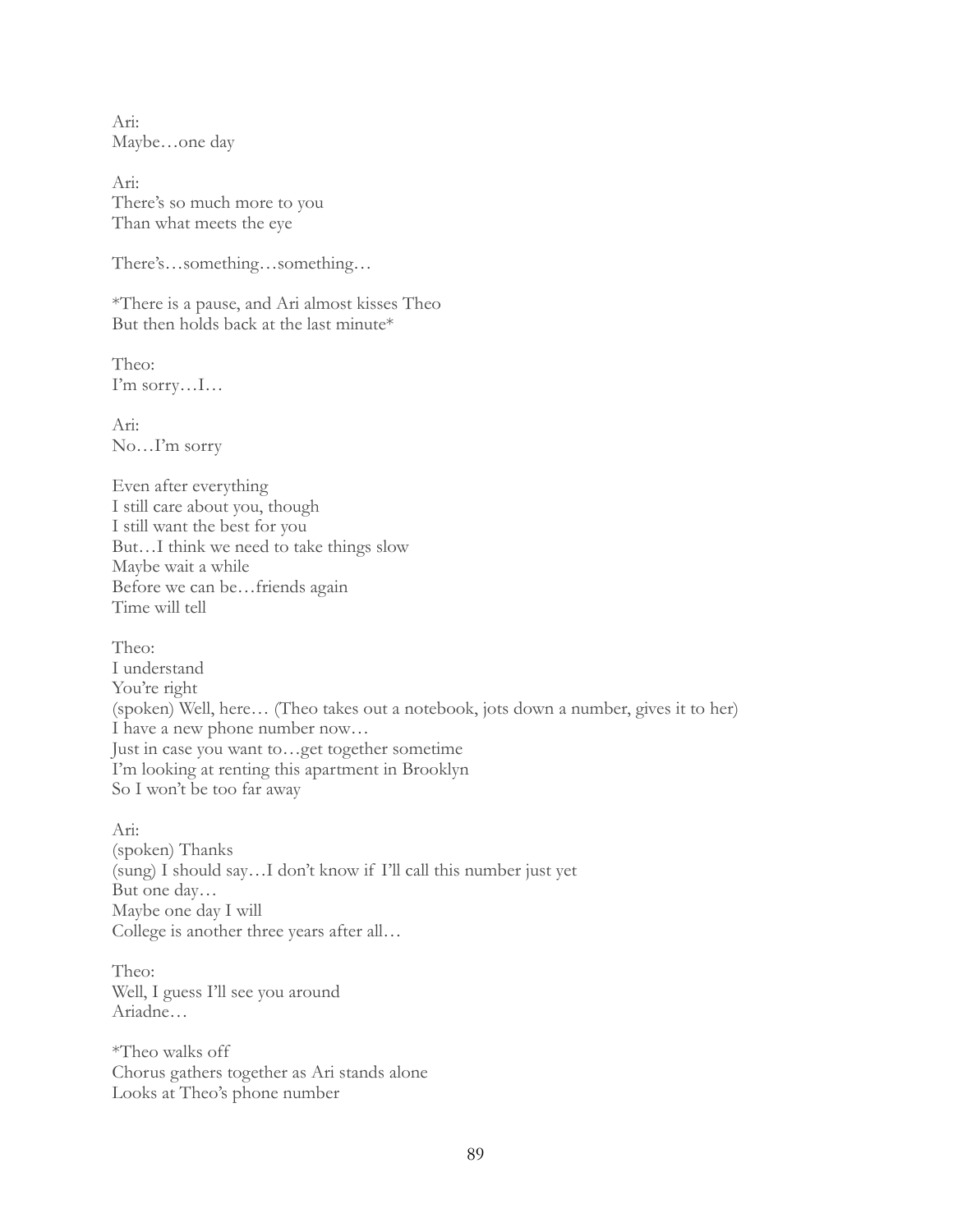Puts it in her pocket Theo reverts to being part of the chorus Chorus speaks while she thinks In a new, more thoughtful tone\*

Chorus/Theo (dialogue): Imagine an ancient author Sitting at his writing desk His wooden stylus carving into a wax tablet Literally creating from scratch A poem about a lonely, lost young girl

Chorus/Phoebe (dialogue): Or…don't imagine him Instead, ask yourself Whose story is this? Who gets to speak these words Decide what they mean?

Chorus/Dion (dialogue): Is it the authors? Is it the actors? Is it me? Is it…you?

Chorus/Minos (dialogue): Ask yourself What happens if we set down the book Reshuffle the deck Throw away the scraps of pages Send the Muse back to her ancient haven

Chorus/Aegea (dialogue): What happens if we take a chance And let those characters… Our characters… Speak for themselves?

\*Chorus slowly exits To a moment of silence, where Ari stands alone Then sings a cappella, slowly, with instruments adding in slightly over time\*

Ari: I long for adventure A place to be free A place to exist on the open sea And be me I live to explore Home where I'm homeless